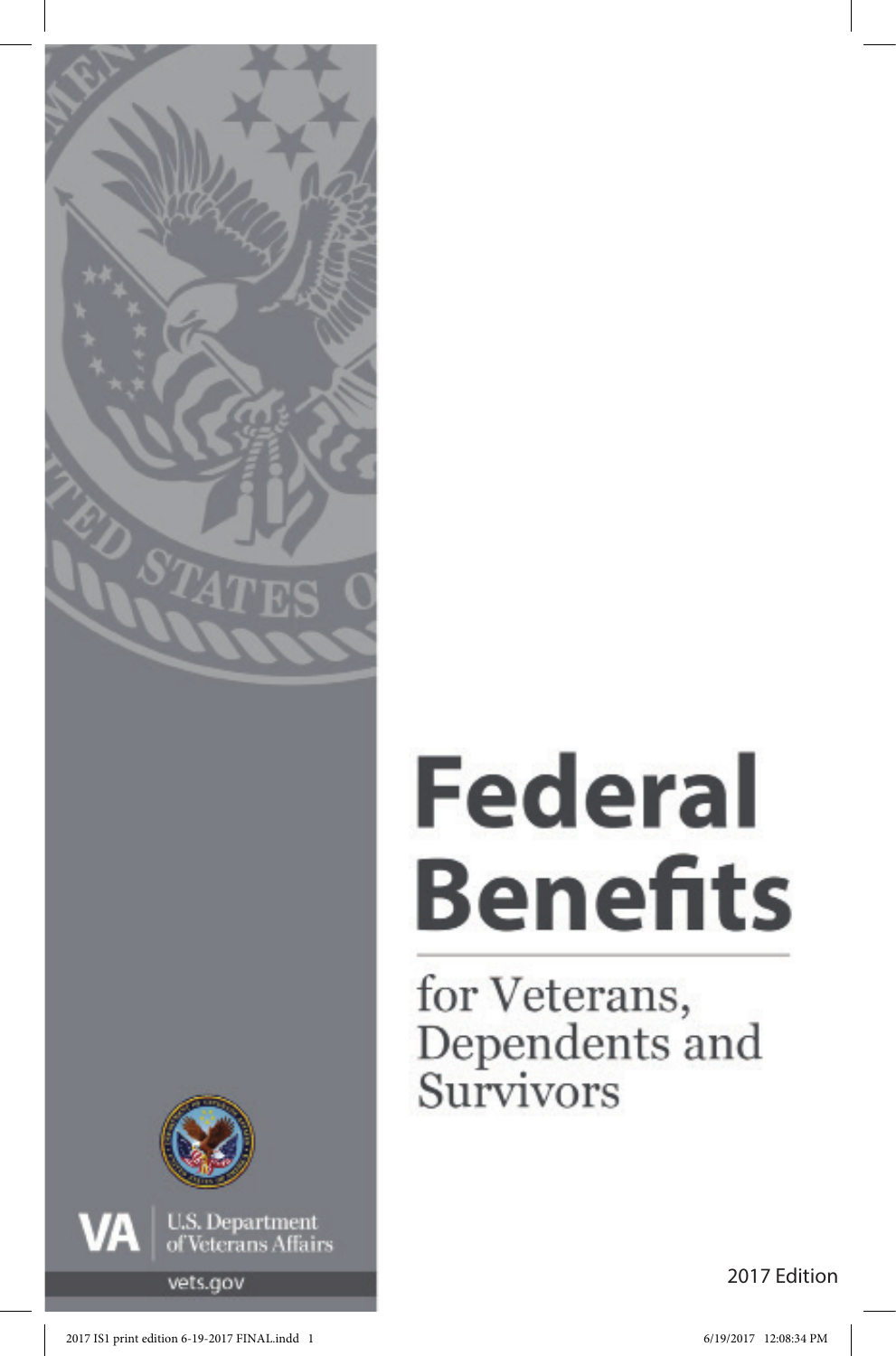### **Phone Numbers**

| Civilian Health and Medical Program (CHAMPVA)1-800-733-8387 |  |
|-------------------------------------------------------------|--|
|                                                             |  |
|                                                             |  |
|                                                             |  |
|                                                             |  |
|                                                             |  |
|                                                             |  |
|                                                             |  |
|                                                             |  |
|                                                             |  |
| National Cemetery Scheduling Office1-800-535-1117           |  |
|                                                             |  |
| Presidential Memorial Certificate Program1-202-565-4964     |  |
| Telecommunication Device for the Deaf (TDD)1-800-829-4833   |  |
|                                                             |  |
|                                                             |  |
|                                                             |  |
|                                                             |  |

## **Web Sites**

| CHAMPVAwww.va.gov/hac/forbeneficiaries/forbeneficiaries.asp  |  |
|--------------------------------------------------------------|--|
|                                                              |  |
|                                                              |  |
| Environmental Exposureswww.publichealth.va.gov/exposures     |  |
| Federal Recovery Coordination Program  www.va.gov/icbc/frcp  |  |
|                                                              |  |
|                                                              |  |
|                                                              |  |
|                                                              |  |
| Memorial Certificate .Programwww.cem.va.gov/pmc.asp          |  |
|                                                              |  |
|                                                              |  |
|                                                              |  |
| Recordswww.archives.gov/st-louis/military-personnel          |  |
|                                                              |  |
| State Departments of Veterans Affairswww.va.gov/statedva.htm |  |
|                                                              |  |
|                                                              |  |
|                                                              |  |
| VA Benefit Payment Rateswww.vba.va.gov/bln/21/rates          |  |
|                                                              |  |
| Vocational Rehabilitation and Employmentwww.vetsuccess.gov   |  |
| ii.                                                          |  |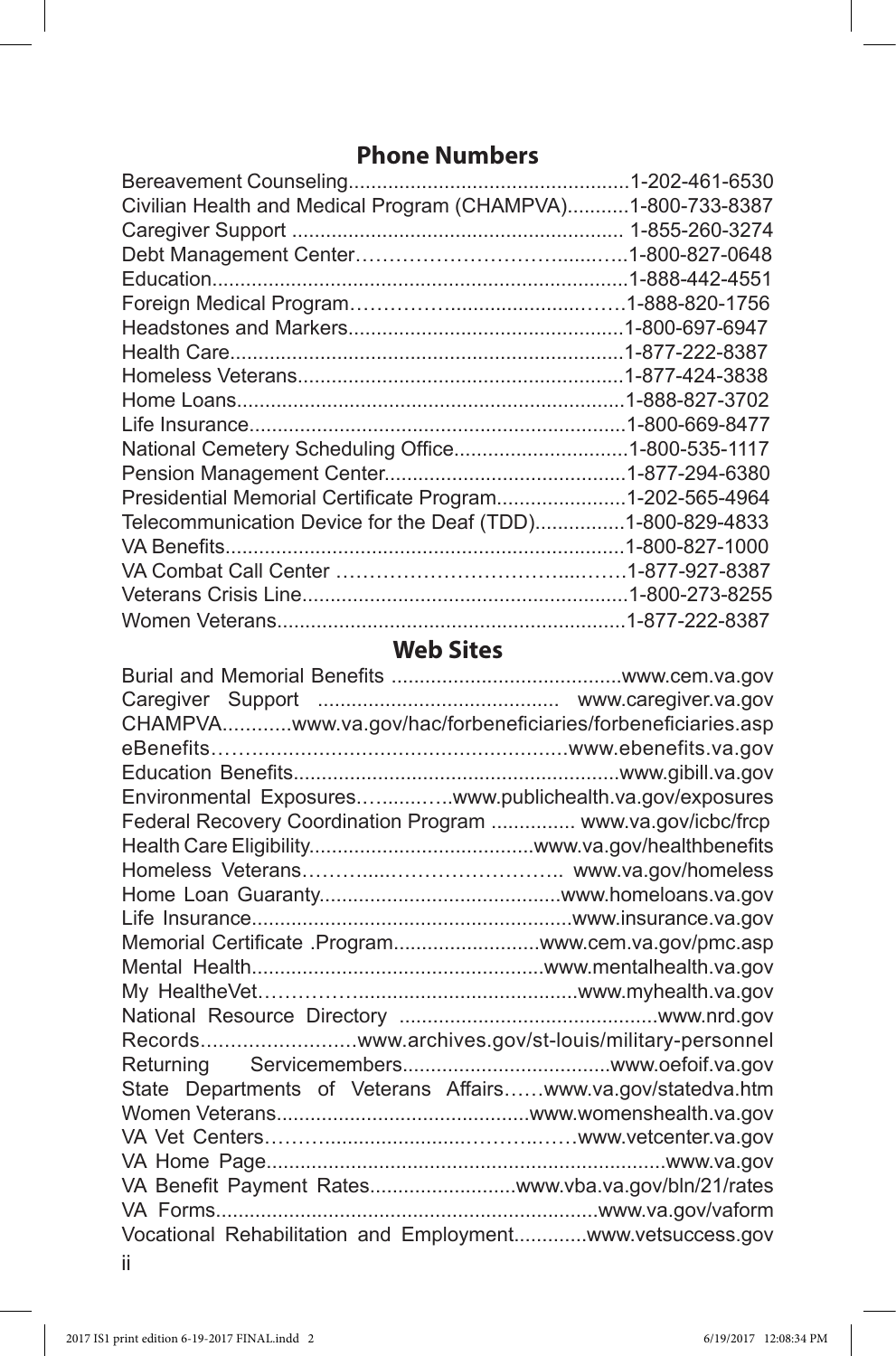## Introduction

Veterans of the United States armed forces may be eligible for a broad range of benefits and services provided by the U.S. Department of Veterans Affairs (VA). These benefits are codified in Title 38 of the United States Code. This booklet contains a brief overview of the most commonly sought information concerning Veterans benefits and services. For the most accurate information Veterans and family members should visit the websites provided within this publication as regulations, payments, and eligibility requirements are subject to change. For additional information, please visit www.va.gov To find the nearest VA facility, go to https://www.va.gov/landing2\_locations.htm

**General Eligibility:** Eligibility for most VA benefits is based upon discharge from active military service under other than dishonorable conditions. Active service means full-time service, other than active duty for training, as a member of the Army, Navy, Air Force, Marine Corps, Coast Guard, or as a commissioned officer of the Public Health Service, Environmental Science Services Administration or National Oceanic and Atmospheric Administration, or its predecessor, the Coast and Geodetic Survey.

**Eligible Wartime Periods:** Certain VA Benefits Require Wartime Service. For information on eligible wartime periods please visit: http://www.benefits.va.gov/pension/wartimeperiod.asp Dishonorable and bad conduct discharges issued by general courtsmartial may bar VA benefits. Veterans in prison must contact VA to determine eligibility. VA benefits will not be provided to any Veteran or dependent wanted for an outstanding felony warrant.

 full name, military service number, and branch and dates of service. **Important Documents:** In order to expedite benefits delivery, Veterans seeking a VA benefit for the first time must submit a copy of their DD-214, DD-215, or for World War II Veterans, a WD form), which documents service dates and type of discharge, or provides The following documents are needed for claims processing related to a Veteran's death: Veteran's marriage certificate for claims of a surviving spouse or children; Veteran's death certificate if the Veteran did not die in a VA health care facility; Children's birth certificates or adoption papers to determine children's benefits; or Veteran's birth certificate to determine parents' benefits. For information and updates on VA benefits and services, follow us on Facebook at http:// www.facebook.com/VeteransBenefits and/or Twitter at http://twitter. com/VAVetBenefits. iii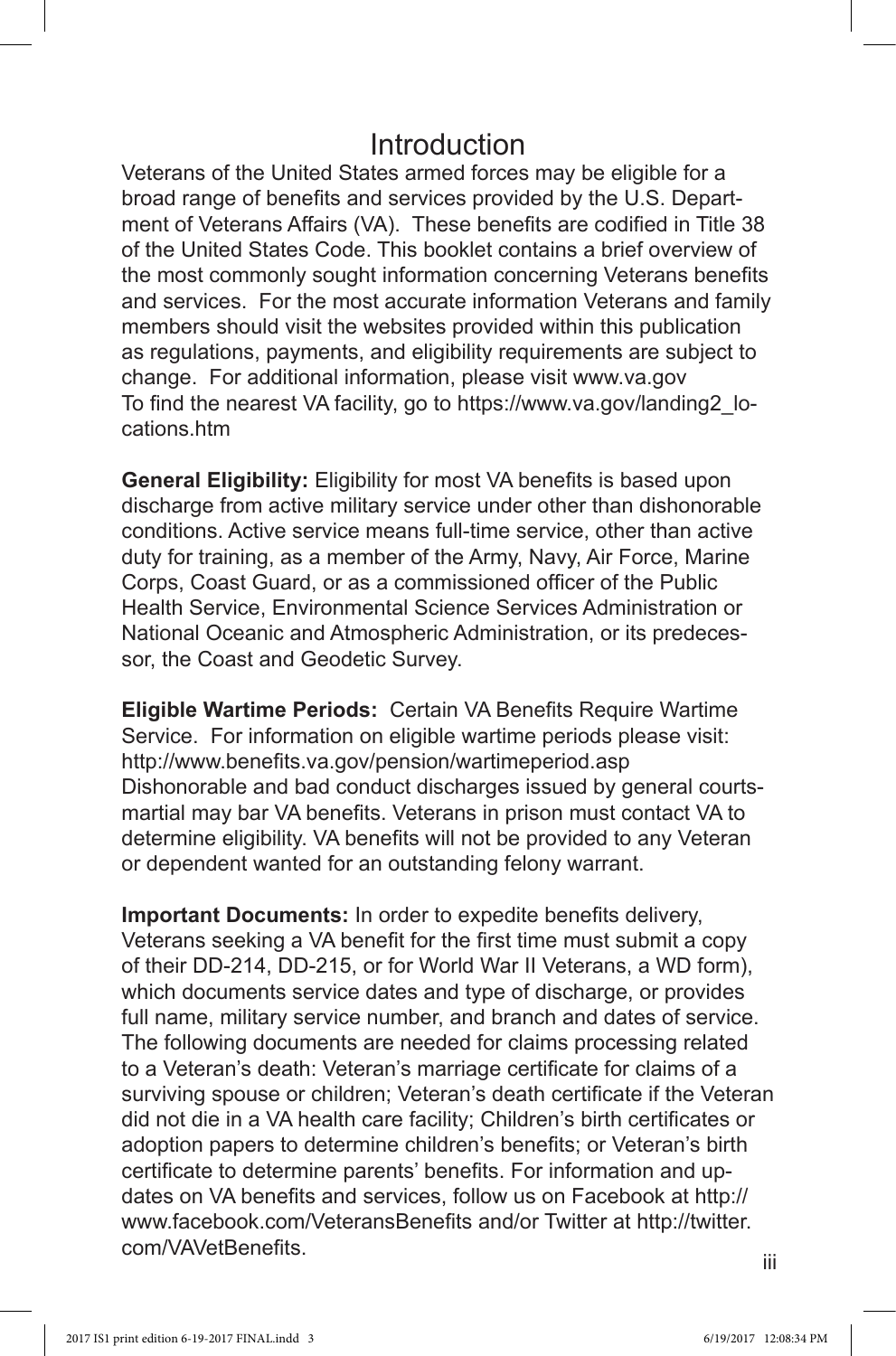# **eBenefits**

**eBenefits** is a joint VA/Department of Defense (DoD) Web portal that provides resources and self-service capabilities to Servicemembers, Veterans, and their families to apply, research, access, and manage their VA and military benefits and personal information through a secure Internet connection.

**Through eBenefits Veterans can**: apply for benefits, view their disability compensation claim status, access official military personnel documents (e.g., DD Form 214, Certificate of Release or Discharge from Active Duty), transfer entitlement of Post-9/11 GI Bill to eligible dependents (Servicemembers only), obtain a VA-guaranteed home loan Certificate of Eligibility, and register for and update direct deposit information for certain benefits. New features are added regularly.

**Accessing eBenefits:** The portal is located at www.ebenefits.va.gov service members or Veterans must register for an eBenefits account at one of two levels: Basic or Premium. A Premium account allows the user to access personal data in VA and DoD systems, as well as apply for benefits online, check the status of claims, update address records, and more after completeing the initial verification procedures. The Basic account allows access to information entered into eBenefits by the service member or Veteran only. Basic accounts cannot access VA or DoD systems.

**Reporting Fraud:** Help VA's Secretary ensure integrity by reporting suspected fraud, waste or abuse in VA programs or operations.

#### **Report fraud to:**

VA Inspector General Hotline 810 Vermont Ave., NW Washington, D.C. 20420

E-mail: vaoighotline@va.gov VAOIG hotline **1-800-488-8244**  Fax: **(202) 495-5861** 

#### **Contents**

| <b>Health Care Benfits</b>      |    |
|---------------------------------|----|
| <b>Non-Health Care Benefits</b> | 16 |
| <b>Memorial Benefits</b>        | 59 |

i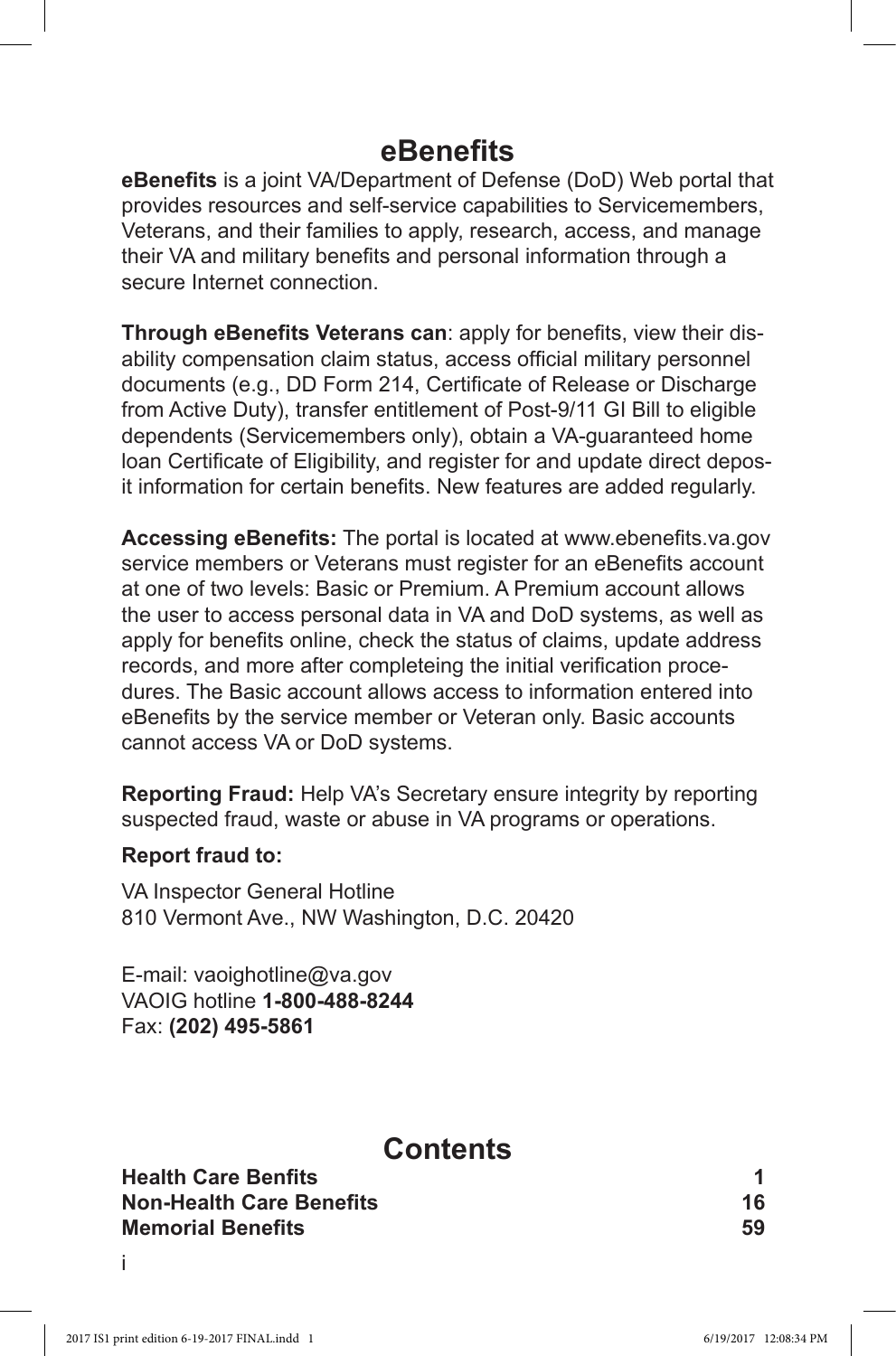# **Health Care Benefits**

More information on VA health care is available at the following resources:

www.va.gov/health

www.va.gov/healthbenefits

VA Health Benefits toll-free 1-877-222-VETS (8387) Monday - Friday between 8 a.m. and 8 p.m. EST

Your local VA health care facility's enrollment office

**Basic Eligibility:** A person who served in the active military, naval, or air service and who was discharged or released under conditions other than dishonorable may qualify for VA health care benefits including qualifying Reserve and National Guard members.

**Minimum Duty Requirements:** Veterans who enlisted after Sept. 7, 1980, or who entered active duty after Oct. 16, 1981, must have served 24 continuous months or the full period for which they were called to active duty in order to be eligible. This minimum duty requirement may not apply to Veterans discharged for hardship, early out or a disability incurred or aggravated in the line of duty.

**Enrollment:** Veterans can complete applications for enrollment in VA health care by telephone without the need for a signed paper application. VA staff members will collect the needed information and process the enrollment application for an enrollment determination.

To apply by phone, call 1-877-222-VETS (8387) Monday - Friday between 8 a.m. and 8 p.m. EST.

When applying online at Vets.gov, Veterans simply fill out the application and electronically submit it to VA for processing.

The application form can also be downloaded from www.vets.gov/ healthcare/apply/. Mail the completed form to: Health Eligibility Center Enrollment Eligibility Division 2957 Clairmont Road Suite 200 Atlanta, GA 30329-1647

Apply in person at any VA health care facility or VA regional office. Once enrolled, Veterans can receive health care at VA health care facilities anywhere in the country.

1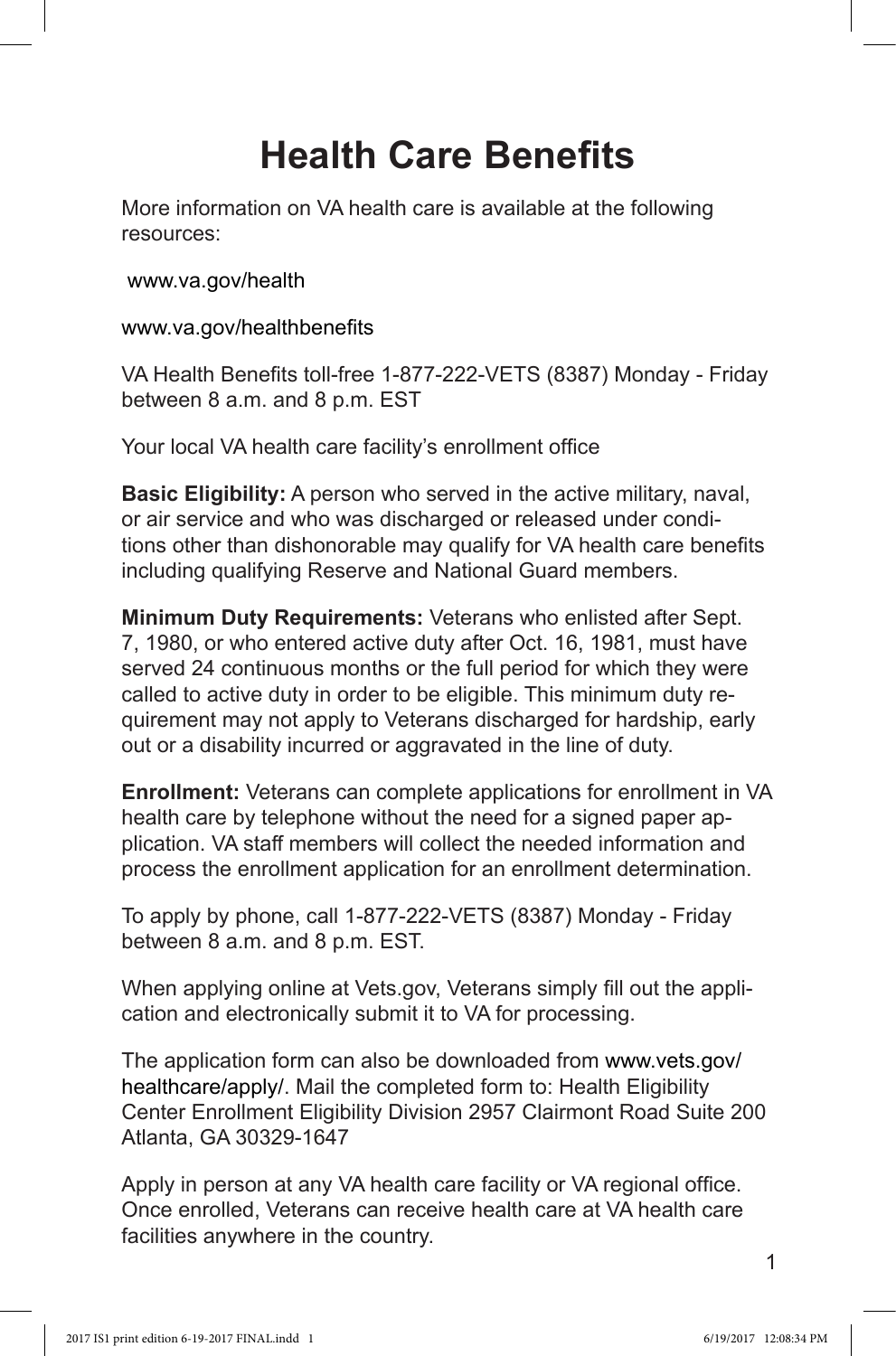The following four categories of Veterans are not required to enroll, but are urged to do so to permit better planning of health resources:

1. Veterans with a service-connected disability of 50 percent or more.

2. Veterans seeking care for a disability the military determined was incurred or aggravated in the line of duty, but which VA has not yet rated, within 12 months of discharge.

3. Veterans seeking care for a service-connected disability only.

4. Veterans seeking registry examinations (Ionizing Radiation, Agent Orange, Gulf War/Operation Enduring Freedom/ Operation Iraqi Freedom/ Operation New Dawn (OEF/OIF/OND) depleted uranium, airborne hazards and Airborne Hazards and Open Burn Pit Registry).

**Priority Groups:** During enrollment, each Veteran is assigned to a priority group. VA uses priority groups to balance demand for VA health care enrollment with resources. Changes in available resources may reduce the number of priority groups VA can enroll. If this occurs, VA will publicize the changes and notify affected enrollees. A description of priority groups follows:

**Group 1:**Veterans with service-connected disabilities rated 50 percent or more and/or Veterans determined by VA to be unemployable due to service-connected conditions.

**Group 2:**Veterans with service-connected disabilities rated 30 or 40 percent.

**Group 3:V**eterans who are former prisoners of war (POWs); Veterans awarded the Purple Heart medal; Veterans awarded the Medal of Honor; Veterans whose discharge was for a disability incurred or aggravated in the line of duty; Veterans with VA service-connected disabilities rated 10 percent or 20 percent and Veterans awarded special eligibility classification under Title 38, U.S.C., § 1151, "benefits for individuals disabled by treatment or vocational rehabilitation."

**Group 4:**Veterans receiving increased compensation or pension based on their need for regular aid and attendance or by reason of being permanently housebound and Veterans determined by VA to be catastrophically disabled.

**Group 5:**Nonservice-connected Veterans and non-compensable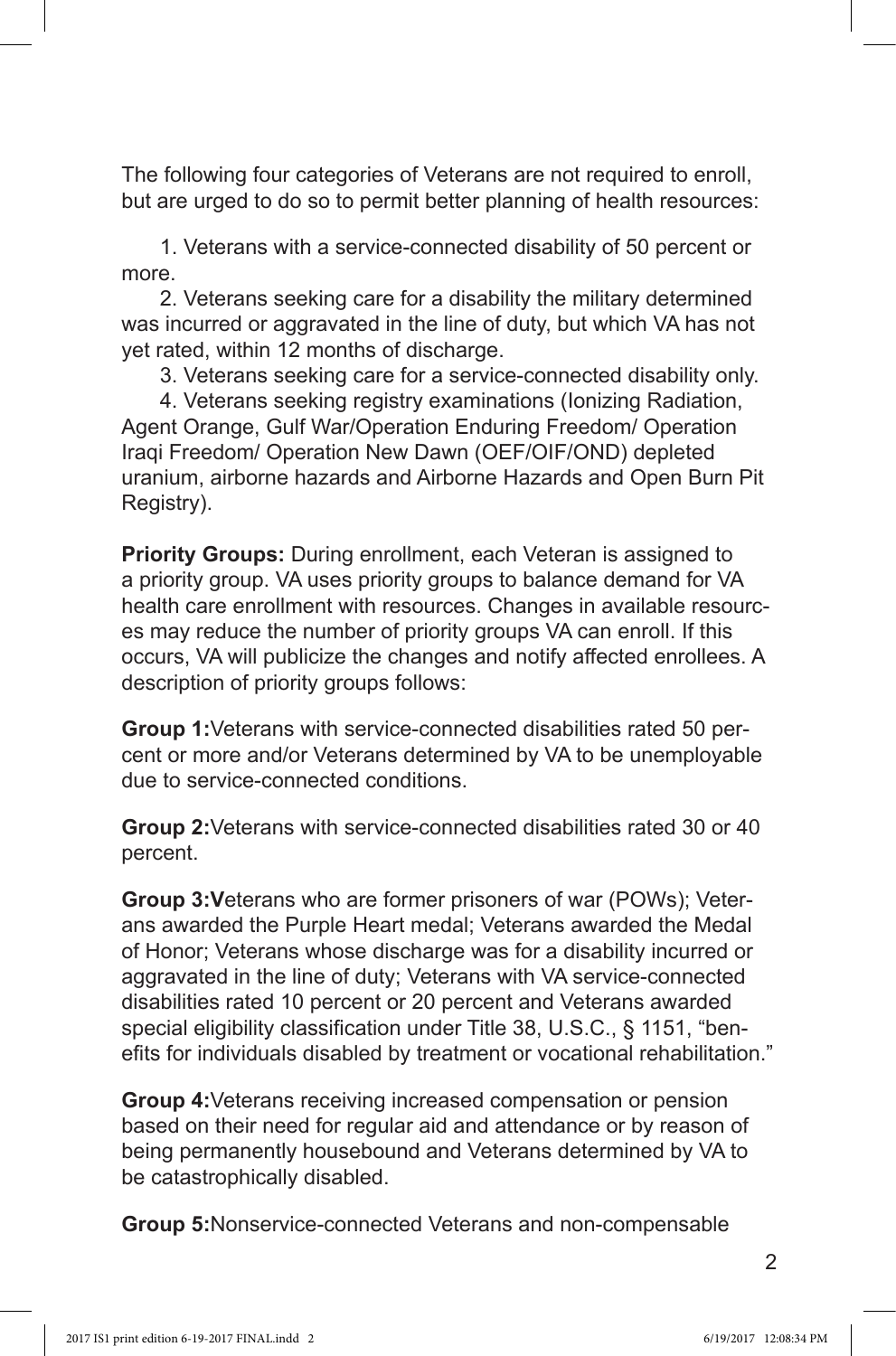service-connected Veterans rated by VA as 0% disabled and who have an annual income below the VA's geographically-adjusted income limit (based on your resident ZIP code); Veterans receiving VA Pension benefits; and Veterans eligible for Medicaid benefits.

**Group 6:**Compensable 0 percent service-connected Veterans;Veterans exposed to ionizing radiation during atmospheric testing or during the occupation of Hiroshima and Nagasaki. Project 112/SHAD participants; Veterans who served in the Republic of Vietnam between Jan. 9, 1962 and May 7, 1975; Veterans who served in the Southwest Asia theater of operations from Aug. 2, 1990, through Nov. 11, 1998; Veterans who served in a theater of combat operations after Nov. 11, 1998, as follows: Veterans discharged from active duty on or after Jan. 28, 2003, for five years post discharge; and Veterans who served on active duty at Camp Lejeune for at least 30 days between August 1, 1953, and December 31, 1987.

**Group 7:**Veterans with gross household income below the geographically-adjusted VA income limit for their resident location and who agree to pay copays.

**Group 8:**Veterans with gross household incomes above VA national income limit and the geographically-adjusted income limit for their resident location and who agree to pay copayments. Veterans eligible for enrollment: Noncompensable 0-percent service-connected:

**Subpriority a:** Enrolled as of Jan. 16, 2003, and who have remained enrolled since that date and/or placed in this subpriority due to changed eligibility status.

**Subpriority b:** Enrolled on or after June 15, 2009, whose income exceeds the current VA national income thresholds or VA national geographic income thresholds by 10 percent or less Veterans eligible for enrollment: nonservice-connected and

**Subpriority c:** Enrolled as of Jan. 16, 2003, and who remained enrolled since that date and/ or placed in this subpriority due to changed eligibility status

**Subpriority d:** Enrolled on or after June 15, 2009 whose income exceeds the current VA national income thresholds or VA national geographic income thresholds by 10 percent or less Veterans NOT eligible for enrollment: Veterans not meeting the criteria above: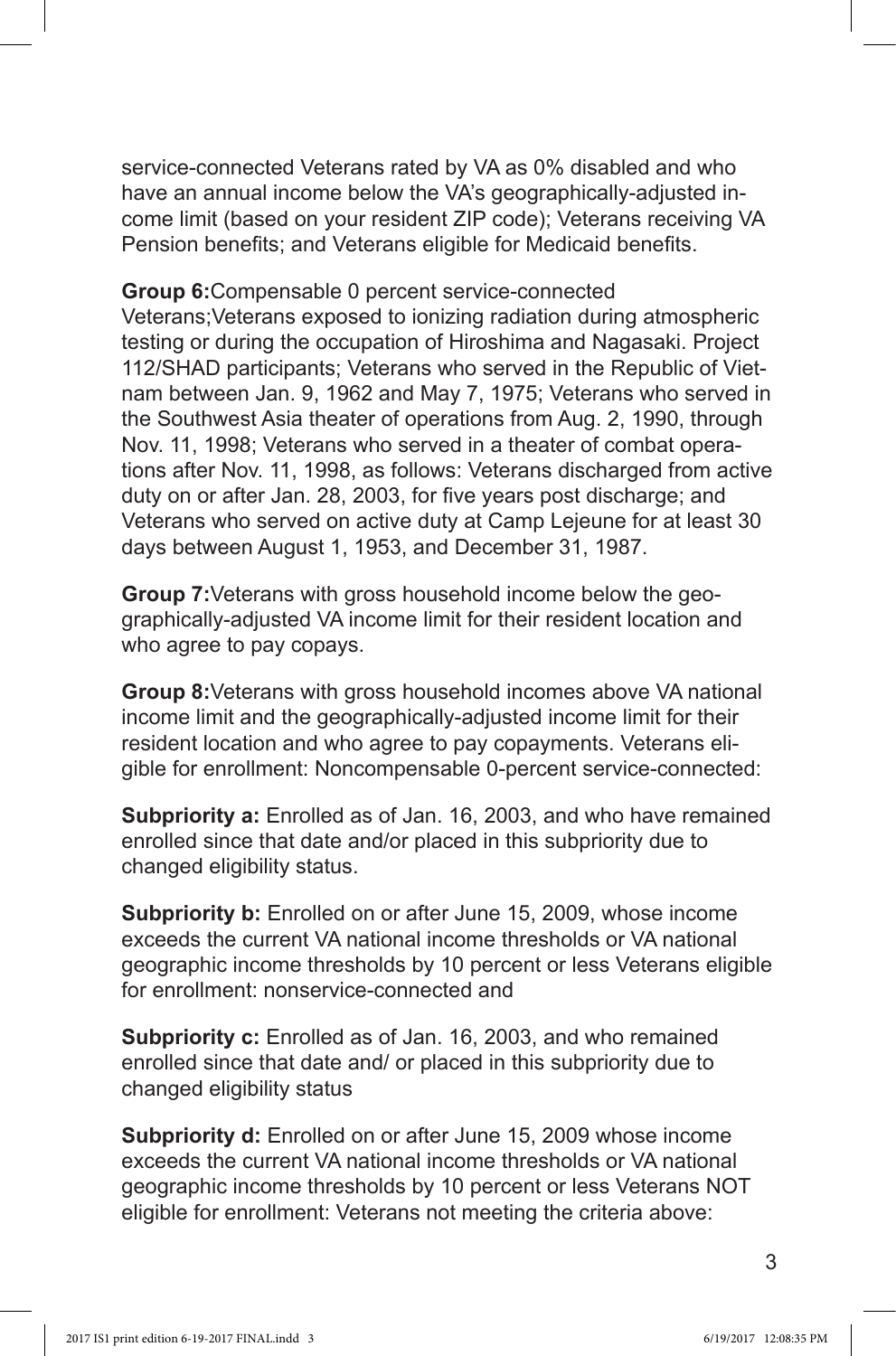**Subpriority e:** Noncompensable 0-percent service-connected

**Subpriority f:** Nonservice-connected

VA's income limit change annually and current levels can be located at: http://nationalincomelimits.vaftl.us/.

**Veterans Choice Program** As directed by the Veterans Access, Choice and Accountability Act of 2014, VA implemented the Veterans Choice Program, which allows certain eligible Veterans to elect to receive care from non-VA health care providers if they cannot receive VA care within 30 days or live more than 40 miles from a VA facility or face excessive travel burdens. Non-VA care is only covered by VA for medical needs that have been approved by a VA physician. Veterans who choose to use their Choice Card should coordinate pre-approved care by calling 1-866-606-8198. For more information, visit www.va.gov/opa/choiceact/.

VA will also extend the Assisted Living Pilot Program for Veterans with Traumatic Brain Injury for 3 years, through October 6, 2017. This program assesses the effectiveness of providing assisted living services to eligible Veterans with traumatic brain injuries to "enhance the rehabilitation, quality of life, and community integration of such Veterans."

**Meeting the Unique Needs of Women Veterans:** Women Veterans are eligible for the same VA benefits as male Veterans. Medical facility staff delivers the highest quality health care in a setting that ensures privacy, dignity, and sensitivity. Local VA facilities offer a variety of services, including women's gender-specific health, screening and disease prevention and routine gynecologic services. Local VA facilities offer a variety of services, including women's gender-specific health, screening and disease prevention and routine gynecologic services.

Women Veterans are potentially eligible to receive care provided in the community when authorized by VA; however, the decision to use such care is left to the facility providing care. By law, purchased care can only be provided when the treating facility cannot provide the care required or because of geographical inaccessibility.

Contact a local VA facility's Women Veterans Program Manager for more information on available services, call 1-855-VA-WOMEN (1- 855-829-6636) or visit www.womenshealth.va.gov/.

4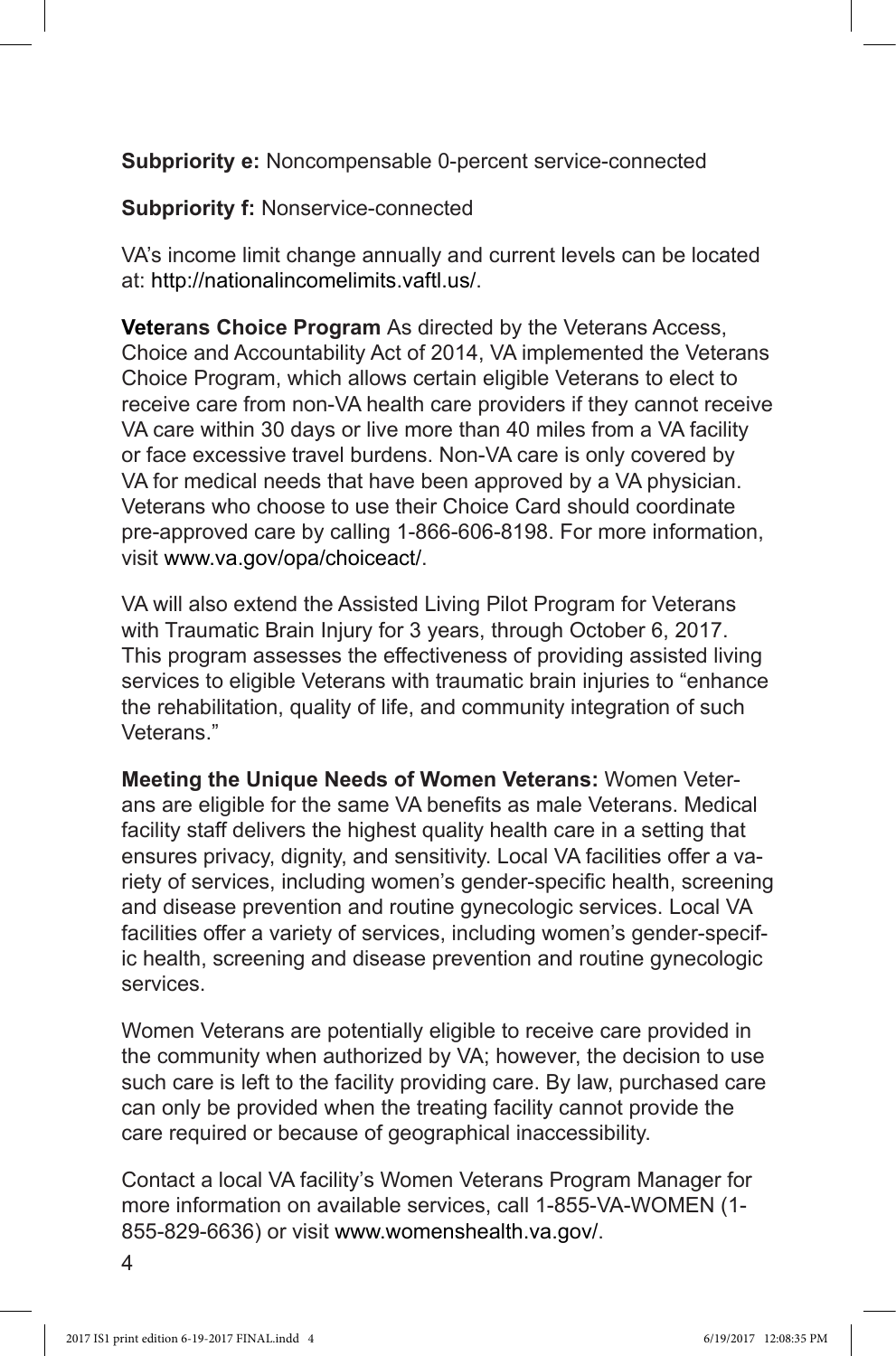**Lesbian Gay Bisexual and Transgender (LGBT) Veterans:** LGBT Veterans are eligible for the same VA benefits as any other Veteran and will be treated in a welcoming environment. Transgender Veterans will be treated based upon their self-identified gender, including room assignments in residential and inpatient settings. Same-Sex Couples: VA launched a new website to inform Veterans and beneficiaries of the recent changes in the law and procedures involving same-sex marriages. Veterans can learn more about VA's guidance regarding same-sex marriages at www.va.gov/opa/marriage.

**Military Sexual Trauma:** Military sexual trauma (MST) is the term that VA uses to refer to sexual assault or repeated, threatening sexual harassment occurring during a Veteran's military service. VA has expanded eligibility for Veterans in need of mental health care due to sexual assault or sexual harassment to Reservists and National Guard members participating in weekend drill. To receive free treatment related to MST, Veterans do not need a VA service-connected disability. Veterans do not need to have reported the incident when it happened or have other documentation that it occurred. There are no length-of-service requirements to receive care, and some Veterans may be able to receive free MST-related care even if they are not eligible for other VA care. Veterans can learn more about VA's MSTrelated services online at www.mentalhealth.va.gov/msthome.asp.

**OEF/OIF/OND Care Management:** Each VA medical center has an Operation Enduring Freedom/Operation Iraqi Freedom/Operation New Dawn (OEF/OIF/OND) Care Management team in place to coordinate patient care activities and ensure that service members and Veterans are receiving patient-centered, integrated care and benefits. Veterans who served in a theater of operations after Nov. 11, 1998, are eligible for an extended period of eligibility for health care for five years after their discharge. In the case of multiple call-ups, the five-year enrollment period begins on the most recent discharge date. This special eligibility includes cost- free health care services and nursing home care for conditions possibly related to military service and enrollment in PG 6 or higher for five years from their date of discharge or release from active duty, unless they are eligible for enrollment in a higher priority group. More information for connecting with OEF/OIF/OND Care Management teams can be found at www. oefoif.va.gov

**Tax Credit** Veterans who are enrolled with VA for their health care meet the standard for minimum health care coverage; therefore, they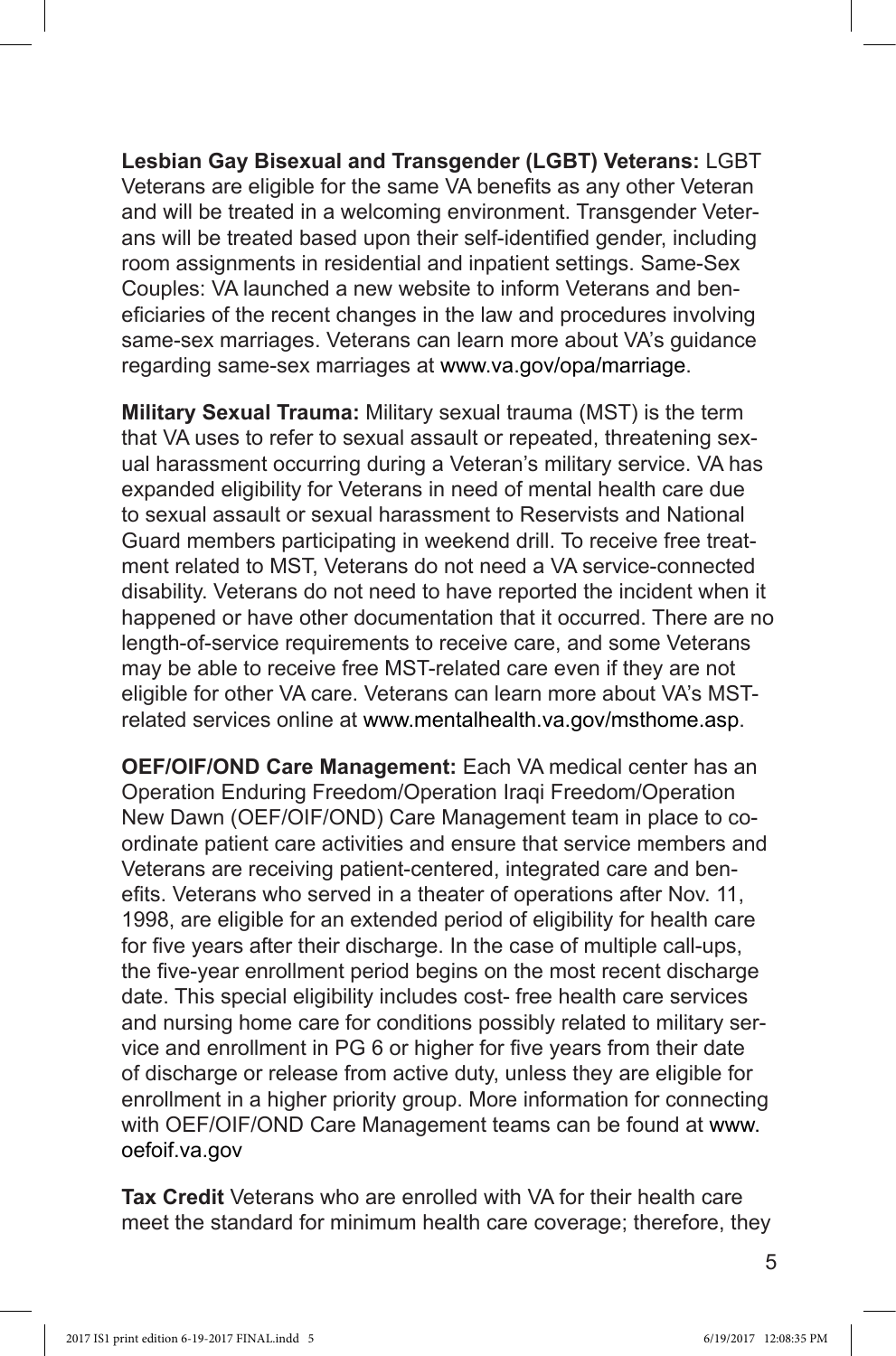are not eligible for assistance to lower their cost of health insurance premiums if they chose to purchase additional health insurance outside of their VA health care coverage. Remember, Veterans cannot receive a tax credit for themselves when enrolling within the Marketplace, if they are currently enrolled with VA for their health care. For the latest information about VA and the health care law, visit www. va.gov/health/aca/FAQ.asp or call **1-877-222-VETS (8387)**.

**Financial Assessment:** Most Veterans not receiving VA disability compensation or pension payments must provide a financial assessment upon initial application to determine their eligibility for free medical care, medications and/or travel benefits. This financial information also may be used to determine the Veteran's enrollment Priority Group.

For more information, visit www.va.gov/healthbenefits/cost/financial\_assessment.asp, call toll-free 1-877-222-VETS (8387) Monday - Friday between 8 a.m. and 8 p.m. EST or contact the enrollment coordinator at your local VA medical facility. VA's income limits are located at nationalincomelimits vaftl.us/

As of 2014, VA no longer requires enrolled non-service connected and 0-percent non-compensable service connected Veterans to provide their financial information annually. An assessment will continue to be collected from Veterans at the time of application for enrollment. In lieu of the annual financial reporting, VA will confirm the Veteran's financial information using information obtained from the Internal Revenue Service and Social Security Administration.

**Medical Services and Medication Copayments:** While many Veterans qualify for free health care based on a VA compensable service-connected condition or other special eligibilities, most Veterans are required to complete a financial assessment or means test at the time of enrollment to determine if they qualify for free health care services. Veterans whose income exceed VA income limits as well as those who choose not to complete the financial assessment at the time of enrollment, must agree to pay required copays for health care services to become eligible for VA healthcare services. For more information on medical services and copays, visit https://www.va.gov/ HEALTHBENEFITS/cost/index.asp

**Private Health Insurance Billing:** Veterans with private health insurance may choose to use these sources of coverage as a supple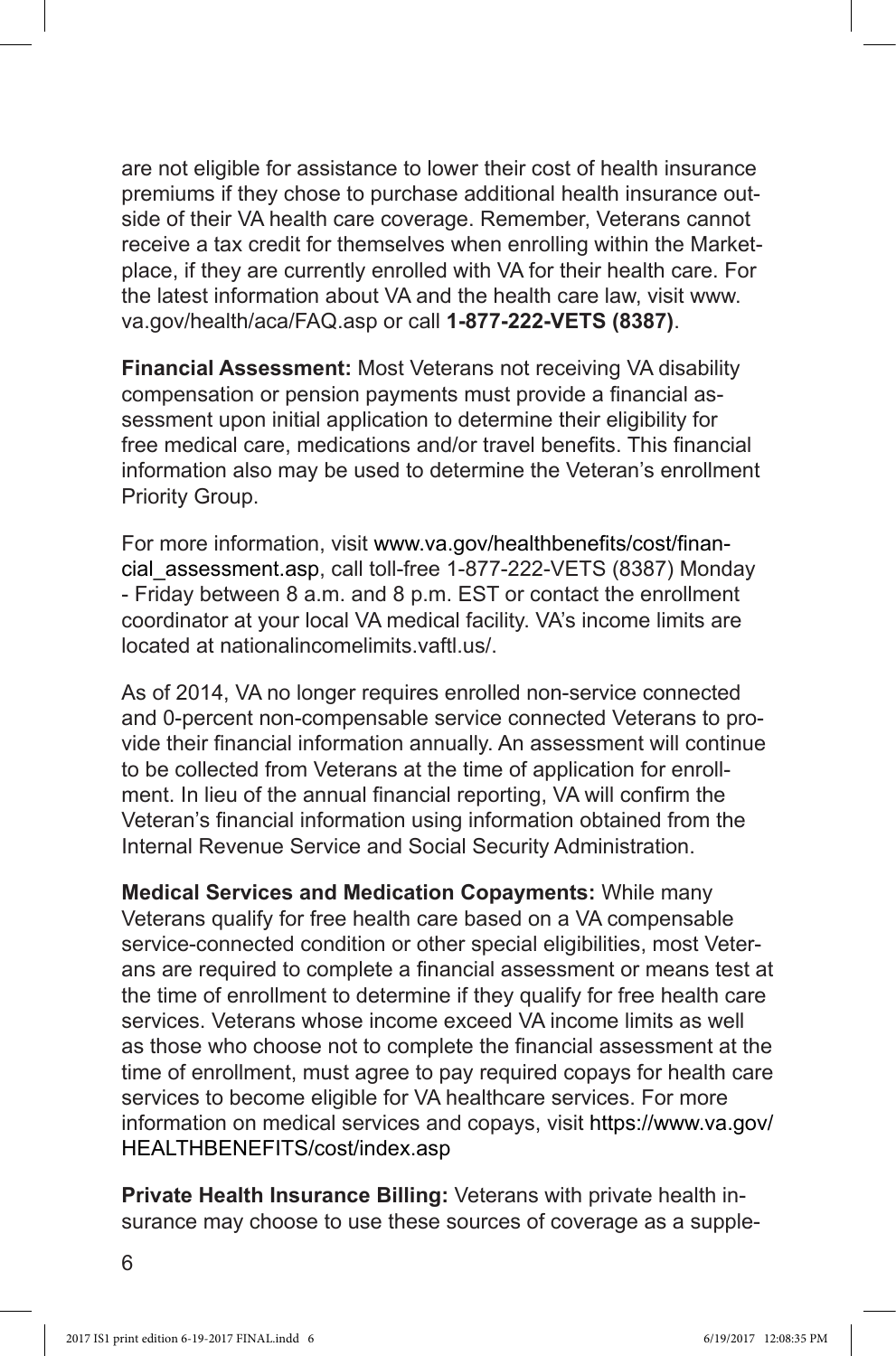ment to their VA benefits. Veterans are not responsible to pay for VA medical services billed to their health insurance company that are not paid by their insurance carrier.

By law, VA is obligated to bill health insurance carriers for services provided to treat a Veteran's nonservice- connected conditions. Veterans are asked to disclose all relevant health insurance information to ensure current insurance information is on file, including coverage through a spouse. Identification of insurance information is essential to VA because collections received from private health insurance companies help supplement the funding available to provide services to more Veterans. Enrolled Veterans can provide or update their insurance information by:

1. Using the online 10-10-EZR, "Health Benefits Renewal" form at www.vets.gov/healthcare/apply/

2. Calling 1-877-222-VETS (8387) Monday - Friday between 8 a.m. and 8 p.m. EST

3. Using the self-service Kiosks available at their local VA health care facility. VA health care is NOT considered a health insurance plan.

**Reimbursement of Travel Costs:** Eligible Veterans and non-Veterans may be provided mileage reimbursement or, when medically indicated, special mode transport (e.g., wheelchair van, ambulance), when travel is in relation to VA medical care. Mileage reimbursement is 41.5 cents per mile and is subject to a deductible of \$3 for each one-way trip and \$6 for a round trip; with a maximum deductible of \$18 or the amount after six one-way trips (whichever occurs first) per calendar month. The deductible may be waived when travel is; in relation to a VA compensation or pension examination; by a special mode of transportation; by an eligible non-Veteran; or will cause a severe financial hardship, as defined by current regulatory guidelines.

**Eligibility:** A Veteran may be eligible for beneficiary travel services if the following criteria are met:

- have a service-connected (SC) rating of 30 percent or more, or
- are traveling for treatment of a SC condition, or

• receive a VA pension, or your income does not exceed the maximum annual VA pension rate, or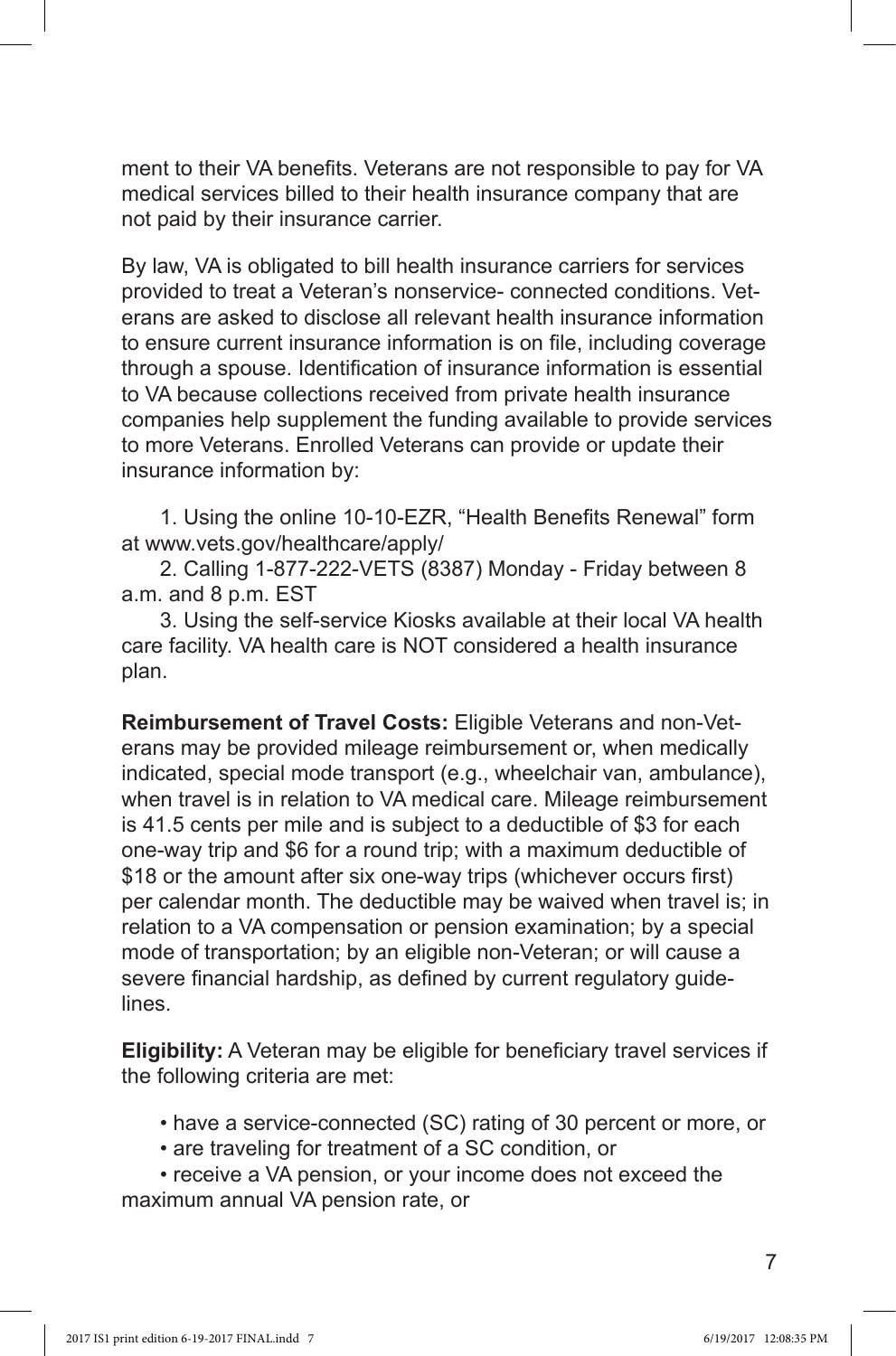• income does not exceed the maximum annual VA pension rate,

• are traveling for a scheduled compensation or pension, or if not otherwise eligible as noted above and;

• have a vision impairment, spinal cord injury or disorder, or a double or multiple amputation who's travel in connection with care provided through a VA special disabilities rehabilitation program (including programs provided by spinal cord injury centers, blind rehabilitation centers and prosthetics rehabilitation centers) if such care is provided on an in-patient basis or during a period in which you are provided with temporary lodging at a facility of the Department to make such care more accessible.

**Veterans may qualify for Special Mode Transportation** (ambulance, wheelchair van etc.) If they meet one of the eligibility criteria in the list above, and have a medical condition requires an ambulance or a specially equipped van as determined by a VA clinician, and the travel is pre-authorized (authorization is not required for emergencies if a delay would be hazardous to life or health).

More information on Beneficiary Travel is available at: www.va.gov/ healthbenefits/vtp/beneficiary\_travel.asp.

**Veteran Health Registries:** Certain Veterans can participate in a VA health registry and receive free evaluations. VA maintains health registries to provide special health evaluations and health-related information. To participate, contact the Environmental Health Coordinator at the nearest VA health care facility or visit www.publichealth.va.gov/ exposures to see a directory which lists Environmental Health Coordinators by state and U.S. territory. Veterans should be aware that a health registry evaluation is not a disability compensation exam. A registry evaluation does not start a claim for compensation and is not required for any VA benefits. No in-person medical evaluation is required to become registered. Veterans not already enrolled in VA health care should contact an Environmental Health Coordinator at a nearby VA facility by visiting the following link: (http://www.publichealth.va.gov/exposures/coordinators.asp) or calling **1-877-222- 8387.** To learn more and for a list of current health registries, visit: www.publichealth.va.gov/exposures/benefits/registry-evaluation.asp.

**Vet Center Readjustment Counseling Services:** VA provides readjustment counseling services, to include direct counseling, outreach,

or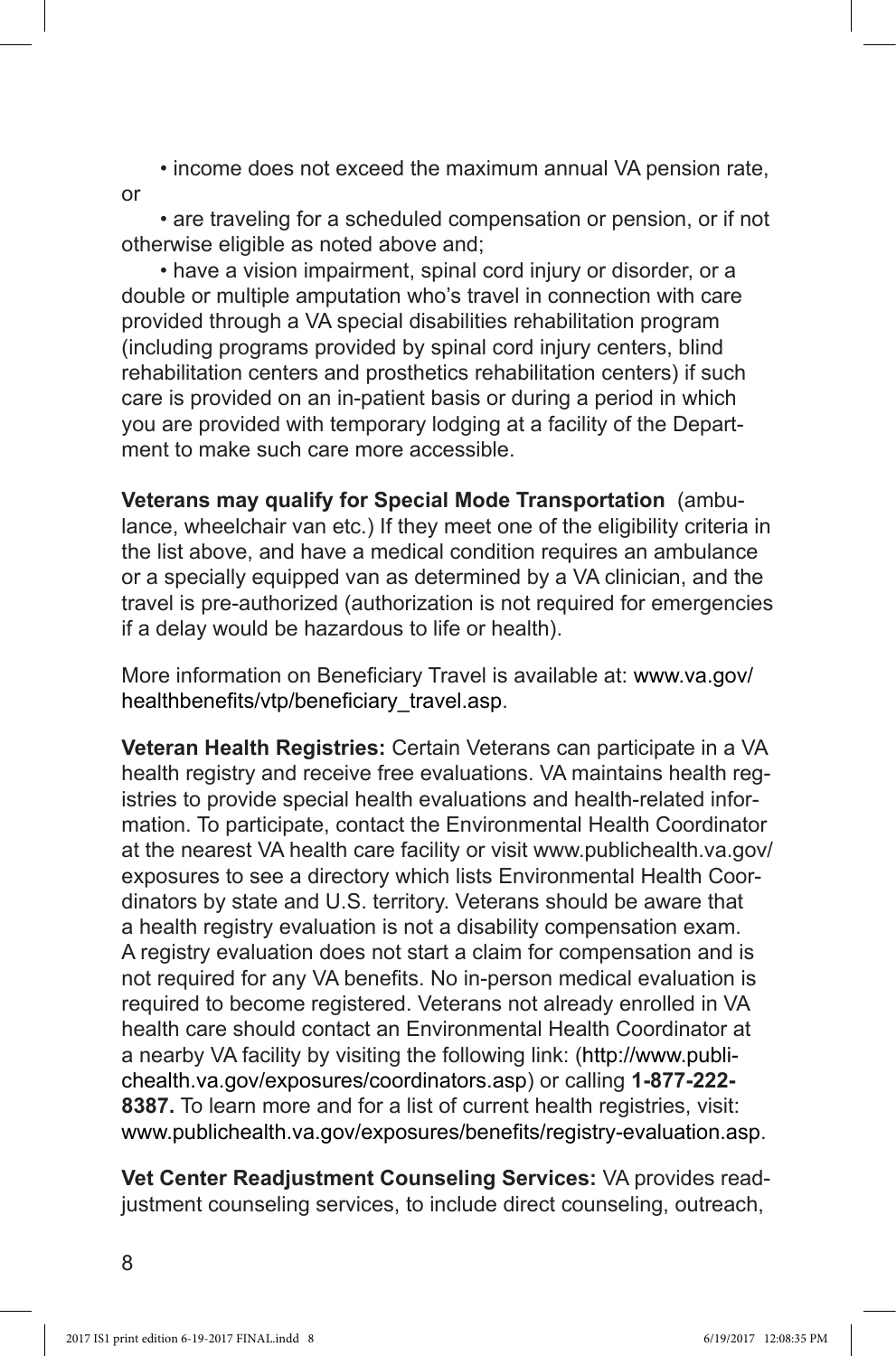and referral, through 300 community-based Vet Centers located in all 50 states, the District of Columbia, Guam, Puerto Rico, and American Samoa. Vet Center counselors provide individual, group, marriage, and family readjustment counseling to Veterans who served in a theater of operations (combat zone) through community-based counseling centers, called Vet Centers. Services also are available for their family members regarding military-related issues. Vet Center staffs are available during normal business hours at toll-free 1-800- 905-4675 EST and 1-866-496-8838 PT. For more information, visit www.vetcenter.va.gov.

**Home Improvements and Structural Alterations:** VA provides up to \$6,800 lifetime benefits for service-connected Veterans/service members and up to \$2,000 lifetime benefits for nonservice-connected Veterans to make home improvements and/or structural changes necessary for the continuation of treatment or for disability access to the Veterans/service members home and essential lavatory and sanitary facilities. For application information, contact the Prosthetic Representative at the nearest VA medical center.

**Special Eligibility Programs:** VA provides comprehensive health care benefits, including outpatient, inpatient, pharmacy, prosthetics, medical equipment, and supplies for certain Korea and Vietnam Veterans' birth children diagnosed with spina bifida (except spina bifida occulta).

**Services for Blind and Visually Impaired Veterans:** Severely disabled blind Veterans may be eligible for case management services at a VA medical center and for admission to an inpatient or outpatient VA blind or vision rehabilitation program.

**Mental Health Care Treatment:** Veterans eligible for VA medical care may receive general and specialty mental health treatment as needed. Mental health services are available in primary care clinics (including Home Based Primary Care), general and specialty mental health outpatient clinics, inpatient mental health units, residential rehabilitation and treatment programs, specialty medical clinics, and Community Living Centers. For more information on VA mental health services, visit www.va.gov/healthbenefits/access/mental\_ health care.asp and www.mentalhealth.va.gov or contact your local VA health care facility's Enrollment Office.

**Veterans Crisis Line:** The Veterans Crisis Line is a toll-free, confi-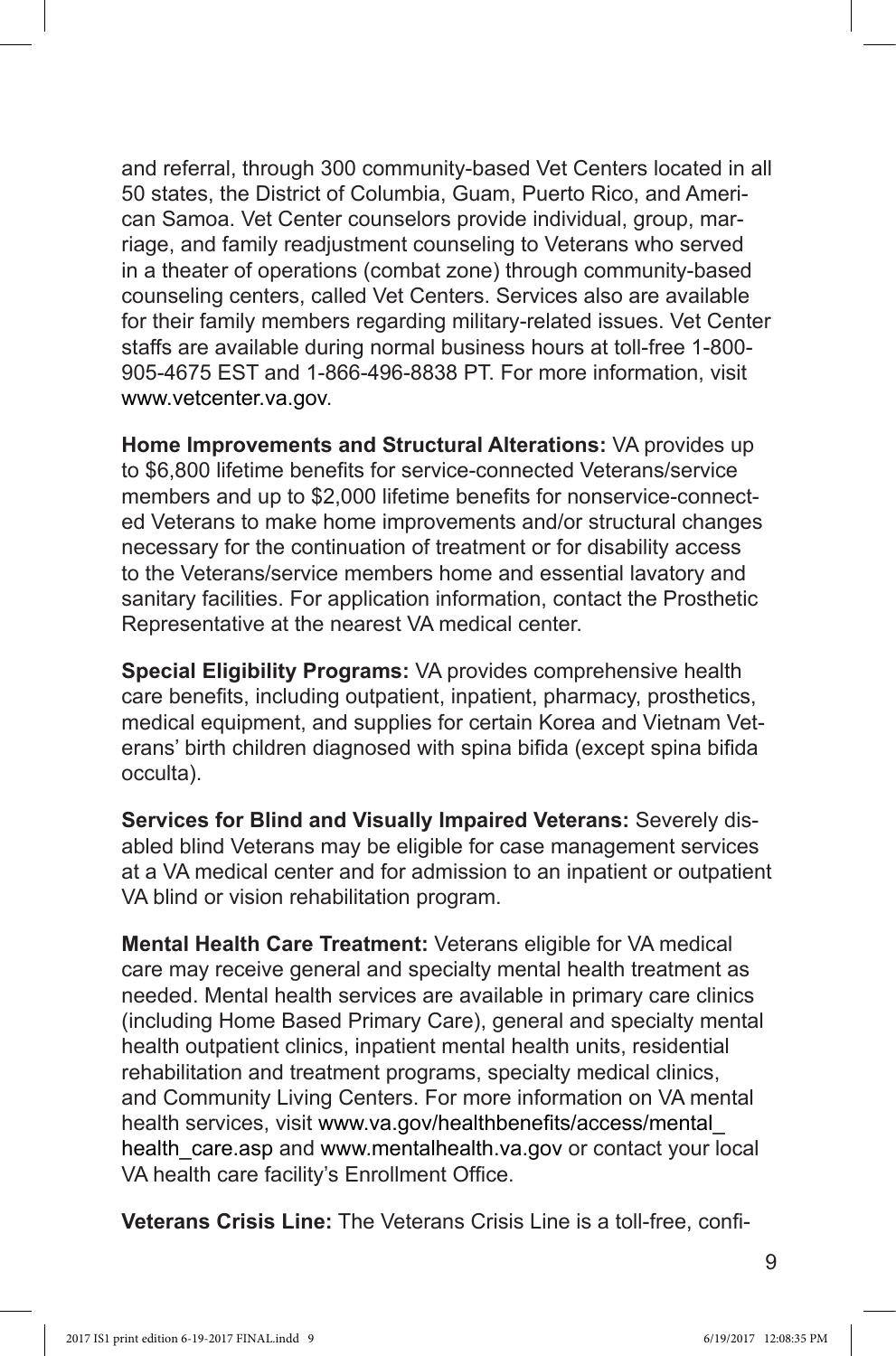dential resource that connects Veterans in crisis and their families and friends with qualified, caring VA responders. Veterans and their loved ones can call 1-800-273-8255 and Press 1, chat online at www.vets.gov, or send a text message to 838255 to receive confidential support 24 hours a day, 7 days a week, 365 days a year even if they are not registered with VA or enrolled in VA health care. The professionals at the Veterans Crisis Line are specially trained and experienced in helping Veterans of all ages and circumstances — from Veterans coping with mental health issues that were never addressed to Veterans struggling with relationships or the transition back to civilian life. European access: Veterans and members of the military community in Europe may dial 0800-1273-8255 or DSN 118. For more information about VA's suicide prevention program, visit: www.mentalhealth.va.gov/suicide\_prevention/ or www.Veteranscrisisline.net.

**VA Dental Insurance Program** VA would like all Veterans to have access to good oral health care; however, VA is limited to providing dental benefits to those Veterans who meet certain eligibility criteria. To help Veterans who are not eligible for VA dental benefits or need more comprehensive dental care, VA offers enrolled Veterans and beneficiaries of CHAMPVA the opportunity to purchase dental insurance at a reduced cost through its VA Dental Insurance Program (VADIP).

VADIP began as a pilot program that ended Jan. 31, 2017. Public Law 114-218, "Department of Veterans Affairs Dental Insurance Reauthorization Act of 2016," signed July 29, 2016, allows VA to continue VADIP for five years beyond the pilot program. Veterans who were enrolled in VADIP as of Jan.31, 2017, can automatically maintain that coverage until no later than January 31, 2018, depending on their plan. The process is underway to determine the dental insurance providers for the extended period. VA will announce the insurance providers and timelines for new enrollments as soon as the procurement process is complete. For more information about this program, call toll free 1-877-222-VETS (8387) Monday - Friday between 8 a.m. and 8 p.m. EST or visit www.va.gov/healthbenefits/ vadip.

**Long-term Services:** VA provides institution based services (nursing home level of care) to Veterans through three national programs: VA owned and operated Community Living Centers (CLC), State Veterans' Homes owned and operated by the states, and the community

10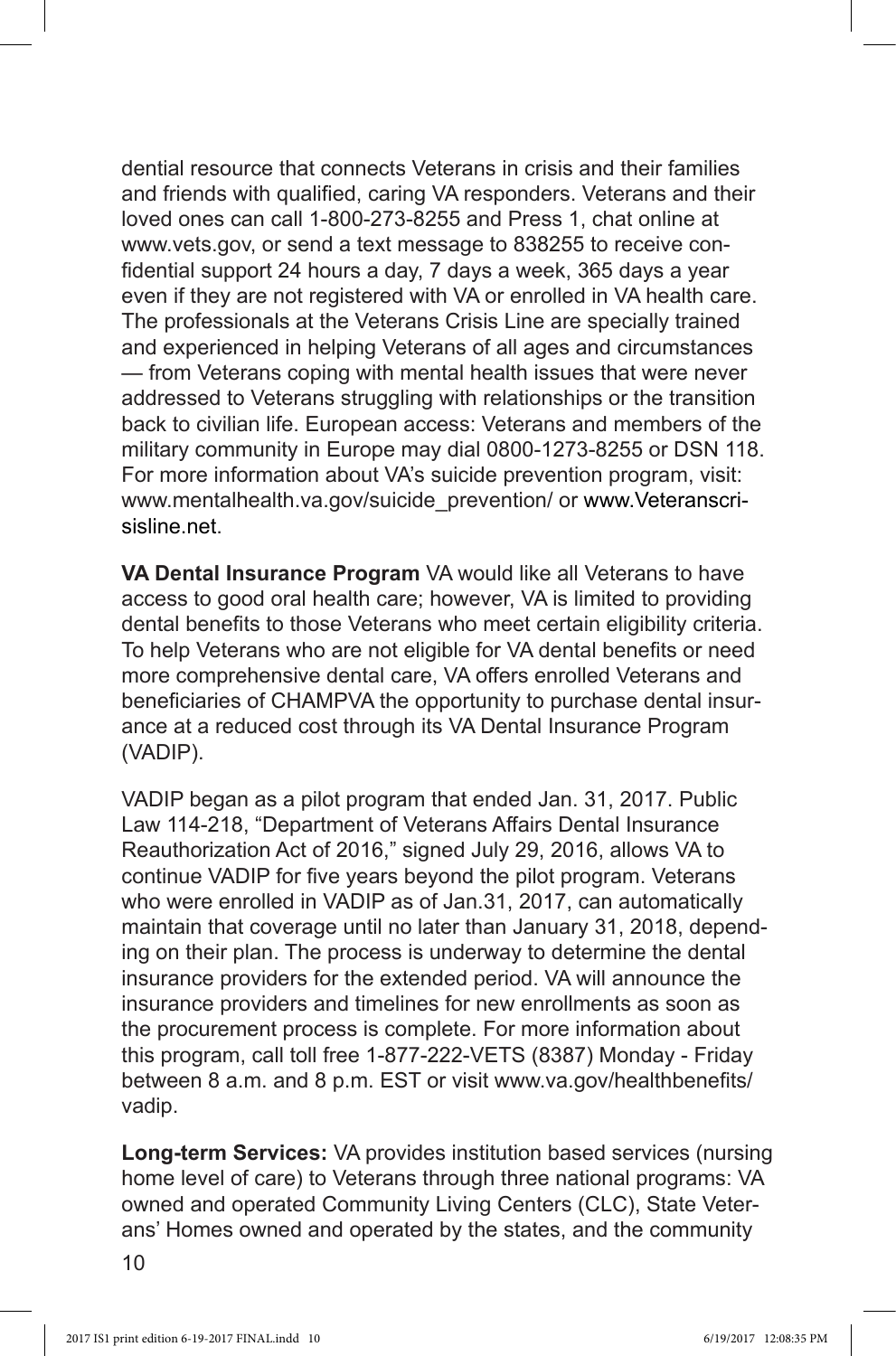nursing home program. Each program has admission and eligibility criteria specific to the program. VA is obligated to pay the full cost of nursing home services for enrolled Veterans who need nursing home care for a service-connected disability, or Veterans or who have a 70 percent or greater service-connected disability and Veterans with a rating of total disability based on individual un-employability. VA provided nursing home care for all other Veterans is based on available resources. For more information on Extended Care Services and Geriatrics, visit www.va.gov/healthbenefits/access/geriatrics.asp.

**Emergency Medical Care in U.S. Non-VA Facilities:** A medical emergency is generally defined as a condition of such a nature that a sensible person would expect that a delay in seeking immediate medical attention would be hazardous to life or health. Eligible Veterans may receive emergency care at a non-VA health care facility, possibly at VA expense, when a VA facility (or other Federal health care facility with which VA has an agreement) cannot furnish efficient care due to the distance from the facility, or when VA is unable to furnish the needed emergency services. Since payment may be limited to the point when the condition is stable enough for the Veteran to travel to a VA facility, a family member or friend must contact the closest VA medical facility as soon as possible. The emergency is deemed to have ended when a VA provider has determined that, based on sound medical judgment; the Veteran could be transferred from the non-VA facility to a VA medical center. For more information on urgent care, visit www.va.gov/HEALTHBENEFITS/access/seamless\_care.asp.

**Foreign Medical Program:** VA's Foreign Medical Program (FMP) provides health care payment/reimbursement for U.S. Veterans with VA-rated service-connected conditions who live or travel abroad. Veterans calling from within the Philippines may contact the VA Medical Services office at 1-800-1888-8782. If calling from outside of the Philippines, the number is 011-632-318-8387. Veterans may also register by email at IRIS.va.gov. All other Veterans living or planning to travel outside the U.S. should register with the Foreign Medical Program, P.O. Box 469061, Denver, CO 80246-9061, USA; telephone 303-331-7590. For information, visit: https://www.va.gov/ COMMUNITYCARE/programs/veterans/fmp/index.asp

**Caregiver Programs and Services:** The Caregivers Benefit Program provides certain medical, travel, training and financial benefits to caregivers of certain Veterans and service members who were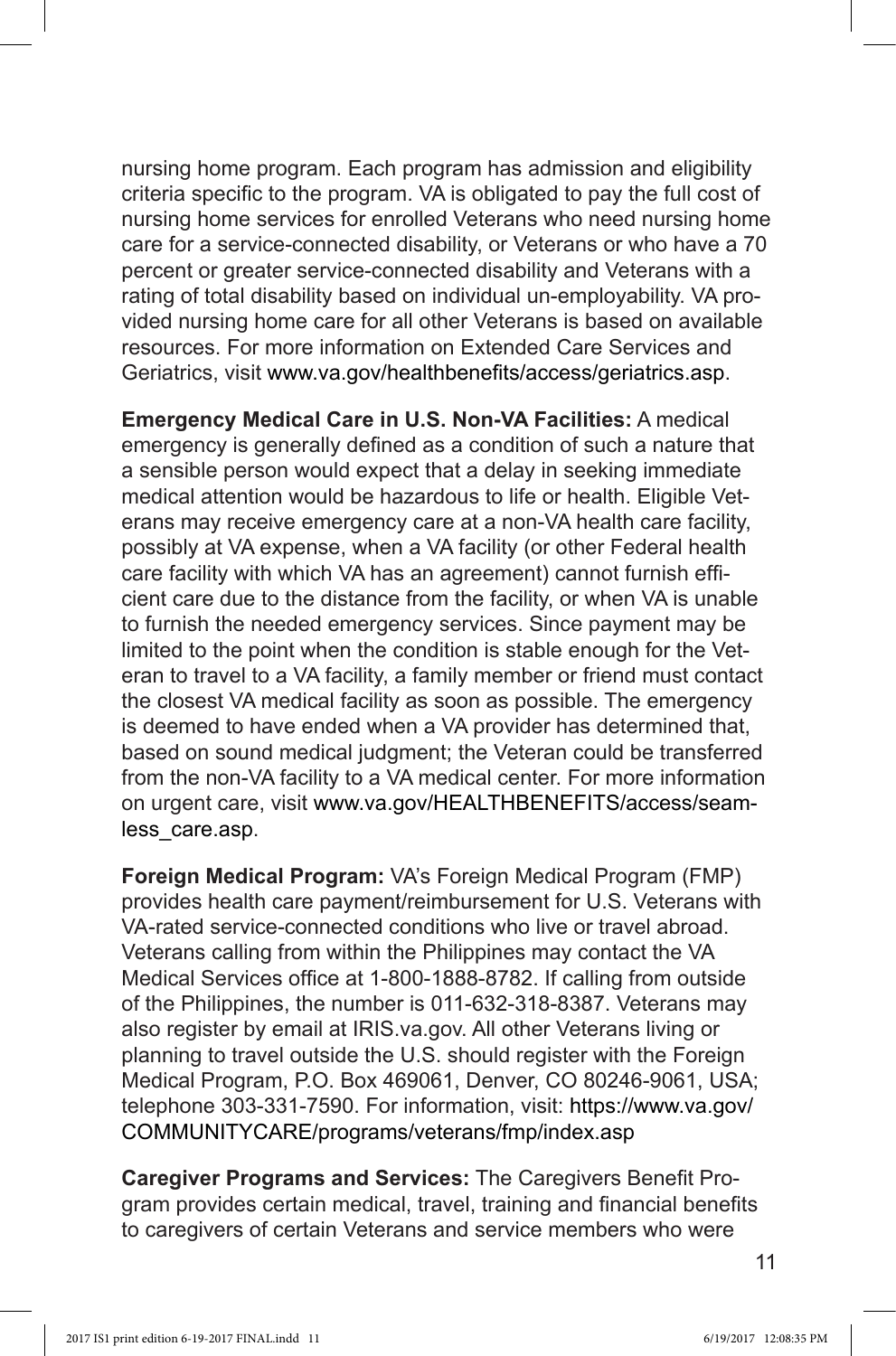seriously injured during their military service on or after September 11, 2001. Eligible primary family caregivers can receive a stipend, training, mental health services, travel and lodging reimbursement and access to health insurance if they are not already under a health care plan.

For more information, contact your local VA medical facility and speak with a caregiver support coordinator, visit www.caregiver. va.gov or call toll-free at 1-855-260-3274.

**Traveling Veterans** Enrolled Veterans who receive their health care with VA, will receive the same, consistent care, whether at their local VA treatment site or an alternate VA site of care. In order to help VA ensure Veterans receive consistent care while they are traveling, are asked to notify their VA Patient Aligned Care Team (PACT), preferably 4 to 6 weeks prior to departure, or as soon as they are aware of the trip. Early planning will allow time for PACT and the Traveling Veteran Coordinator to coordinate care at an alternate VA facility. To coordinate health care with another VA health care facility, Veterans should inform their PACT of the following:

- •travel destination(s), and temporary address
- •a valid telephone number
- •arrival and departure dates
- •specific care concerns

Their PACT will contact the Traveling Veteran Coordinator, who will assist in coordinating care at the alternate facility. For more information, contact PACT or a Traveling Veteran Coordinator at the local VA facility.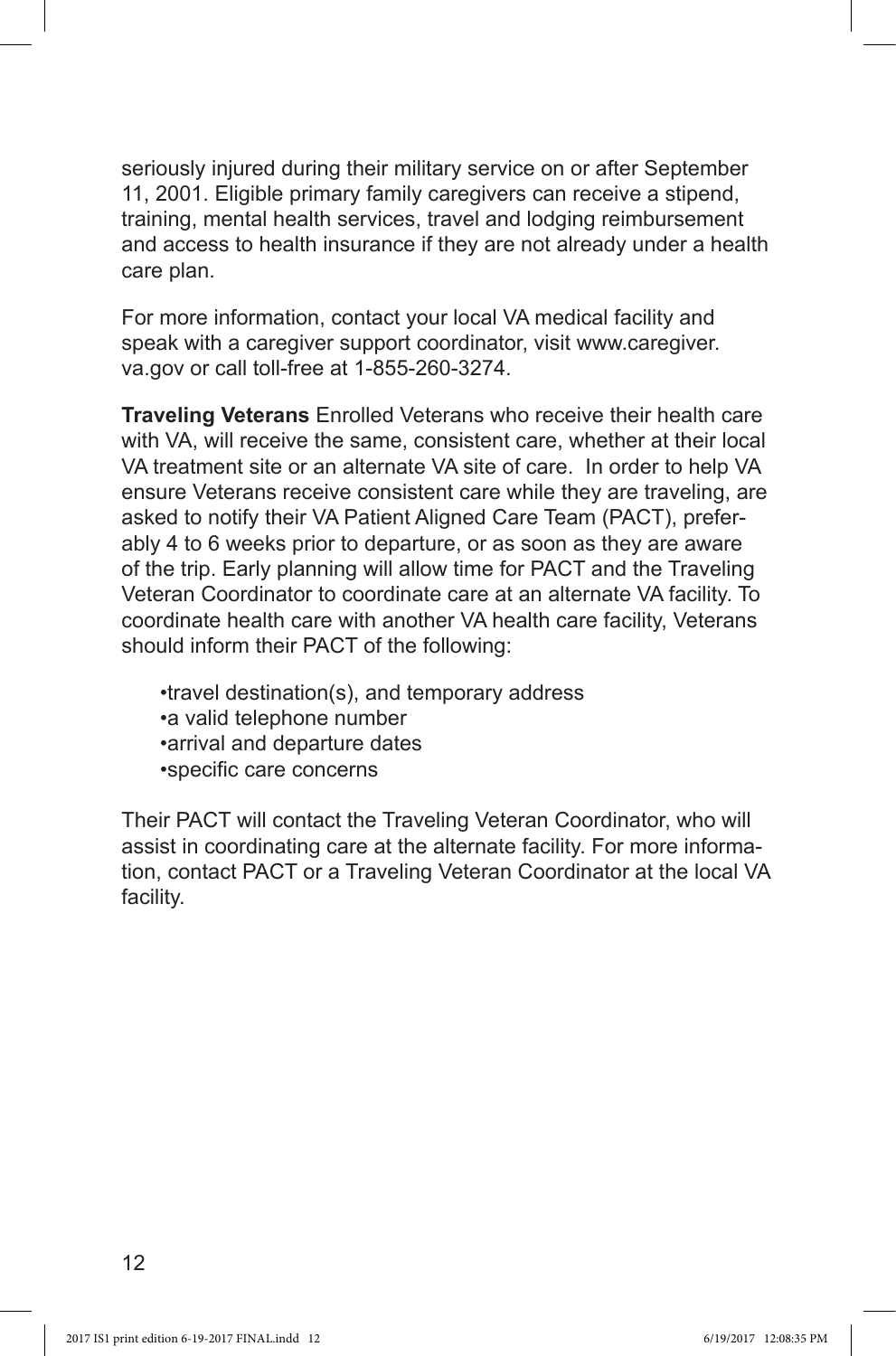# **Non-Health Care Benefits**

**Disability Compensation:** Disability compensation is a tax-free monetary benefit paid to Veterans with disabilities that are the result of a disease or injury incurred or aggravated during active military service. The benefits amount is graduated according to the degree of the Veteran's disability on a scale from 10 percent to 100 percent (in increments of 10 percent). Compensation may also be paid for disabilities that are considered related or secondary to disabilities occurring in service and for disabilities presumed to be related to circumstances of military service, even though they may arise after service. To be eligible for compensation, the Veteran must have been separated or discharged under conditions other than dishonorable. Monthly disability compensation varies with the degree of disability and the number of eligible dependents. Veterans with disability ratings of at least 30 percent are eligible for additional allowances for dependents, including spouses, minor children, children between the ages of 18 and 23 who are attending school, children who are permanently incapable of self-support because of a disability arising before age 18, and dependent parents. The additional amount depends on the disability rating and the number of dependents. For detailed 2016 compensation rate information visit: http://www.benefits.va.gov/ COMPENSATION/resources\_comp02.asp.

The payment of military retirement pay, disability severance pay and separation incentive payments, known as Special Separation Benefit (SSB) and Reservists' Involuntary Separation Pay (RISP), and Voluntary Separation (VSP), may affect the amount of VA compensation paid to disabled Veterans. For additional details on types of disability claims and how to apply, visit: http://benefits.va.gov/benefits/.

**Special Monthly Compensation (SMC):** SMC is an additional taxfree benefit that can be paid to Veterans as well as their spouses, surviving spouses, and parents. For Veterans, SMC us a higher rate of compensation paid, due to special circumstances such as the need for aid and attendance by another person, or due to a specific disability such as the loss of use of one hand or leg. A Veteran who is determined by VA to be in need of the regular aid and attendance of another person, or a Veteran who is permanently housebound, may be entitled to additional payments. For detailed 2016 special monthly compensation rate information visit: http://www.benefits. va.gov/COMPENSATION/resources\_comp02.asp.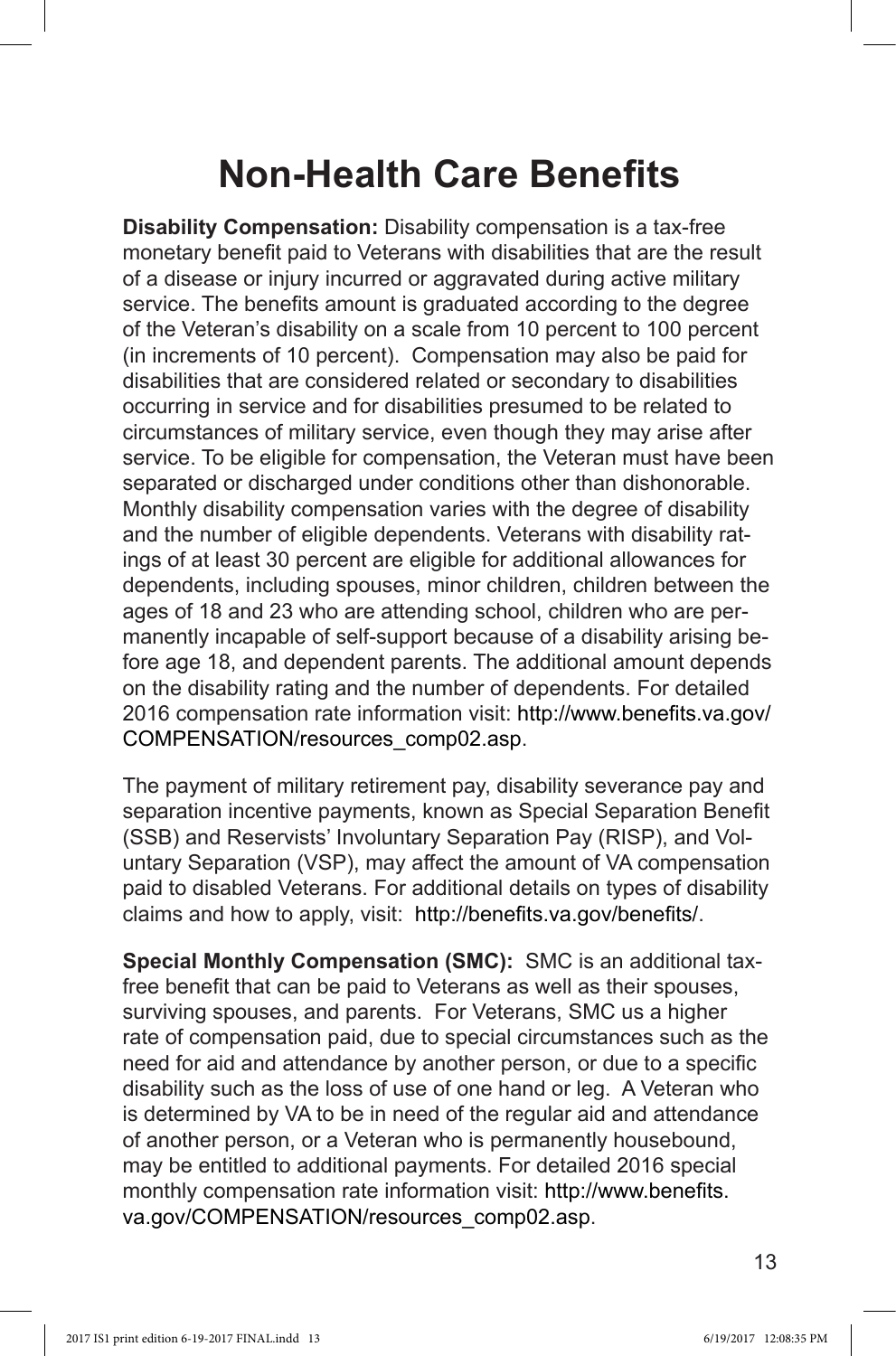#### **Allowance for Aid and Attendance or Housebound Veterans**:

Veterans determined by VA to be in need of the regular aid and attendance of another person, or permanently housebound, may be entitled to additional disability compensation or pension payments. A Veteran evaluated at 30 percent or more disabled is entitled to receive an additional payment for a spouse who is in need of the aid and attendance of another person. For additional information may be found at http://www.benefits.va.gov/pension/aid\_attendance\_housebound.asp.

**Automobile Allowance:** As of Oct. 1, 2016, Veterans and service members may be eligible for a one-time payment of not more than \$20,235.20 toward the purchase of an automobile or other conveyance if they have service-connected loss or permanent loss of use of one or both hands or feet, or permanent impairment of vision of both eyes to a certain degree. To apply, contact a VA regional office at 1-800-827-1000 or the nearest VA health care facility, which may be located at: https://www.va.gov/directory/guide/division.asp?dnum=1.

**Clothing Allowance:** Any Veteran who has service-connected disabilities that require prosthetic or orthopedic appliances may receive clothing allowances. This allowance is also available to any Veteran whose service-connected skin condition requires prescribed medication that irreparably damages outer garments. To apply, contact the prosthetic representative at the nearest VA medical center located at: https://www.va.gov/directory/guide/division.asp?dnum=1&isFlash=0. For information on current rates visit: http://www.benefits.va.gov/ compensation/special\_Benefit\_Allowances\_2017.asp

**Additional Benefits for Eligible Military Retirees:** Concurrent Retirement and Disability Pay (CRDP) is a DoD program that allows some individuals to receive both military retired pay and VA disability compensation. Normally, such concurrent receipt is prohibited. Veterans do not need to apply for this benefit, as payment is coordinated between VA and the military pay center. To qualify for CRDP, Veterans must have a VA service-connected disability rating of 50 percent or greater, be eligible to receive retired pay, and:

Retire from military service based on longevity, including Temporary Early Retirement Authority (TERA) retirees; **or** 

Retire due to disability with 20 or more years of service\*; **or**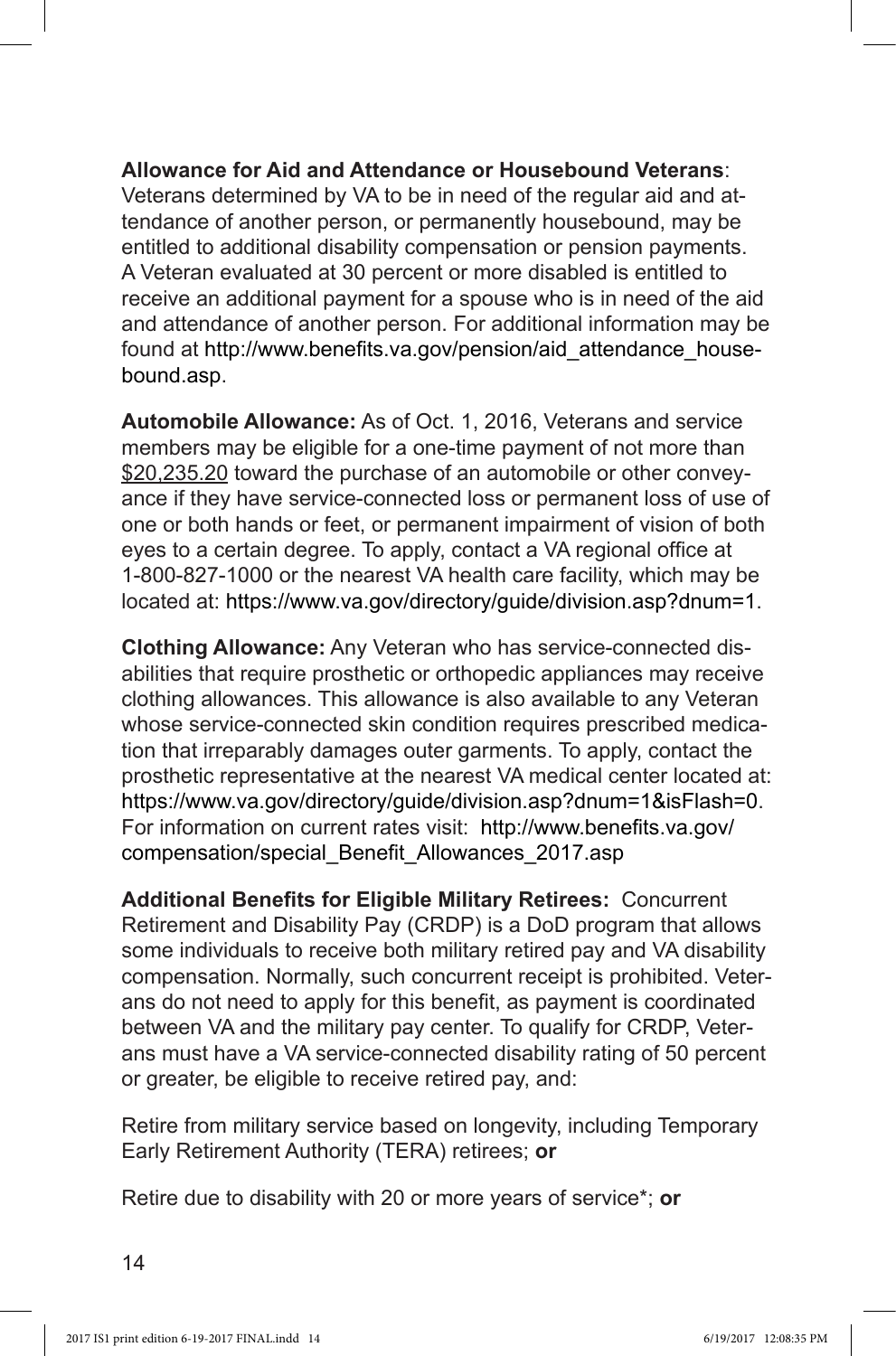Retire from National Guard or Reserve service with 20 or more qualifying years.

\* For Veterans who retired due to disability with 20 or more years of service, CRDP is subject to an offset for the difference between retired pay based on disability and retired pay based on longevity.

**Housing Grants for Disabled Veterans**: Service members and Veterans with certain service-connected disabilities may be entitled to a housing grant from VA to help build a new specially adapted house, to adapt a home they already own, or buy a house and modify it to meet their disability-related requirements. Eligible Veterans or service members may now receive up to three uses of the grant, with the total dollar amount of the grants not to exceed the maximum allowable. Housing grant amounts may be adjusted Oct. 1 every-year based on a cost-of construction index. These adjustments will increase the grants amounts or leave them unchanged: grant amounts will not decrease. Previous grant recipients who had received assistance of less than the current maximum allowable may be eligible for an additional grant usage. To obtain general information about the Specially Adapted Housing program, visit: www.benefits.va.gov/ homeloans/adaptedhousing.asp, or call the program's local office of jurisdiction at 1-877-827-3702.

**Specially Adapted Housing (SAH) Grant:** VA may approve a grant of not more than 50 percent of the cost of building, buying, or adapting existing homes or paying to reduce indebtedness on a currently owned home that is being adapted, up to a maximum benefit amount of **\$77,307**. In certain instances, the full grant amount may be applied toward remodeling costs. The SAH grant is available to certain Veterans and service members who are entitled to disability compensation due to the following:

1. Loss or loss of use of both lower extremities, which so affects the functions of balance or propulsion to preclude ambulating without the aid of braces, crutches, canes or a wheelchair

2. Loss or loss of use of both upper extremities at or above the elbow.

3. Blindness in both eyes, having only light perception, plus loss or loss of use of one lower extremity.

4. Loss or loss of use of one lower extremity together with (a) residuals of organic disease or injury, or (b) the loss or loss of use of one upper extremity which so affects the functions of balance or pro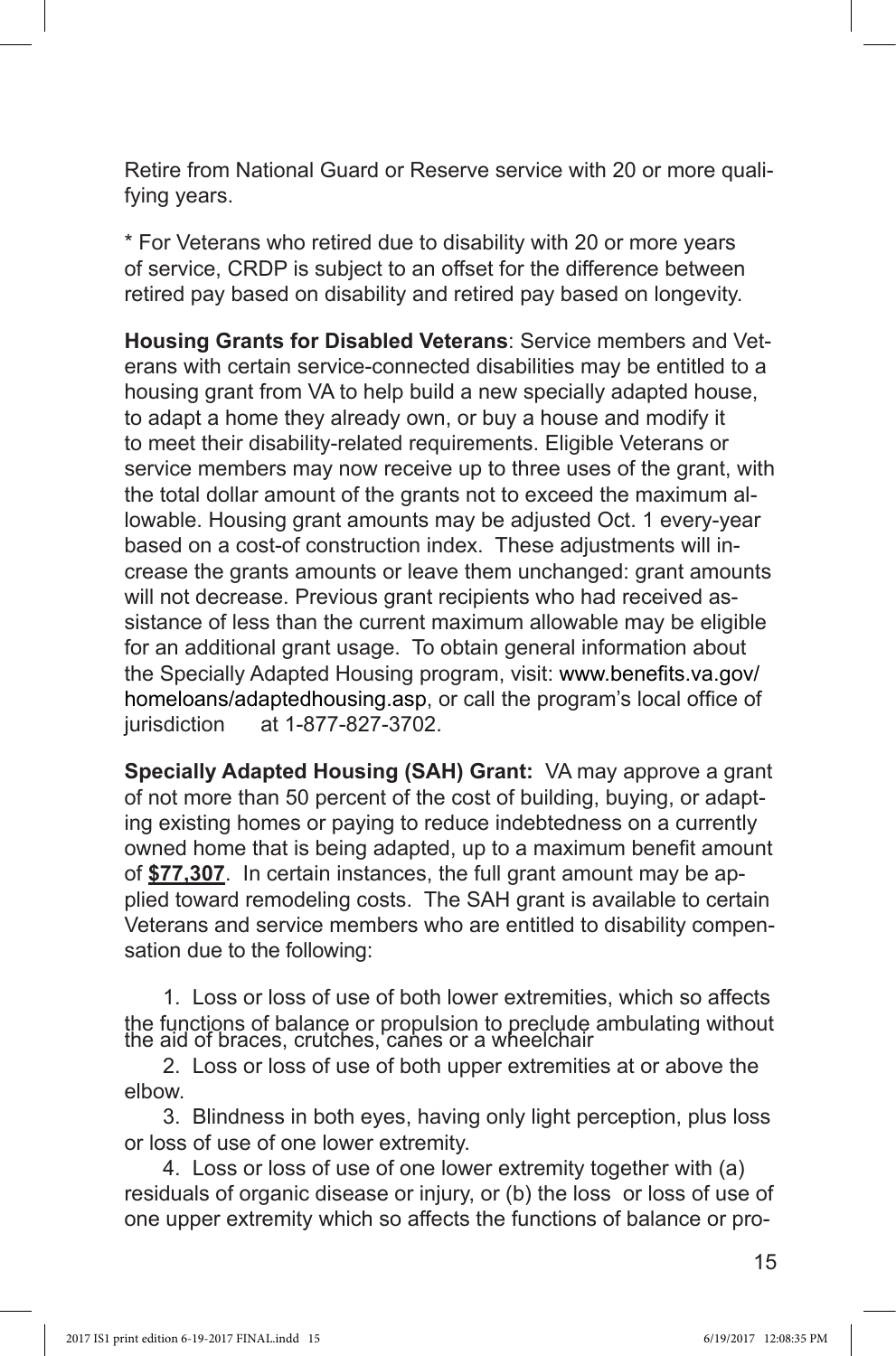pulsion as to preclude locomotion without the use of braces, canes, crutches or a wheelchair.

5. Severe burn injuries, which are defines as full thickness or subdermal burns that have resulted in contractures with limitation of motion of two or more extremities or of at least one extremity and the trunk.

6. The loss, or loss of use of one or more lower extremities due to service on or after September 11, 2001, which so affects the functions of balance or propulsion as to preclude ambulating without the aid of braces, crutches, canes, or a wheelchair.

**Note**: The property may be located outside the United States, in a country or political subdivision which allows individuals to have or acquire a beneficial property interest, and in which the Secretary of Veteran Affairs, in his or her discretion, has determined that is reasonably practicable to provide assistance in acquiring specially adapted housing. For more information on SAH, visit: http://www. benefits.va.gov/homeloans/adaptedhousing.asp **or** call the program's local office of jurisdiction at 1-877-827-3702.

**Special Home Adaption (SHA) Grant:** VA may approve a benefit amount up to a maximum of \$15,462 for the cost of necessary adaptations to a Service member's or Veteran's residence or to help him/ her acquire a residence already adapted with special features for his/ her disability, to purchase and adapt a home, or for adaptations to a family member's home in which they will reside. To be eligible for this grant, service members and Veterans must be entitled to compensation for permanent and total service-connected disability due to one of the following:

- 1. Blindness in both eyes with 20/200 acuity or less.
- 2. Anatomical loss or loss of use of both hands.
- 3. Severe burn injuries (see above).
- 4. Certain severe respiratory injuries.

**Temporary Residence Adaptation (TRA):** Eligible Veterans and service members who are temporarily residing in a home owned by a family member may also receive a TRA grant to help the Veteran or Service member adapt the family member's home to meet his or her special needs. Those eligible for a **\$77,307** grant would be permitted to use up to **\$33,937**, and those eligible for a **\$15,462** grant would be permitted to use up to **\$6,059**. Under the Honoring America's Veter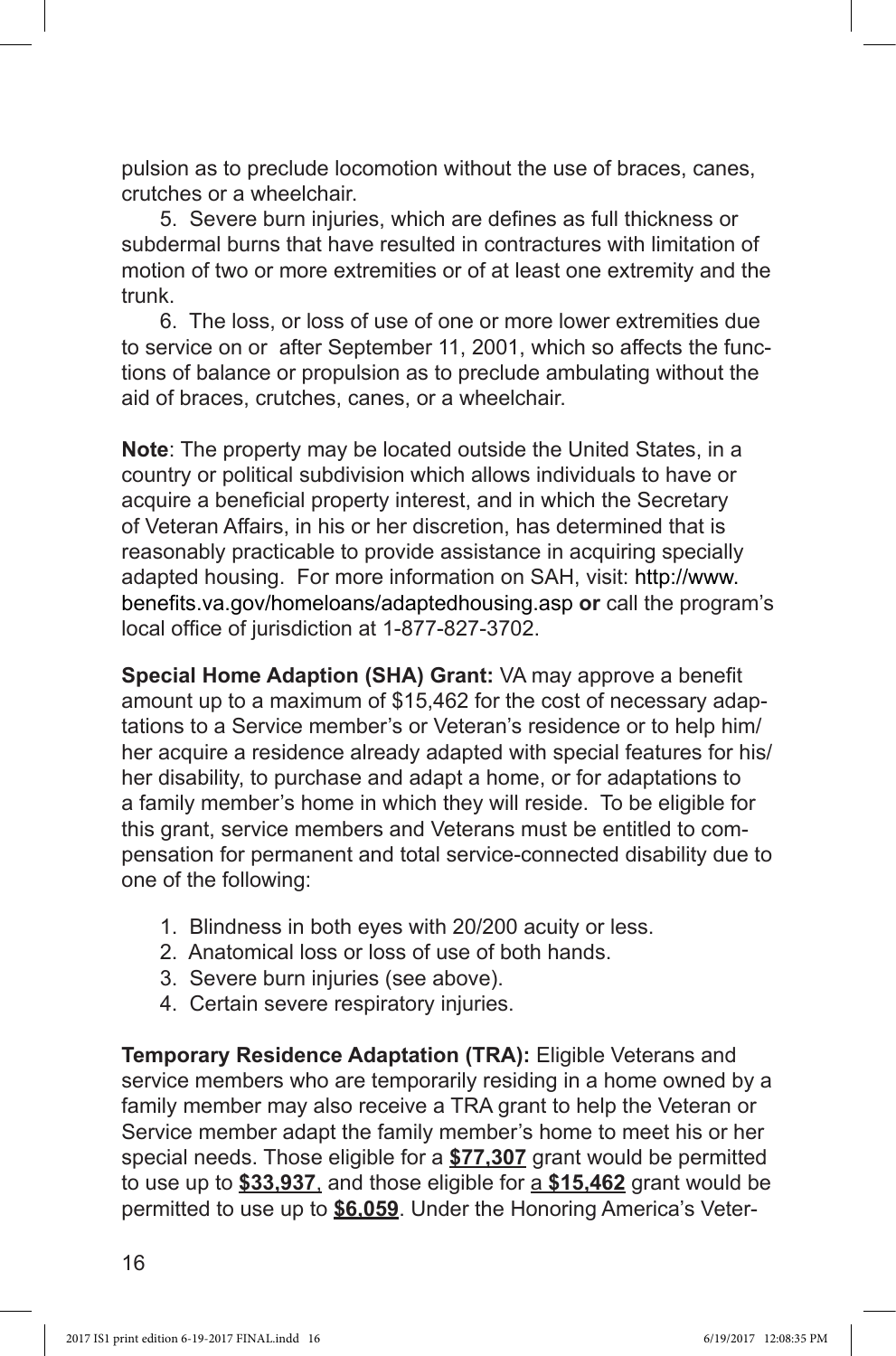ans and Caring for Camp LeJeune Families Act of 2012, TRA grant amounts do not count against SAH or SHA grant maximum amounts, starting August 6, 2013. Grant amounts are adjusted annually October1 based on a cost-of-construction index.

**Supplemental Financing:** Veterans and service members with available VA Home Loan Guaranty entitlement may also obtain a guaranteed loan to supplement the grant to acquire a specially adapted home. For more information on SAH, visit: http://www.benefits.va.gov/homeloans/sah.asp.

**Vocational Rehabilitation and Employment (VR&E):** VR&E , also referred to as the Chapter 31 program, provides services to eligible service members and Veterans with service-connected disabilities and an employment handicap to help them to prepare for, obtain, and maintain suitable employment. For Veterans and service members with service-connected disabilities so severe that they cannot immediately consider work, VR&E provides services to improve their ability to live independently as possible. For additional information on VR&E benefits please visit: http://www.benefits.va.gov/vocrehab/ index.asp

**VR&E Eligibility for Veterans:** A Veteran must have a VA serviceconnected disability rating of at least 20 percent and determined with an employment handicap, or rated 10 percent and determined with a serious employment handicap, and must be discharged or released from active military service under other than dishonorable conditions.

**VR&E Eligibility for Service members:** Service members are eligible to apply if they expect to receive an honorable discharge upon separation from active duty, obtain a memorandum rating of 20 percent or more from VA, obtain a proposed Disability Evaluation System (DES) rating of 20 percent or more from VA, or obtain a referral to a Physical Evaluation Board (PEB) through the Integrated Disability Evaluation System (IDES).

**VR&E Entitlement:** A Vocational Rehabilitation Counselor (VRC) works with the Veteran to determine if an employment handicap exists. An employment handicap exists if a Veteran's service-connected disability impairs his/her ability to prepare for, obtain, and maintain suitable employment. After an entitlement decision is made, the Veteran and VRC work together to develop an individualized rehabilitation plan. The individualized rehabilitation plan outlines the necessary rehabilitation services to be provided to the Veteran.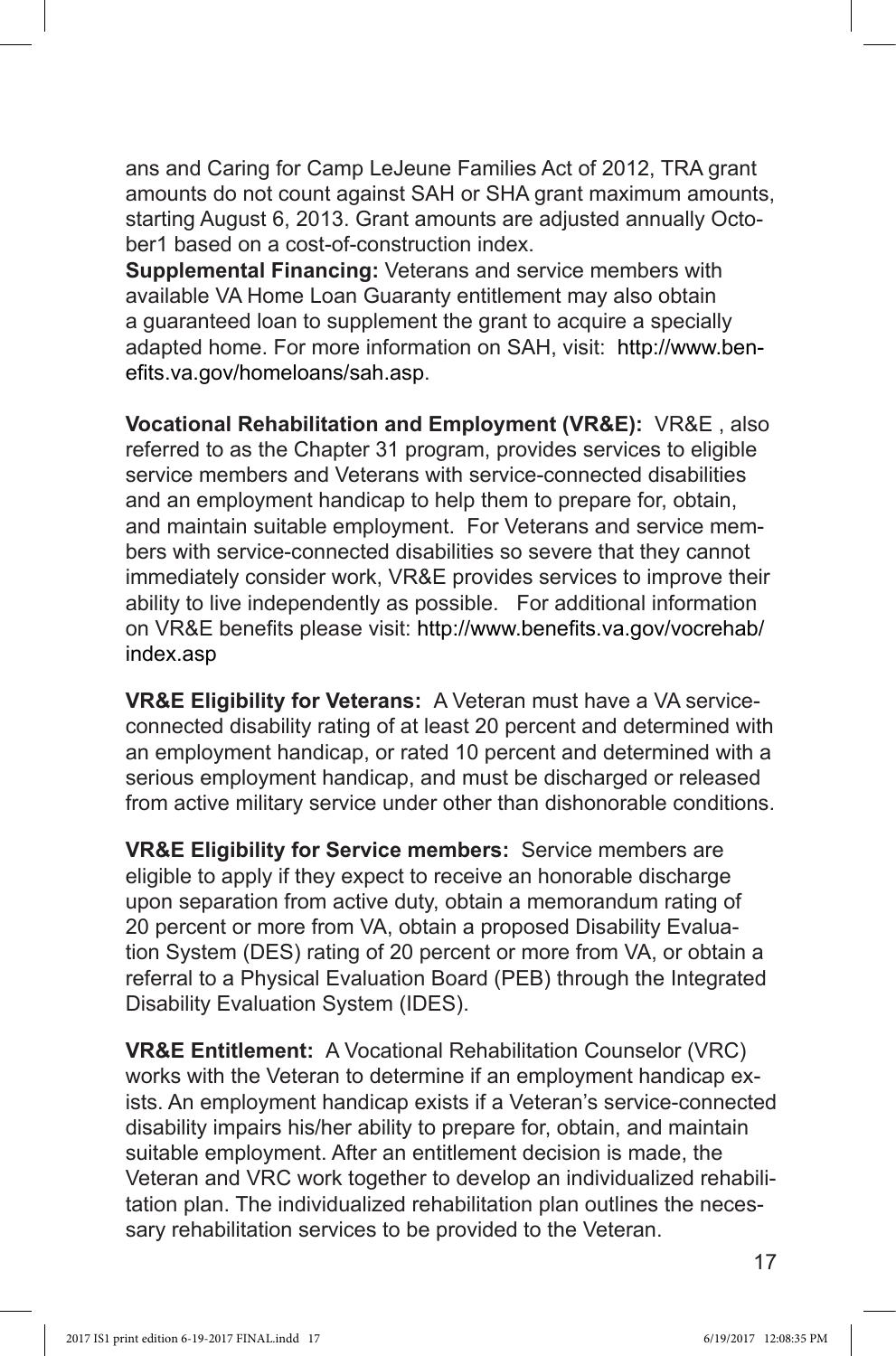**VR&E Services:** Veterans work with a VRC to select one of the five tracks to employment based on their individualized needs. The Five Tracks to Employment provide greater emphasis on exploring employment options early in the rehabilitation planning process, better informed choices for the Veteran regarding occupational and employment options, faster access to employment for Veterans who have identifiable and transferable skills for direct placement into suitable employment, and an option for Veterans who are not able to work, but need assistance to lead a more independent life. If a program of training is selected, VA pays the cost of the approved training and services (except those coordinated through other providers) that are outlined in the Veteran's rehabilitation plan, including subsistence allowance.

**The Five Tracks to Employment are:** Reemployment with previous employer, Rapid access to employment, Self-employment, Employment through long-term services and Independent living services.

**Period of a Rehabilitation Program:** The basic period of eligibility in which VR&E benefits may be used is 12 years from the latter of the following: 1) A Veteran's date of separation from active military service, or 2) The date VA first notified a Veteran that he/she has been granted a compensable service-connected disability. Veterans may be provided up to 48 months of full-time services or the part-time equivalent based on the extent of services needed to complete the rehabilitation program. Rehabilitation plans that only provide services to improve independence in daily living are limited to 30 months, which may be extended in certain circumstances.

available at https://www.vets.gov/employment/ **Employment Services:** In partnership with the Department of Labor VA provides support to Veterans and transitioning service members at all stages of their job search, including career advice, resume building and access to employers who want to hire Veterans and military spouses. Additional information and access to services are

VR&E also establishes partnerships with federal, state and private agencies that help facilitate direct placement of Veterans or service members into civilian careers. VR&E can assist with placement using the following resources:

**On the Job Training (OJT) Program**: Employers hire Veterans at an apprentice wage, and VR&E supplements the salary at the journey-

18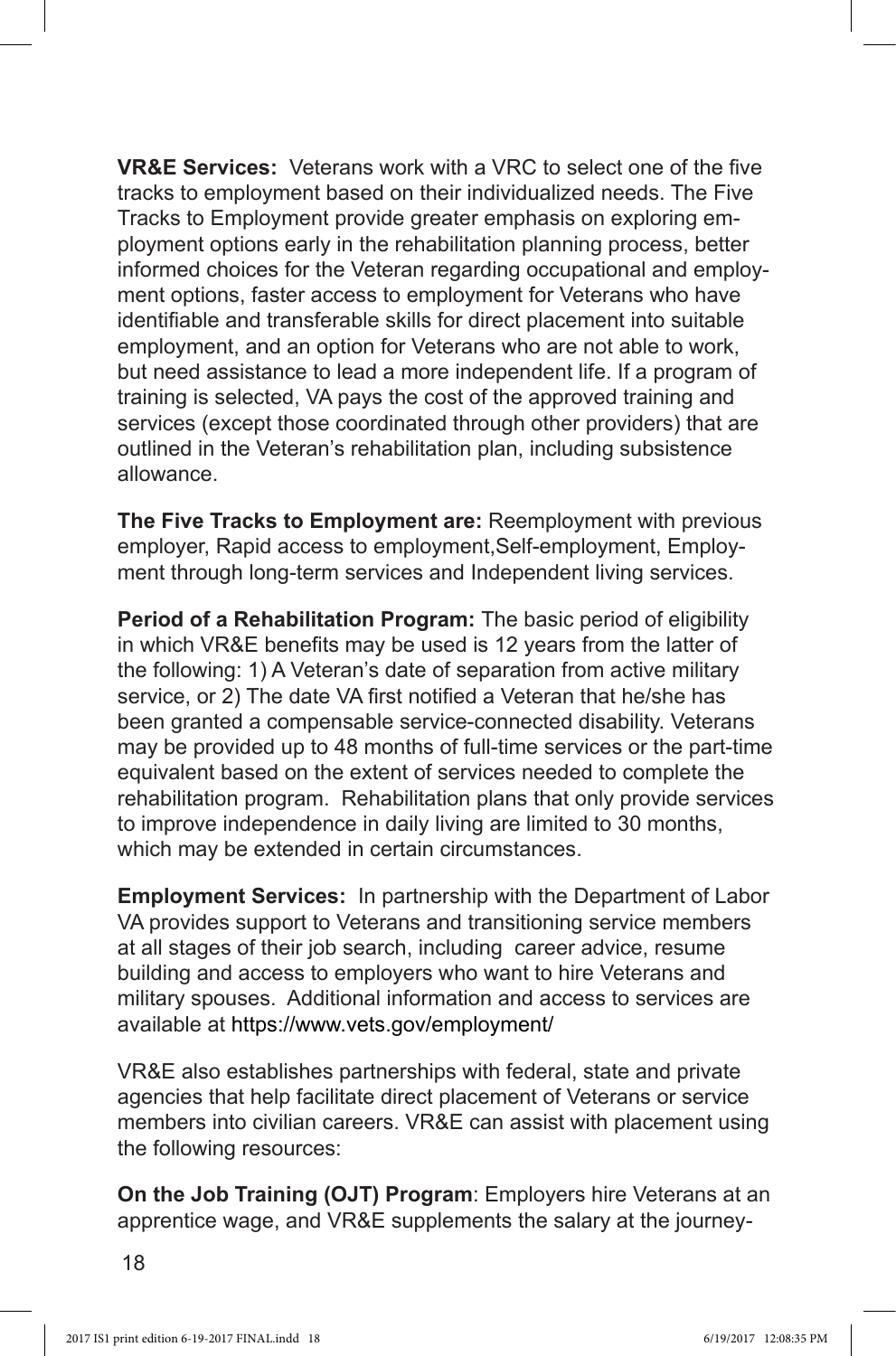man wage (up to the maximum amount allowable under OJT). As the Veterans progress through training, the employers begin to increase the salary until the Veterans reach journeyman level and the employers pay the entire salary. VR&E may also pay for any necessary tools.

 **Non-Paid Work Experience (NPWE):** The NPWE program provides eligible Veterans the opportunity to obtain training and practical job experience concurrently. This program is ideal for Veterans or service members who have a clearly established vocational goal, and who learn easily in a hands-on environment. This program is also well suited for Veterans who are having difficulties obtaining employment due to lack of work experience. The NPWE program may be established in a federal, state, or local (i.e. city, town, school district) government agencies only. The employer may hire the Veteran at any point during the NPWE program.

 **Special Employer Incentive (SEI):** The SEI program is for eligible Veterans who face challenges in obtaining employment. Veterans approved to participate in the SEI program are hired by participating employers and employment is expected to continue following successful completion of the program. Employers are provided this incentive to hire Veterans. If approved, the employer will receive reimbursement for up to 50 percent of the Veteran's salary during the SEI program, which can last up to six months.

 **VetSuccess On Campus (VSOC):** The VSOC program aims to help Veterans, service members, and eligible dependents succeed through a coordinated delivery of on-campus benefits assistance and counseling, leading to successful completion of their education and preparing them to enter the labor market in viable careers. For additional information on the VSOC program please visit: http://www. benefits.va.gov/vocrehab/vsoc.asp.

**Chapter 36 Education and Career Counseling**: VA's Education and career Counseling Program (Title 38 U.S.C. Chapter36) offers a great opportunity for transitioning Veterans, service members, and dependents to get personalized counseling and support to guide their career paths, ensure the most effective use of their VA benefits, and help them achieve their goals. For additional information please visit: http://www.benefits.va.gov/VOCREHAB/edu voc counseling. asp. To apply for this program visit: http://www.vba.va.gov/pubs/ forms/VBA-28-8832-ARE.pdf.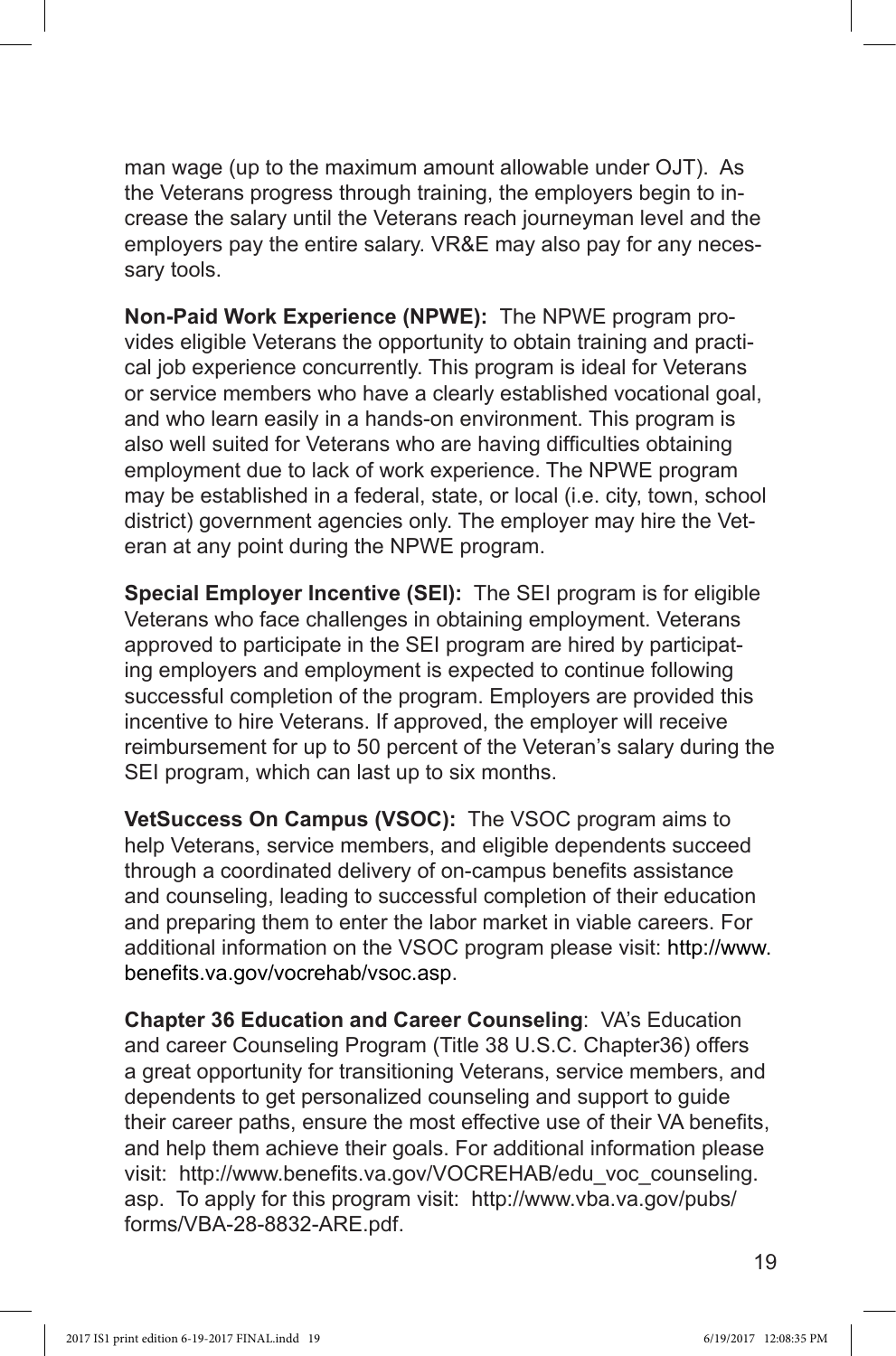**Employment Services:** In partnership with the Department of Labor, VA provides support to Veterans and transitioning Servicemembers at all stages of their job search, including career advice, resume building and access to employers who want to hire Veterans and military spouses. Additional information and access to services are available at https://www.vets.gov/employment/

**VA Pension**: VA helps Veterans and their families cope with financial challenges by providing supplemental income through the Veterans Pension and Survivors Pension benefit programs. Payments are made to bring the Veterans or Survivor's total income, including other retirement or Social Security income, to a level set by Congress. Unreimbursed medical expenses may reduce countable income for VA purposes.

**Veterans Pension:** Congress establishes the maximum annual Veterans Pension rates. Payments are reduced by the amount of countable income of the Veteran, spouse, and dependent children. When a Veteran without a spouse or a child is furnished nursinghome or domiciliary care by VA, the pension is reduced to an amount not to exceed \$90 per month after three calendar months of care. The reduction may be delayed if nursing-home care is continued to provide the Veteran with rehabilitation services.

To apply for increased pension based on A&A or Housebound payments, write to the PMC that serves your state and provide medical evidence, such as a doctor's report, that validates the need for an increased benefit. For additional information on pension benefits please visit: http://www.benefits.va.gov/pension/

**Eligibility for Veterans Pension:** Generally, a Veteran must have at least 90 days of active duty service, with at least one day during a VA recognized wartime period to qualify for a VA pension. The 90-day active service requirement does not apply to Veterans discharged from the military due to a service-connected disability.

Veterans who entered active duty after Sept. 7, 1980, generally must have served at least 24 months of the full period for which called or ordered to active duty (with some exceptions), with at least one day during a war time period. In addition to meeting minimum service requirement, low-income wartime Veterans may qualify for pension if they meet certain service, income and net worth limits set by law and are: Age 65 or older, OR Permanently and totally disabled, OR A

20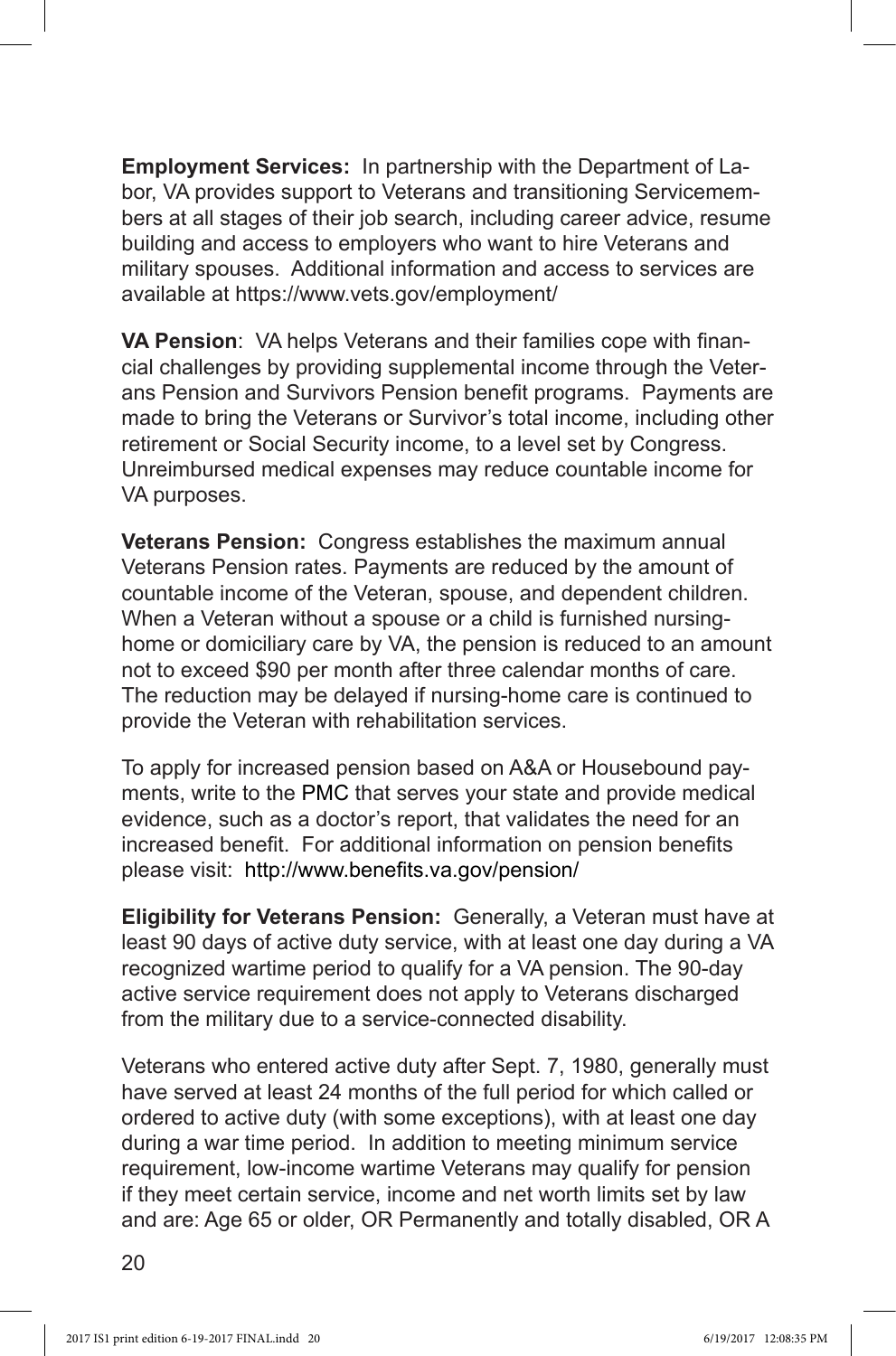patient in a nursing home receiving skilled nursing care, OR Receiving Social Security Disability Insurance, OR Receiving Supplemental Security Income.

Yearly family income must be less than the amount set by Congress to qualify for the Veterans Pension benefit. Payments are made to bring the Veteran's total income, including other retirement or Social Security income, to a level set by Congress. Unreimbursed medical expenses may reduce countable income for VA purposes

**Note:** Veterans may have to meet longer minimum periods of active duty if they entered active duty on or after Sept. 8, 1980, or, if they were officers who entered active duty on or after Oct. 16, 1981. The Veteran's discharge must have been under conditions other than dishonorable and the disability must be for reasons other than the Veteran's own willful misconduct.

**How to Apply for Veterans Pension**: To apply for Veterans Pension, download and complete **VA Form 21P 527EZ, "***Application for Pension***".** You can mail your application to the Pension Management Center (PMC) that serves your state. You may also visit your local regional benefit office and turn in your application for processing. You can locate your local regional benefit office using the VA Facility Locator. For additional information on pension benefits please visit: http://www.benefits.va.gov/pension

**Aid and Attendance and Housebound Benefits (Special Monthly Pension**): Veterans and survivors who are eligible for VA pension and require the aid and attendance of another person, or are housebound, may be eligible for higher maximum pension rate. These benefits are paid in addition to monthly pension, and they are not paid without eligibility to pension. Since aid and attendance and housebound allowances increase the pension amount, people who are not eligible for a basic pension due to excessive income may be eligible for pension at these increased rates. A Veteran or surviving spouse may not receive aid and attendance benefits and housebound benefits at the same time. For additional information on aid and attendance and housebound benefits including how to apply please visit: http://www.benefits.va.gov/pension/aid\_attendance\_ housebound.asp

**Education and Training:** Post–9/11 GI Bill®: The Post-9/11 GI Bill is an education benefit program for service members and Veterans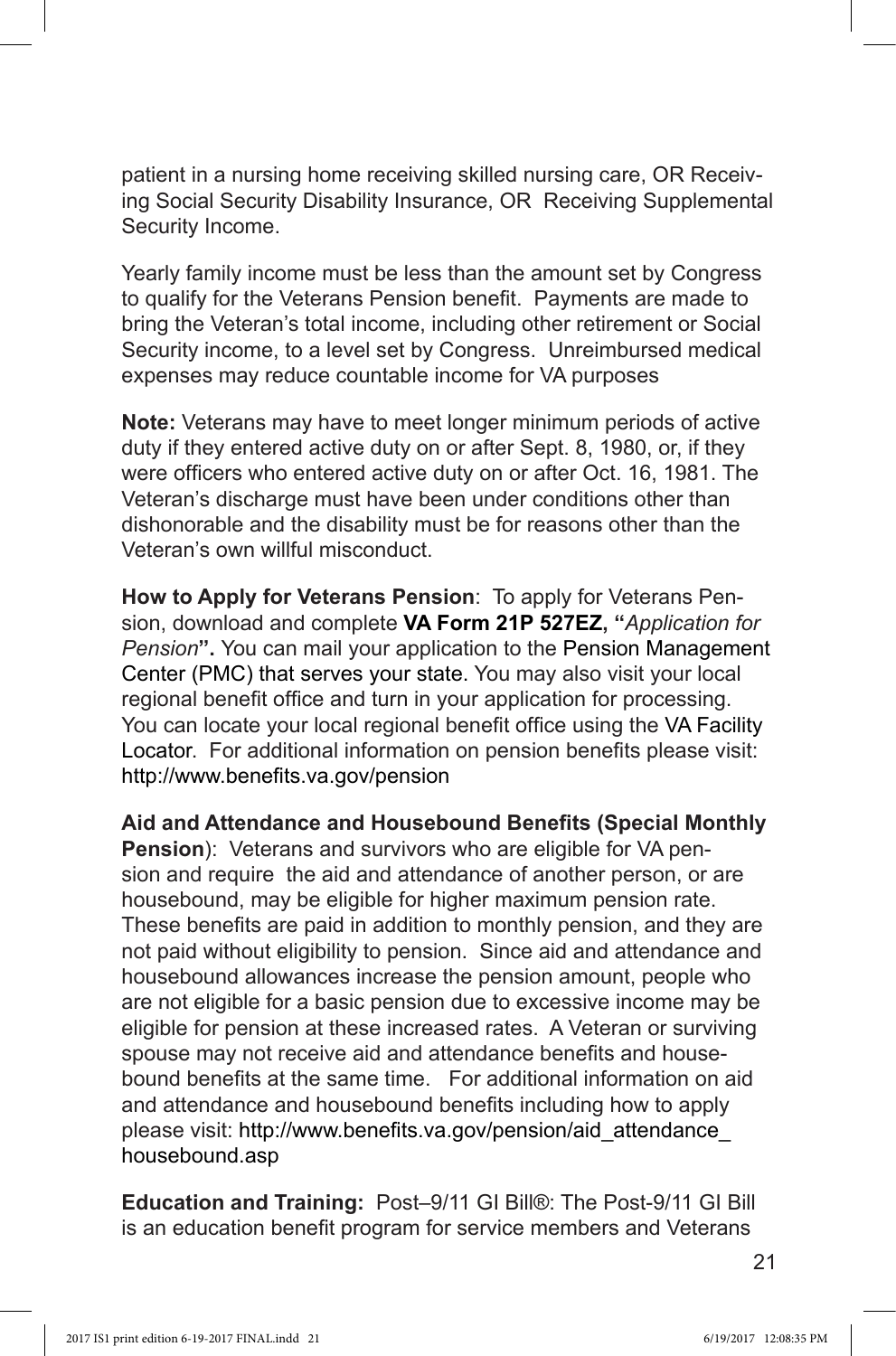who served on active duty after Sept.10, 2001. Benefits are payable for training pursued on or after Aug. 1, 2009. No payments can be made under this program for training pursued before that date. For additional information on education and training opportunities please visit: http://www.benefits.va.gov/gibill/ or by calling 1-888-GI-BILL-1 (1-888-442-4551).

**Post -9/11 GI Bill Eligibility**: To be eligible, the Service member or Veteran must serve at least 90 aggregate days on active duty after Sept. 10, 2001, and remain on active duty or be honorably discharged. Active duty includes active service performed by National Guard members under title 32 U.S.C. for the purposes of organizing, administering, recruiting, instructing, or training the National Guard; or under section 502(f) for the purpose of responding to a national emergency. Veterans may also be eligible if they were honorably discharged from active duty for a service-connected disability after serving 30 continuous days after Sept. 10, 2001. Generally, service members or Veterans may receive up to 36 months of entitlement under the Post-9/11 GI Bill. Eligibility for benefits expires 15 years from the last period of active duty of at least 90 consecutive days. If released for a serviceconnected disability after at least 30 days of continuous service, eligibility ends 15 years from when the member is released for the serviceconnected disability.

If, on Aug. 1, 2009, the Service member or Veteran is eligible for the Montgomery GI Bill; the Montgomery GI Bill – Selected Reserve; or the Reserve Educational Assistance Program, and qualifies for the Post-9/11 GI Bill, an irrevocable election must be made to receive benefits under the Post-9/11 GI Bill. In most instances, once the election to receive benefits under the Post-9/11 GI Bill is made, the individual will no longer be eligible to receive benefits under the relinquished program. Based on the length of active duty service, eligible participants are entitled to receive a percentage of the following:

The cost of in-state tuition and fees at public institutions; the tuition and fees are capped at a national maximum rate for those attending private or foreign schools. Current rates can be found at http://www. benefits.va.gov/GIBILL/resources/benefits\_resources/rate\_tables. asp. Tuition and fees are paid to the institution on the student's behalf (2016-2017: \$21,970.46),

Monthly housing allowance\* equal to the basic allowance for housing payable to a military E-5 with dependents, in the same ZIP code as

22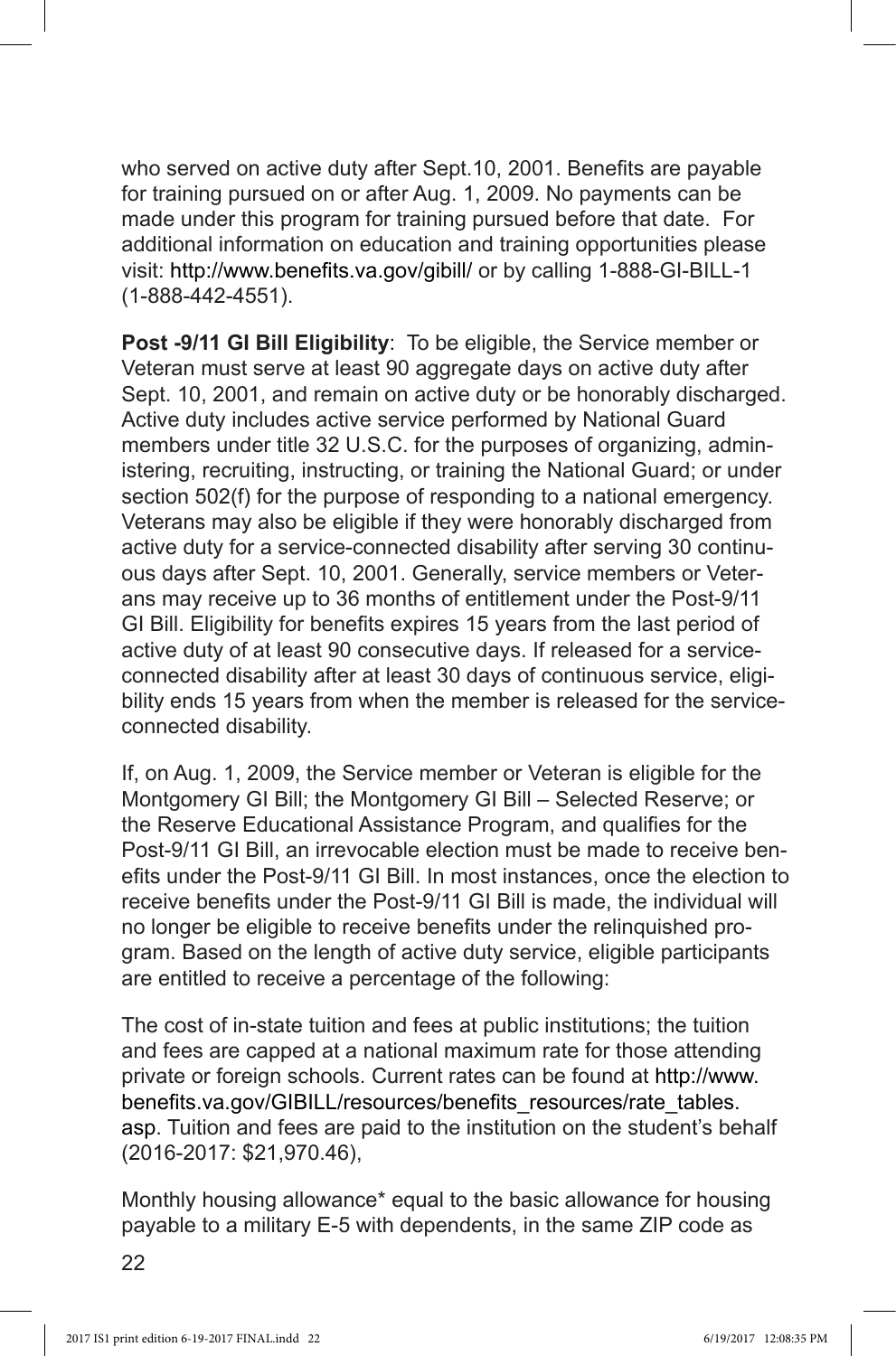the primary school (paid directly to the Service member, Veteran, or eligible dependents),

Yearly books and supplies stipend of up to \$1,000 per year (paid directly to the Service member, Veteran, or eligible dependents), and

A one-time payment of \$500 paid to certain individuals relocating from highly rural areas.

*\*Housing allowance is not payable to individuals pursuing training at half time or less.* 

Approved training under the Post-9/11 GI Bill includes graduate and undergraduate degrees, vocational/technical training, on-thejob training, flight training, correspondence training, licensing and national testing programs, and tutorial assistance. Individuals serving an aggregate period of active duty after Sept. 10, 2001, can receive the following percentages based on length of service:

| Service Requirements After 9/10/01,<br>an individual must serve an aggre-<br>gate of:                  | <b>Payment Tiers Percentage</b> |
|--------------------------------------------------------------------------------------------------------|---------------------------------|
| At least 36 months                                                                                     | 100 percent                     |
| At least 30 continuous days on active<br>duty and discharged due to a service-<br>connected disability | 100 percent                     |
| At least 30 months, but less than 36<br>months                                                         | 90 percent                      |
| At least 24 months, but less than 30<br>months                                                         | 80 percent                      |
| *At least 18 months, but less than 24<br>months                                                        | 70 percent                      |
| *At least 12 months, but less than 18<br>months                                                        | 60 percent                      |
| *At least 6 months, but less than 12<br>months                                                         | 50 percent                      |
| *At least 90 days, but less than 6<br>months                                                           | 40 percent<br>1.11111           |

Excludes time in basic military training and/or skill training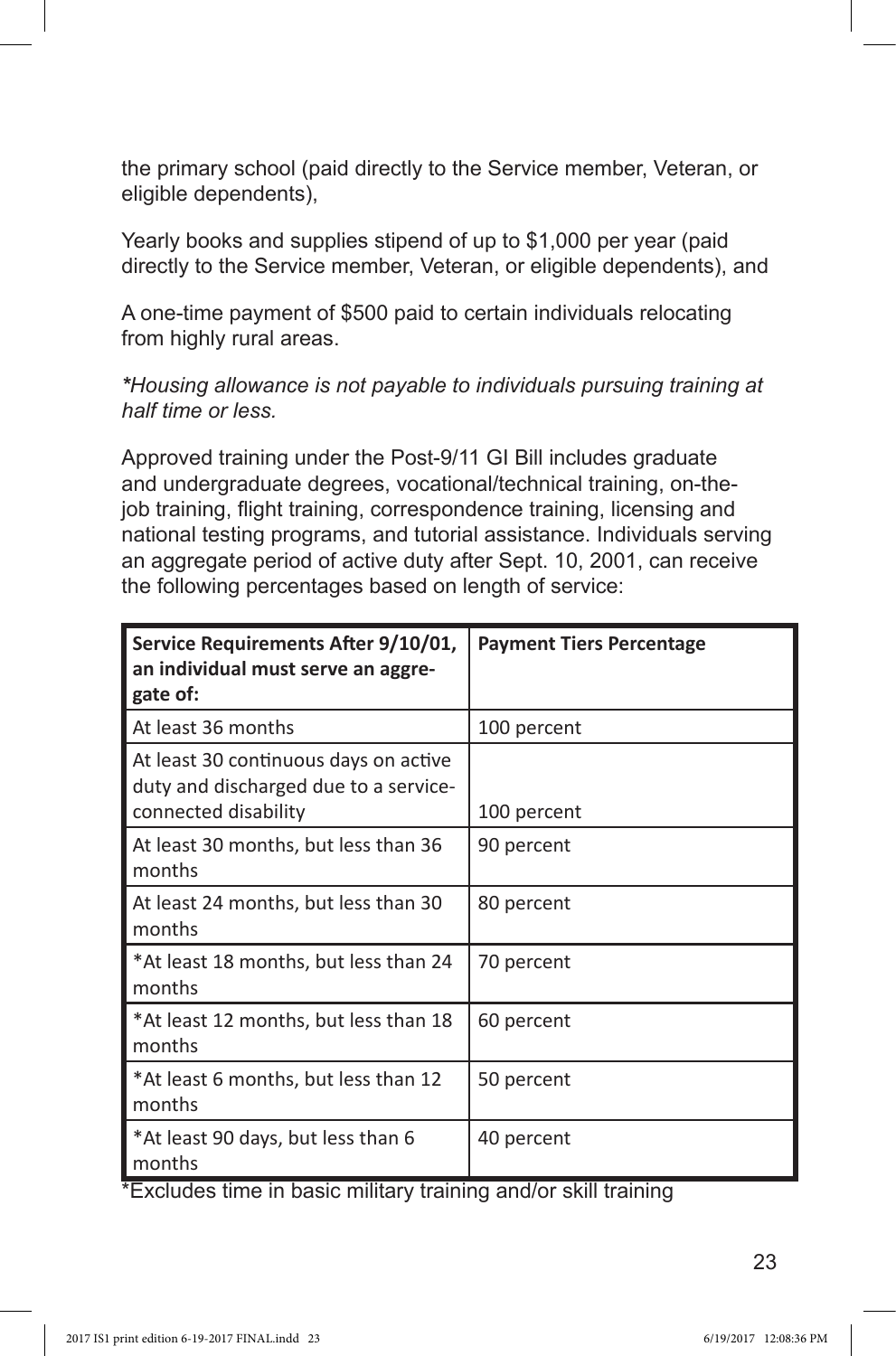#### **The Yellow Ribbon G.I. Bill Education Enhancement Program:**

The Yellow Ribbon Program allows institutions of higher learning (such as colleges, universities, and other degree-granting schools) in the United States to voluntarily enter into an agreement with VA to fund tuition and fees that exceed the amounts payable under the Post-9/11 GI Bill. The institution can contribute a specified dollar amount of those expenses, and VA will match the contribution, not to exceed 50 percent of the difference. To be eligible, the student must be a Veteran receiving benefit at the 100-percent benefit rate, a transfer-of-entitlement-eligible dependent child, or a transfer-ofentitlement-eligible spouse of a Veteran.

 **ity:** The Marine Gunnery Sergeant John David Fry Scholarship **Marine Gunnery Sergeant John David Fry Scholarship Eligibil**provides Post-9/11 GI Bill® benefits to the children and surviving spouses of service members who died in the line of duty after September 10, 2001. Eligible beneficiaries attending school may receive up to 36 months of benefits at the 100% level.

**NOTE**: Fry Scholarship beneficiaries are not eligible for Yellow Ribbon Program benefits. The Fry 27 Scholarship includes:

Full tuition and fees paid directly to the school for all public school instate students. For those attending private or foreign schools, tuition and fees are capped at a statutory maximum amount per academic year. A monthly housing allowancea and a books and supplies stipend

**Eligible Children:** Children of active duty members of the Armed Forces who died in the line of duty after September 10, 2001, are eligible for this benefit. A child may begin an approved program of education before the age of 18. Eligibility ends on the child's 33rd birthday. A child's marital status has no effect on eligibility. Eligible children are entitled to 36 months of benefits at the 100-percent level. Have 15 years to use the benefit beginning on their 18th birthday. May use the benefit until their 33rd birthday. Are not eligible for the Yellow Ribbon Program.

**Eligible Spouses:** Spouses of active duty members of the Armed Forces who died in the line of duty after Sept.10, 2001 are eligible for this benefit. A surviving spouse's eligibility generally ends 15 years after the Service member's death. A spouse will lose eligibility to this benefit upon remarriage.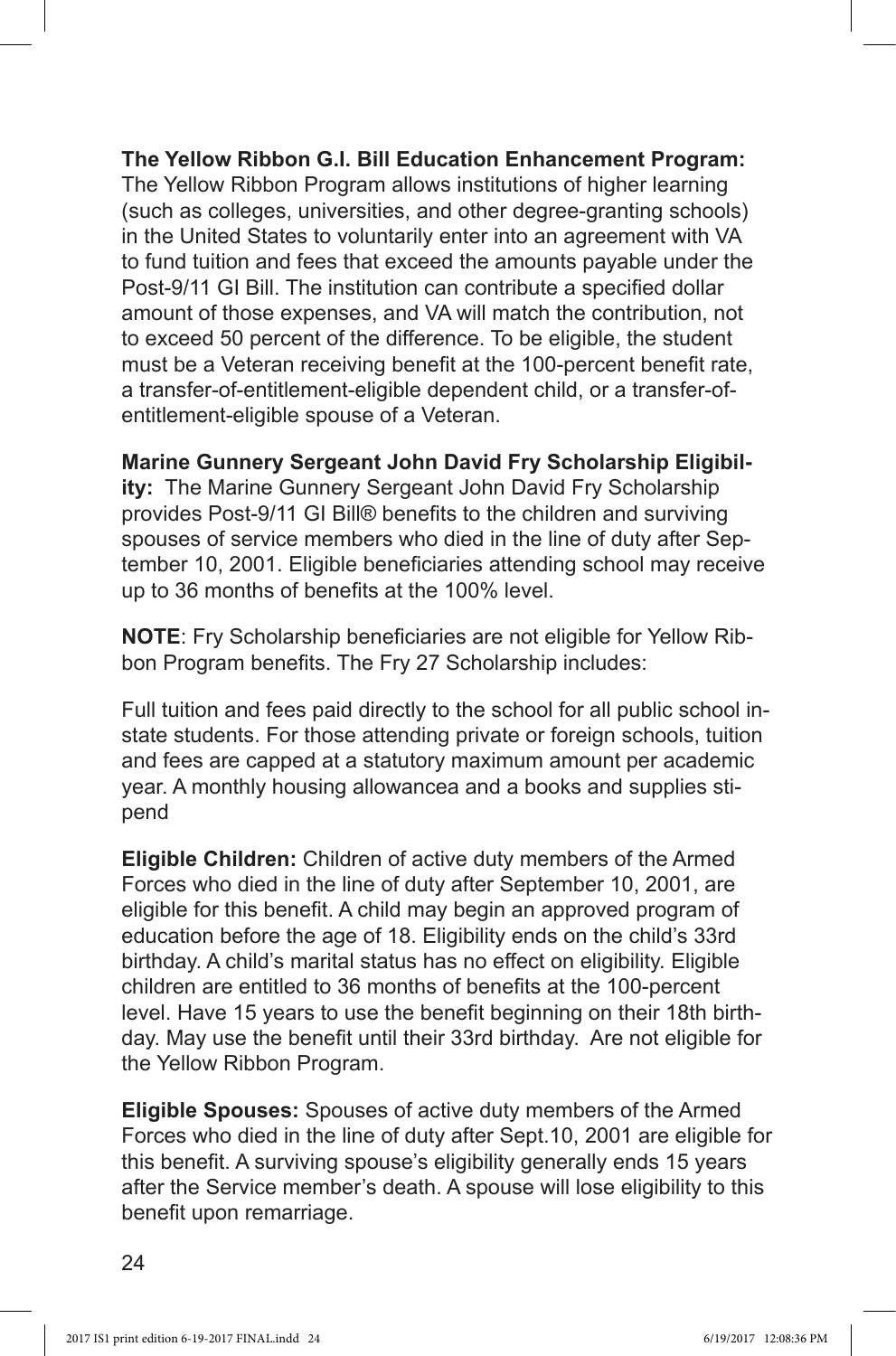Because certain provisions of the law that extended these benefits to spouses did not go in effect until January 1, 2015, some surviving spouses' benefits would have expired in 2016. A new provision of the law signed on Dec. 16, 2016, extends the benefit eligibility to Jan. 1, 2021 for the spouses of service members who died in the line of duty between Sept. 11, 2001 and Dec. 31, 2005. This allows surviving spouses' additional time to use the Fry Scholarship benefits.

**Survivor's & Dependents' Educational Assistance (DEA):** Dependents of Veterans who were permanently and totally disabled on active duty or due to a service-related condition may be eligible for 45 months of degree and certificate courses, apprenticeship, and on-the-job training under the Survivors' and Dependents' Educational Assistance (DEA) program as follows:

The spouse or child of a Service member or Veteran who either died of a service-connected disability, or who has permanent and total service-connected disability, or who died while such a disability existed. The spouse or child of a Service member listed for more than 90 days as currently Missing in Action (MIA), captured in the line of duty by a hostile force, or detained or interned by a foreign government or power.

The spouse or child of a Service member who is hospitalized or receives outpatient care or treatment for a disability that is determined to be totally and permanently disabling, incurred or aggravated due to active duty, and for which the service member is likely to be discharged from military service.

Surviving spouses lose eligibility if they remarry before age 57 or are living with another person who has been recognized publicly as their spouse. They can regain eligibility if their remarriage ends by death or divorce or if they cease living with the person. Dependent children do not lose eligibility if the surviving spouse remarries. Visit www. benefits.va.gov/gibill for more information.

**Period of Eligibility:** The period of eligibility for Veterans' spouses expires 10 years from either the date they become eligible or the date of the Veteran's death. Children generally must be between the ages of 18 and 26 to receive educational benefits. VA may grant extensions to both spouses and children.

The period of eligibility for spouses of service members who died on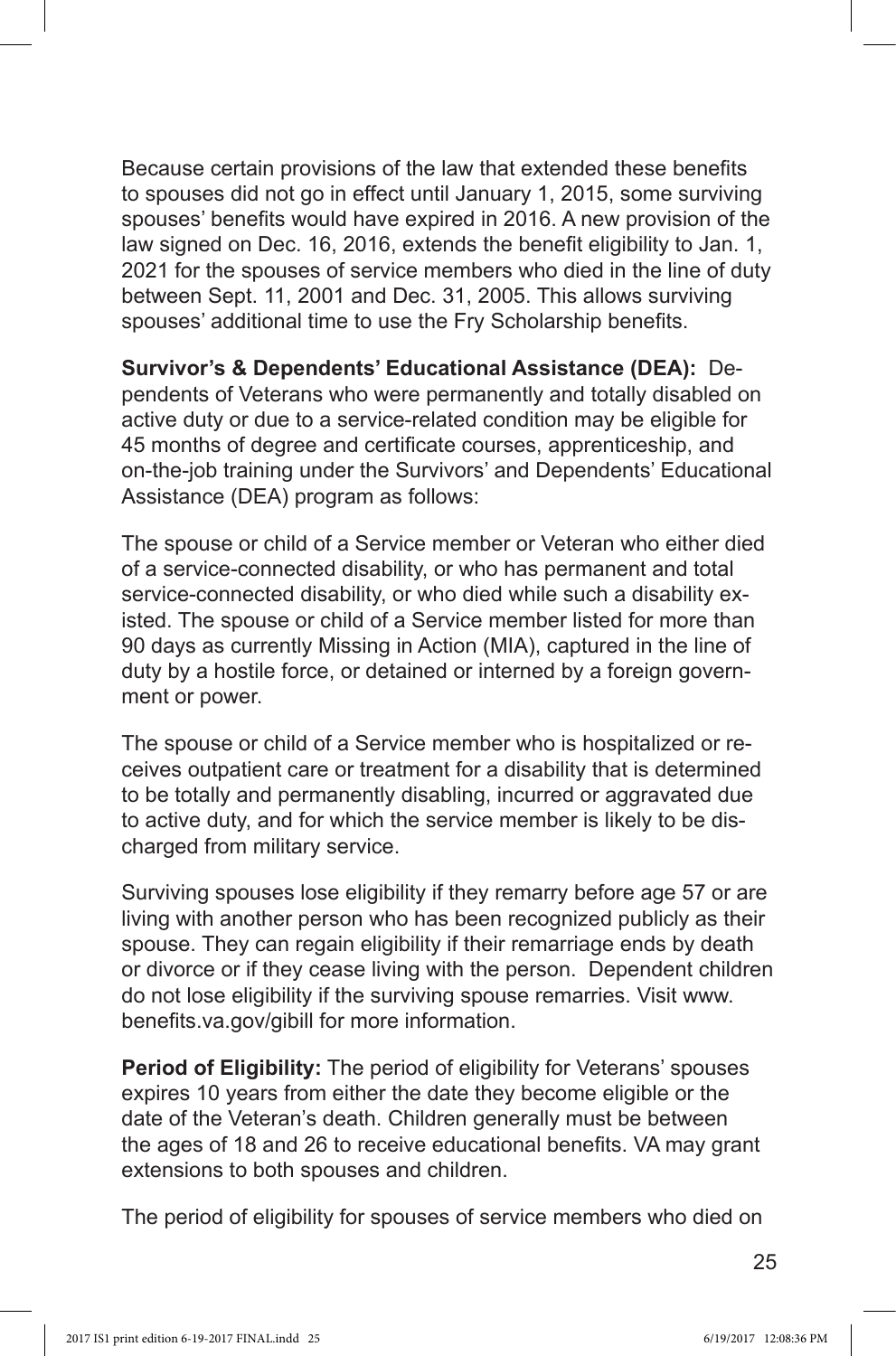active duty expires 20 years from the date of death. This is a change in law that became effective Dec. 10, 2004. Spouses of service members who died on active duty whose 10-year eligibility period expired before Dec. 10, 2004, now have 20 years from the date of death to use educational benefits.

**Training Available:** Benefits may be awarded for pursuit of associate, bachelor, or graduate degrees at colleges and universities; independent study; cooperative training; study abroad; certificate or diploma from business, technical, or vocational schools; apprenticeships; on-the-job training programs; farm cooperative courses; and preparatory courses for tests required or used for admission to an institution of higher learning or graduate school.

Benefits for correspondence courses under certain conditions are available to spouses only. Beneficiaries without high-school degrees can pursue secondary schooling, and those with a deficiency in a subject may receive tutorial assistance if enrolled half-time or more.

**Special Benefits:** Dependents over age 14 with physical or mental disabilities that impair their ability to pursue an education may receive specialized vocational or restorative training, including speech and voice correction, language retraining, lip reading, auditory training, Braille reading and writing, and similar programs. Certain disabled or surviving spouses are also eligible.

For additional information on Survivors & Dependents' Educational Assistance (DEA) visit: http://www.benefits.va.gov/GIBILL/DEA.asp.

**Montgomery GI Bill Active Duty (MGIB-AD):** The MGIB-AD (Chapter 30) is an education benefit that provides up to 36 months of education benefits to eligible Veterans and service members for college degree and certificate programs, technical or vocational courses, flight training, apprenticeships or on-the-job training, high tech training, licensing and certification test, entrepreneurship training, certain entrance examinations, and correspondence courses. Remedial, deficiency, and refresher courses may be approved under certain circumstances. Benefits generally expire 10 years after discharge. Current payment rates are available at http://www.benefits.va.gov/gibill/.

A Veteran may be eligible for this benefit if he or she entered active duty after June 30, 1985, has an honorable discharge, did not decline MGIB in writing, and served three continuous years of active duty (or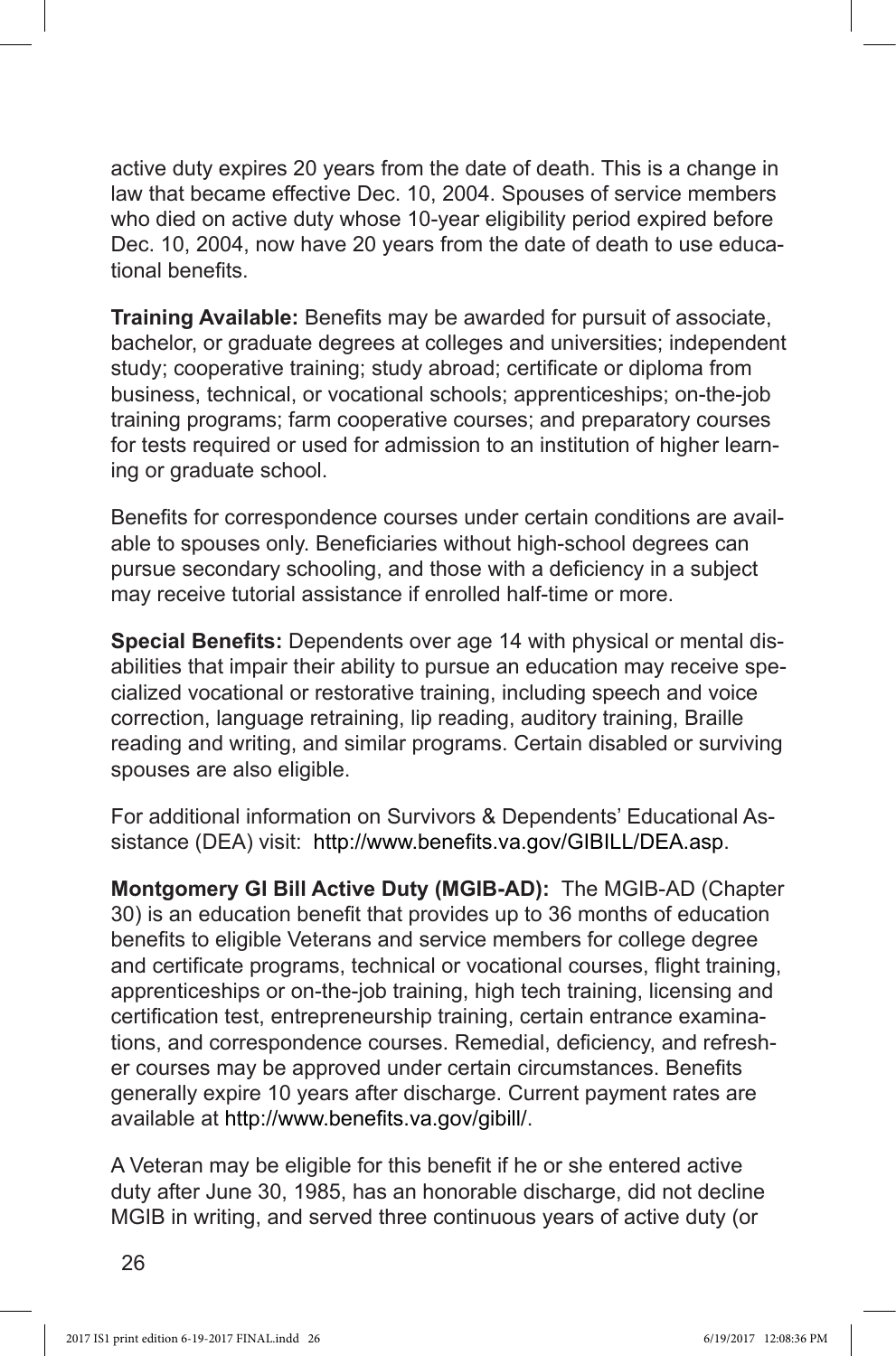have an obligation to serve four years in the Selected Reserve after active duty service). There are exceptions for disability, re-entering active duty, and upgraded discharges. All participants must have a high school diploma, equivalency certificate, or have completed 12 hours toward a college degree before applying for benefits.

**GI Bill Resident-Rate Requirements**: Section 417 of Public Law 114-315 requires VA to disapprove programs of education for payment of benefits under the Post-9/11 GI Bill and Montgomery GI Bill-Active Duty at public Institutions of Higher Learning (IHLs) if the school charges qualifying Veterans and dependents tuition and fees in excess of the rate for resident students for terms beginning after July 1, 2017. To remain approved for VA's GI Bill programs, schools must charge in-state tuition and fee amounts to "covered individuals." A covered individual is defined as:

A Veteran who lives in the state where the IHL is located (regardless of his/her formal state of residence) and enrolls in the school within three years of discharge from a period of active duty service of 90 days or more.

An individual using transferred benefits who lives in the state where the IHL is located (regardless of his/her formal state of residence) and enrolls in the school within three years of the transferor's discharge from a period of active duty service of 90 days or more.

Anyone described above while he or she remains continuously enrolled (other than during regularly scheduled breaks between courses, semesters, or terms) at the same school. The person so described must have enrolled in the school prior to the expiration of the three year period following discharge or release as described above and must be using educational benefits under either chapter 30 or chapter 33, of title 38, United States Code.

Anyone using transferred Post-9/11 GI Bill benefits who lives in the state where the IHL is located and the transferor is a member of the uniformed service who is serving on active duty.

Anyone using benefits under the Marine Gunnery Sergeant John David Fry Scholarship who lives in the state where the IHL is located (regardless of his/her formal state of residence).

The in-state tuition provisions in Section 417 do not apply to those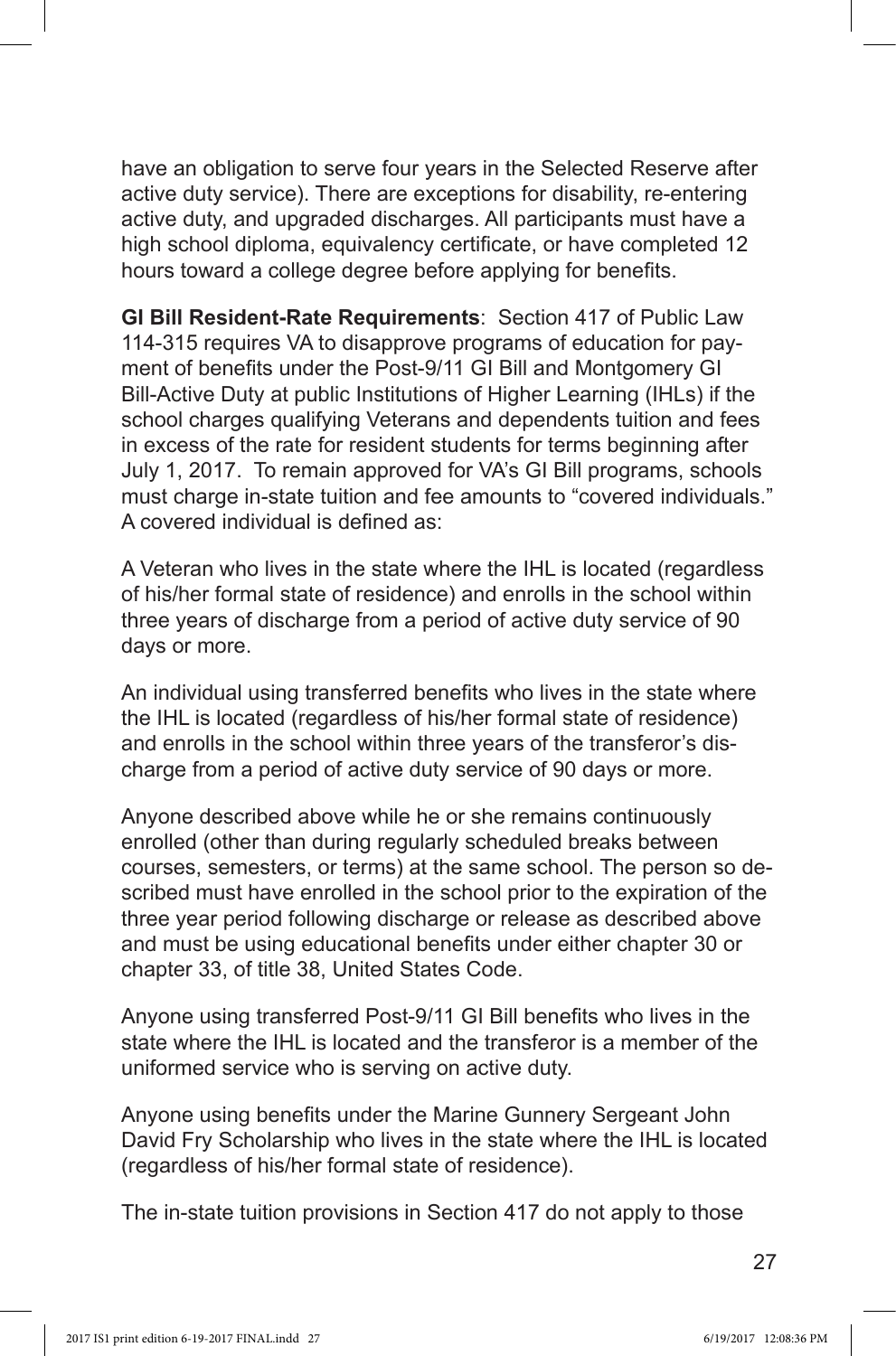individuals on active duty using benefits under the Post-9/11 GI Bill and Montgomery GI Bill-Active Duty. Public IHLs must offer in-state tuition and fees to all covered individuals with Post-9/11 GI Bill and Montgomery GI Bill - Active Duty (MGIB - AD) benefits in order for programs to remain approved for GI Bill benefits for terms beginning after July 1, 2017. After July 1, 2017, VA will not issue payments for any students eligible for the Post-9/11 GI Bill or the MGIB-AD until the school becomes fully compliant. These requirements ensure our nation's recently discharged Veterans, and their eligible family members, will not bear the cost of out-of-state charges while using their well-deserved education benefits.

**Home Loan Guaranty**: VA home loan guaranties are issued to help eligible service members, Veterans, Reservists, National Guard members, and certain surviving spouses obtain homes, condominiums, and manufactured homes, and to refinance loans. Although it's preferable to apply electronically, it is possible to apply for a Certificate of Eligibility (COE) using VA Form 26-1880, *Request for Certificate of Eligibility*. In applying for a hard-copy COE using VA Form 26-1880, it is typically necessary that the eligible Veteran present a copy of his/her report of discharge or DD Form 214, *Certificate of Release or Discharge from Active Duty*, or other adequate substitute evidence to VA. An eligible active duty service members should obtain and submit a statement of service signed by an appropriate military official to the VA Eligibility Center. For general program information or to obtain VA loan guaranty forms please visit http://www. benefits.va.gov/homeloans/ or call 1-877-827-3702 to reach the home loan program's local office of jurisdiction.

A completed VA Form 26-1880 and any associated documentation should be mailed to the nearest Regional Loan Center (RLC) of jurisdiction. The RLC jurisdictions and mailing addresses are located on page 3 of VA Form 26-1880, http://www.vba.va.gov/pubs/forms/ vba-26-1880-are.pdf.

Please note that while VA's electronic applications can establish eligibility and issue an online COE in a matter of seconds, the system can only process cases for which VA has sufficient data in its records. Therefore, certain applicants will not be able to establish eligibility online and additional information might be requested prior to the issuance of a COE. If a COE cannot be issued immediately, users have the option of submitting an electronic application.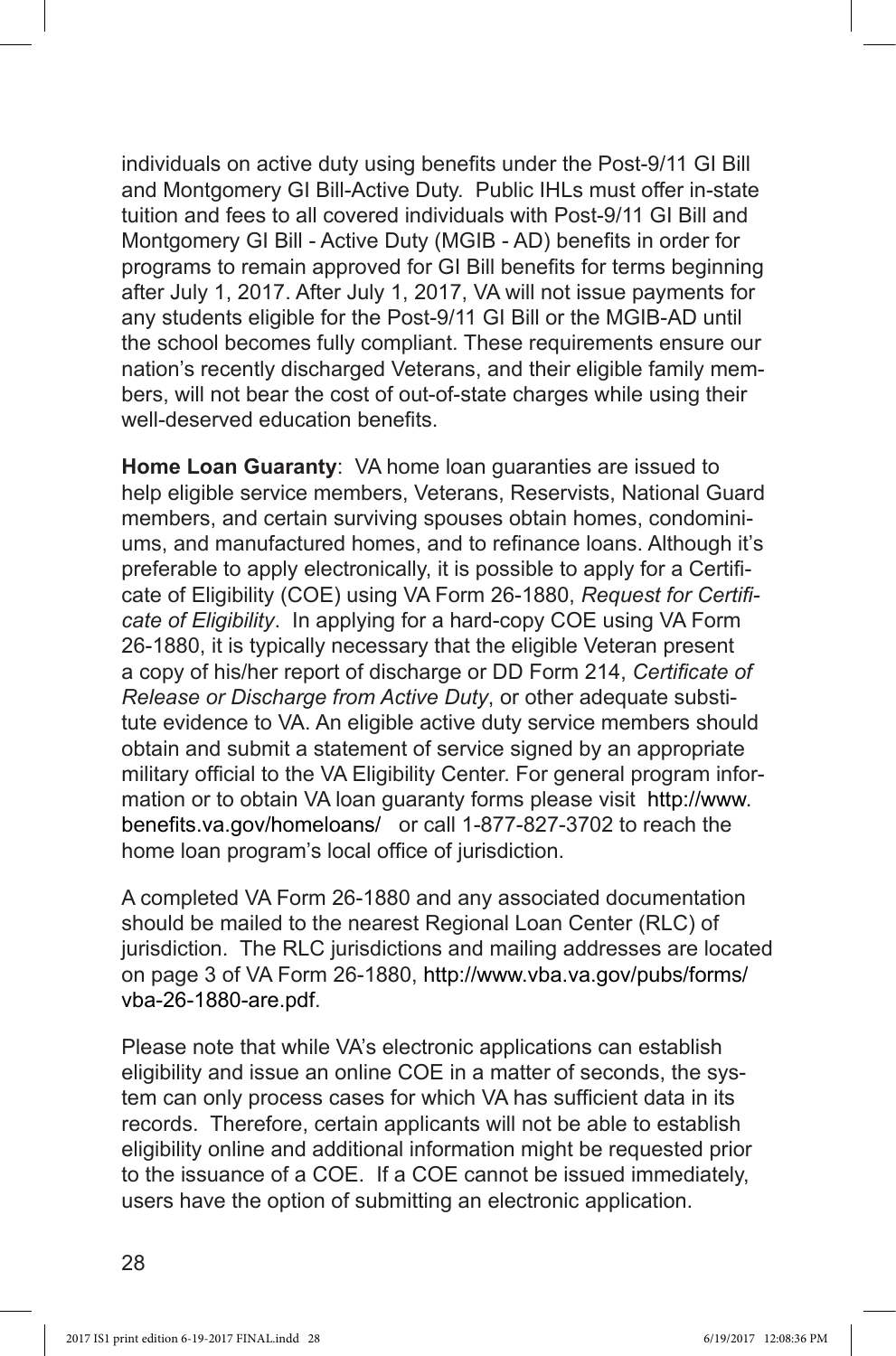**Home Loan Guaranty Uses:** A VA loan guaranty helps protect lenders from loss if the borrower fails to repay the loan. It can be used to obtain a loan to: Buy or build a home; buy a residential condominium unit; repair, alter, or improve a residence owned by the Veteran and occupied by the Veteran and occupies as a home; refinance an existing home loan; buy a manufactured home and/or lot and install a solar heating or cooling system or other energy-efficient improvements.

**Home Loan Guaranty Eligibility:** In addition to the periods of eligibility and conditions of service requirements, applicants must have a good credit rating, sufficient income, a valid Certificate of Eligibility (COE), and agree to live in the property in order to be approved by a lender for a VA home loan. Lenders can apply for a COE online through the Veterans Information Portal (https://vip.vba.va.gov/portal/ VBAH/Home). Active duty service members and Veterans can also apply online at http://www.ebenefits.va.gov

**Surviving Spouses:** Some spouses of Veterans may have home loan eligibility: The unmarried surviving spouse of a Veteran who died as a result of service or service-connected causes. The surviving spouse of a Veteran who dies on active duty or from serviceconnected causes, who remarries on or after attaining age 57 and on or after Dec. 16, 2003. The spouse of an active duty member who is listed as missing in action (MIA) or a prisoner of war (POW) for at least 90 days.

**Eligibility under the MIA/POW** provisions is limited to one-time use only. Surviving spouses of Veterans who died from nonservice –connected causes may also be eligible if any of the following conditions are met: the Veteran was rated totally service-connected disabled for 10 years or more immediately preceding death, or was rated totally disabled for not less than five years from date of discharge or release from active duty to date of death, or was a former prisoner of war who died after Sept.30, 1999, and was rated totally serviceconnected disabled for not less than one year immediately preceding death.

**Home Loan Guaranty Limits:** VA does not make loans to Veterans and service members; VA guarantees loans made by private sector lenders. The guaranty is what VA could pay a lender should the loan go to foreclosure. VA does not set a cap on how much an individual can borrow to refinance a home. However there are limits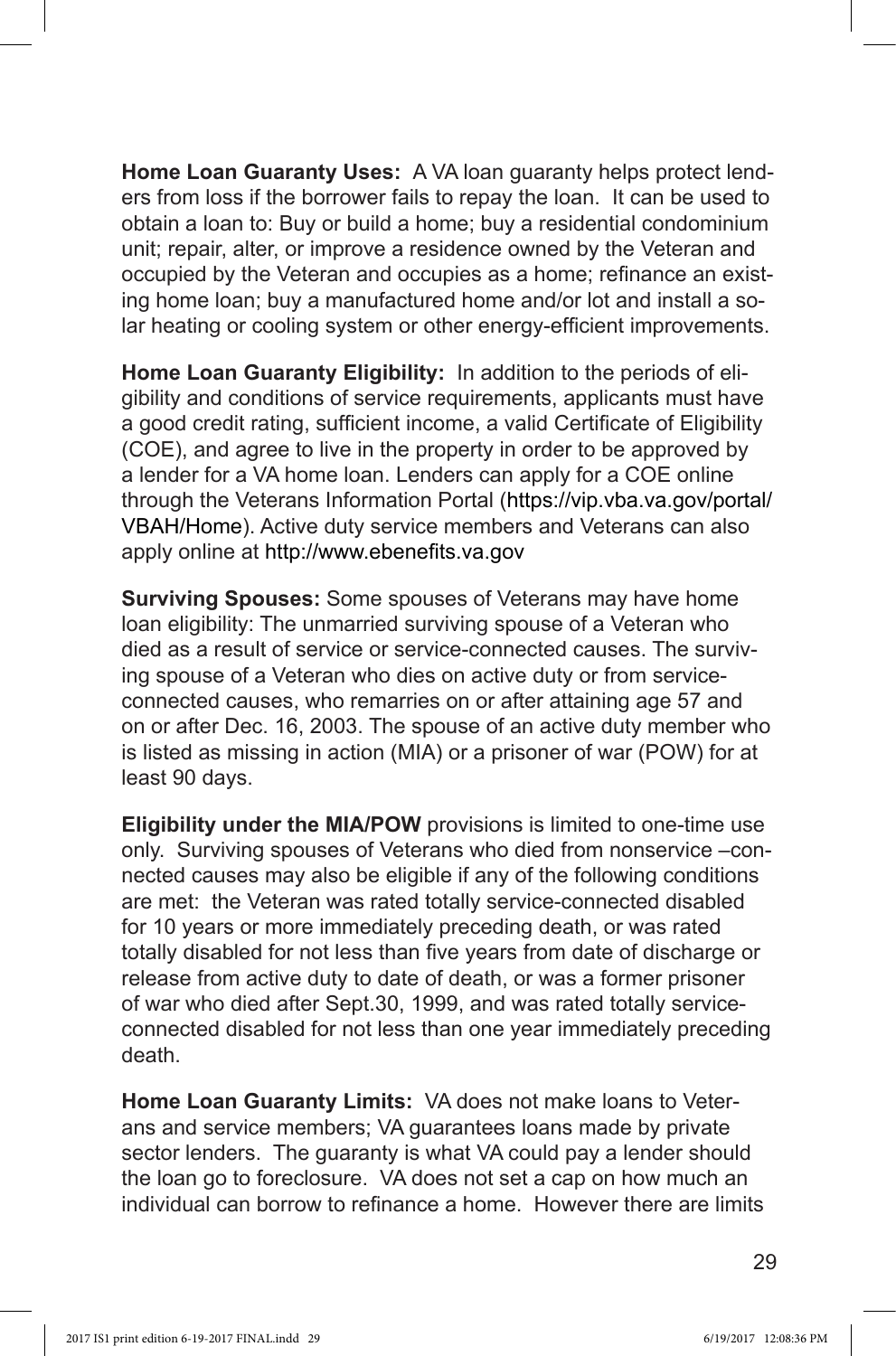on the amount of liability VA can assume, which usually affects the amount of money an institution will lend. For information on loan limits please visit: http://www.benefits.va.gov/homeloans/purchaseco\_loan\_limits.asp.

**Other Types of Loans:** An eligible borrower can use a VA-guaranteed Interest Rate Reduction Refinancing Loan to refinance an existing VA loan and lower the interest rate and payment. Typically, no credit underwriting is required for this type of loan. The loan may include the entire outstanding balance of the prior loan, the costs of energy-efficient improvements, and closing costs, including up to discounts points. An eligible borrower who wishes to obtain a VA-guaranteed loan to purchase a manufactured home or lot can borrow up to 95% of the home's purchase price. The amount VA will guarantee on a manufactured home loan is 40 percent of the loan amount or the Veteran's available entitlement, up to a maximum amount of \$20,000. These provisions apply only to a manufactured home that will not be placed on a permanent foundation

**Home Loan Guaranty Appraisals:** No loan can be guaranteed by VA without first being appraised by a VA-assigned fee appraiser. A home appraisal by a VA assigned fee appraiser is required for purchase and certain refinance loans guaranteed by VA. A lender can request a VA appraisal through VA systems. The Veteran borrower typically pays for the appraisal upon completion, according to a fee schedule approved by VA. This VA appraisal estimates value of the property. An appraisal is not an inspection and does not guarantee the house is free of defects. VA guarantees the loan, not the condition of the property.

A thorough inspection of the property by a reputable inspection firm may help minimize any problems that could arise after loan closing. In an existing home, particular attention should be given to plumbing, heating, electrical, roofing, and structural components. In addition, VA strongly recommends testing for radon, a known carcinogen.

**Home Loan Guaranty Closing Costs:** For purchase home loans, payment in cash is required on all closing costs, including title search and recording fees, hazard insurance premiums and prepaid taxes. For refinancing loans, all such costs may be included in the loan, as long as the total loan does not exceed the reasonable value of the property. Interest rate reduction loans may include closing costs, including a maximum of two discount points.

30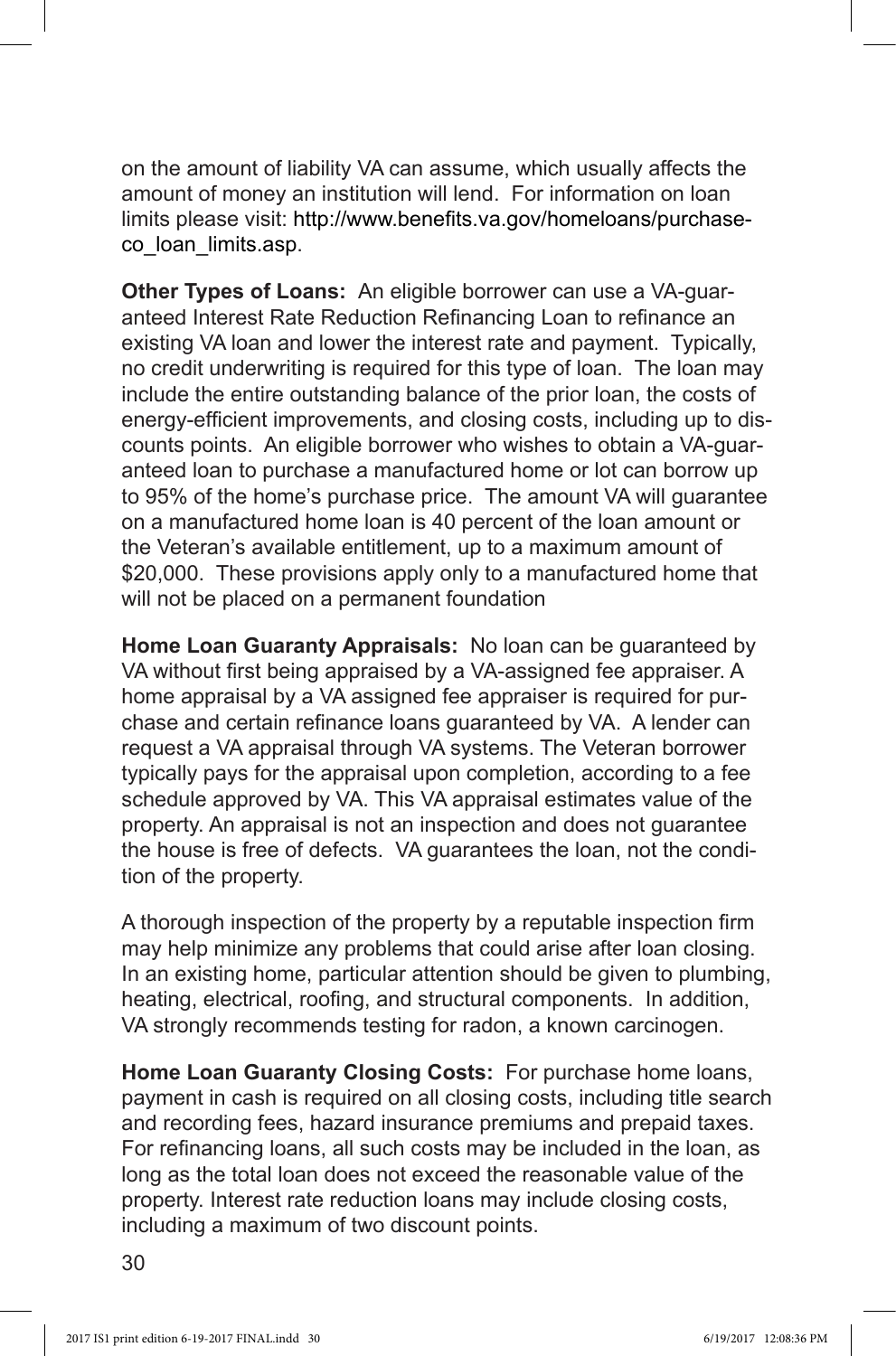**Home Loan Guaranty Funding Fees:** The funding fee is a percentage of the loan amount collected in order to offset future anticipated costs associated with the loan**.** A funding fee must be paid to VA unless the Veteran is exempt from such a fee. Currently, exemptions from the funding fee are provided for Veterans and service members receiving VA disability compensation, those who are rated by VA as eligible to receive compensation as a result of pre-discharge disability examination and rating, and those who would be in receipt of compensation, but who were recalled to active duty or reenlisted and are receiving active-duty pay in lieu of compensation. Additionally, unmarried surviving spouses in receipt of dependency and indemnity compensation may be exempt.

The fee may be paid in cash or included in the loan. For all types of loans, the loan amount may include the VA funding fee and up to \$6,000 of energy-efficient improvements.

However, no other fees (including fees for the VA appraisal, credit report, loan processing fee, title search, title insurance, recording fees, transfer taxes, survey charges, or hazard insurance), charges, or discount points may be included in loans for purchase or construction. For refinancing loans, most closing costs may be included in the loan amount.

**Home Loan Guaranty Required Occupancy:** To qualify for a VA home loan, a Veteran or the spouse of an active-duty Service member must certify that he or she intends to occupy the home. A dependent child of an active-duty Service member also satisfies the occupancy requirement. When refinancing a VA-guaranteed loan solely to reduce the interest rate, a Veteran only needs to certify prior occupancy.

#### **Home Loan Guaranty Financing, Interest Rates and Terms:**

Veterans obtain VA-guaranteed loans through the usual lending institutions, including banks, credit unions, and mortgage brokers. VA-guaranteed loans can have either a fixed interest rate or an adjustable rate, where the interest rate may adjust up to one percent annually and up to five percent over the life of the loan. VA does not set the interest rate. Interest rates are negotiable between the lender and borrower on all loan types.

Veterans may also choose a different type of adjustable rate mortgage called a hybrid ARM, where the initial interest rate remains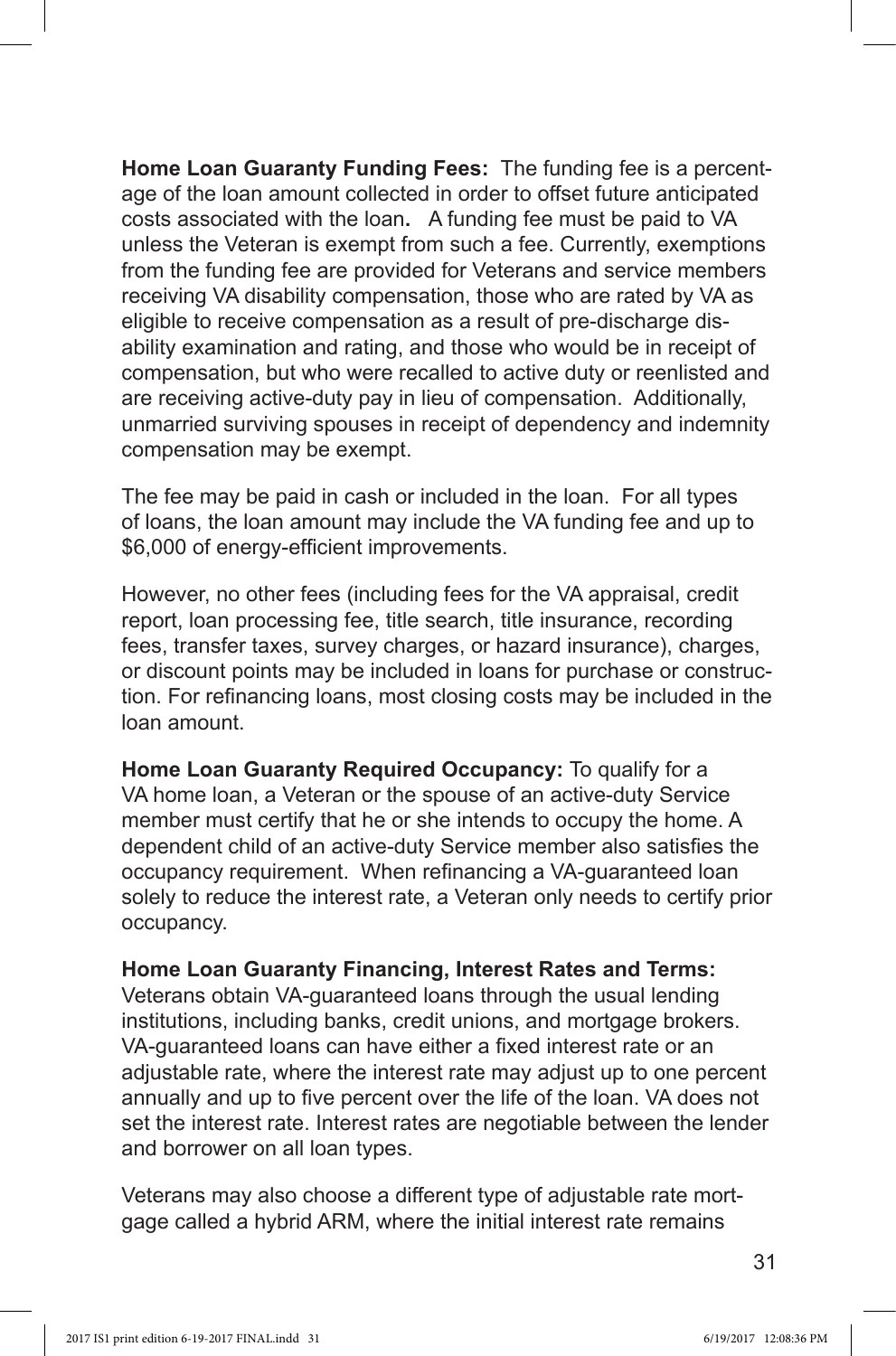fixed for 3-10 years. If the rate remains fixed for less than five years, the rate adjustment cannot be more than one percent annually and five percent over the life of the loan. For a hybrid ARM with an initial fixed period of five years or more, the initial adjustment may be up to two percent.

The Secretary has the authority to determine annual adjustments thereafter. Currently, annual adjustments may be up to two percentage point and six percent over the life of the loan. If the lender charges discounts points on the loan, the Veteran may negotiate with the seller as to who will pay points or if they will be split between buyer and seller. Points paid by the Veteran may not be included in the loan (with the exception that up to two points may be included in interest rate reduction refinancing loans) The term of the loan may be for as long as 30 years and 32 days.

**Home Loan Guaranty Assumption Requirements and Liability:**  VA loans made on or after March 1, 1988, are not assumable without the prior approval of VA or its authorized agent (usually the lender collecting the monthly payments). To approve the assumption, the lender must ensure that the purchaser is a satisfactory credit risk and will assume all of the Veteran's liabilities on the loan. If approved, the purchaser will have to pay a funding fee that the lender sends to VA, and the Veteran will be released from liability to the federal government. (A VA-guaranteed loan may be assumed by Veterans, active duty personnel, and non-Veterans alike.

Loans made prior to Mar. 1, 1988, are generally freely assumable, but Veterans should still request the lender's approval in order to be released of liability. Veterans whose loans were closed after Dec. 31, 1989, usually have no liability to the government following a foreclosure, except in cases involving fraud, misrepresentation, or bad faith, such as allowing an unapproved assumption. However, for the entitlement to be restored, any loss suffered by VA must be paid in full.

A release of liability does not mean that a Veteran's guaranty entitlement is restored. That occurs only if the borrower is an eligible Veteran who agrees to substitute his or her entitlement for that of the seller. If the Veteran allows assumptions of a loan without prior approval, then the lender may demand immediate and full payment of the loan, and the Veteran may be liable if the loan is foreclosed and VA has to pay a claim under the loan guaranty.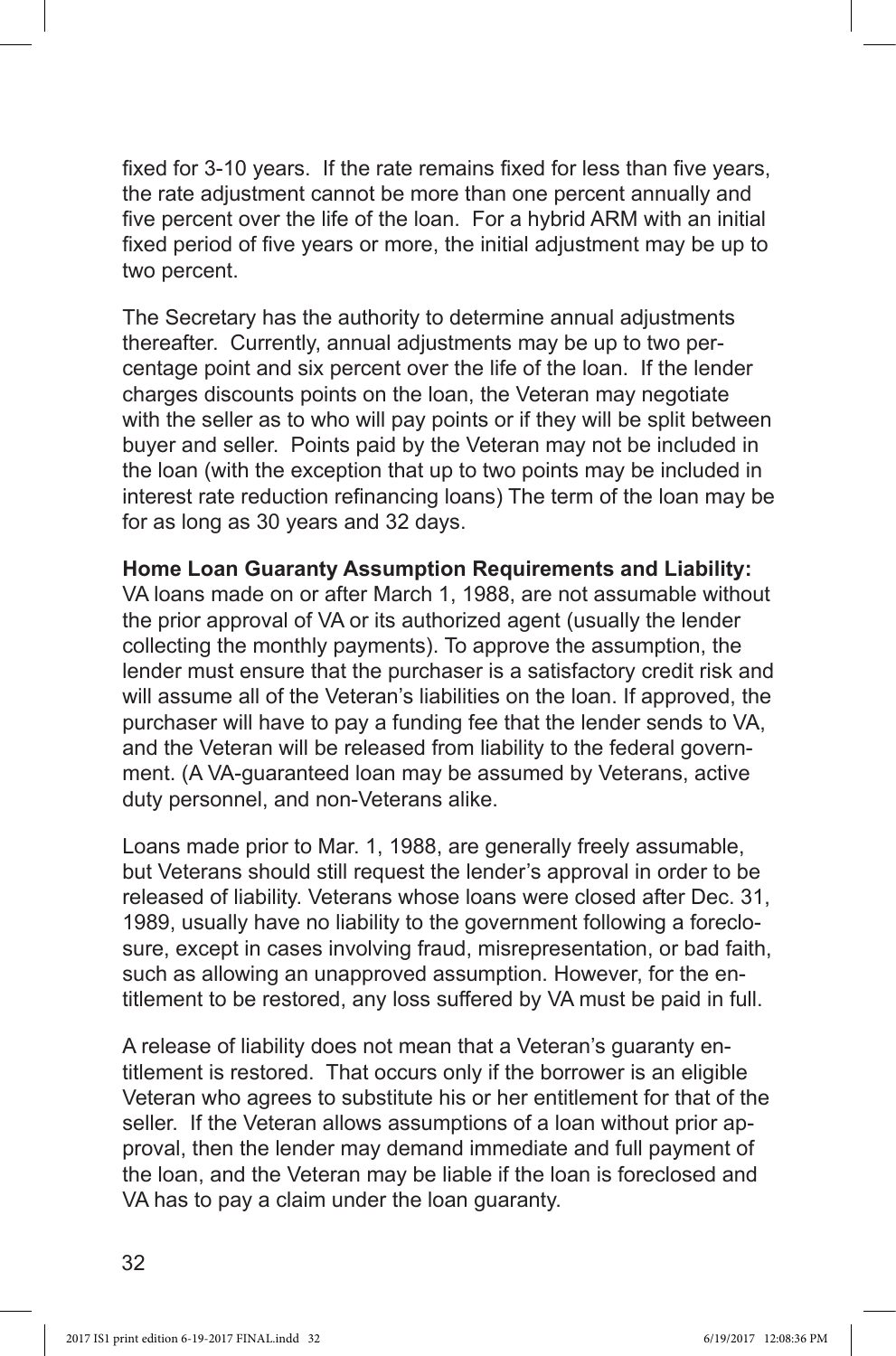**VA Assistance to Veterans in Default:** When a VA-guaranteed home loan becomes delinquent; VA may provide supplemental servicing assistance to help cure the default. The servicer has the primary responsibility of servicing the loan to resolve the default, and VA urges all Veterans who are encountering problems making their mortgage payments to speak with their servicers as soon as possible to explore options to avoid foreclosure. Contrary to popular opinion, servicers do not want to foreclose because foreclosure costs money. Depending on a Veteran's specific situation, servicers may offer any of the following options to avoid foreclosure:

**Repayment Plan** – The borrower makes a regular installment each month plus part of the missed installments.

**Special Forbearance** – The servicer agrees not to initiate foreclosure to allow time for borrowers to repay the missed installments or agrees to place a hold or postpone foreclosures proceedings. An example of when this would be likely is when a borrower is waiting for a tax refund.

**Loan Modification**– Provides the borrower a fresh start by adding the delinquency to the loan balance and establishing a new payment schedule.

**Short Sale** – When the servicer agrees to allow a borrower to sell his/her home for a lesser amount than what is currently required to pay off the loan.

**Deed-in-Lieu of Foreclosure** – The borrower voluntarily agrees to deed the property to the servicer instead of going through a lengthy foreclosure process.

In cases where the servicer is unable to help the Veteran borrower, VA has loan technicians at its eight RLCs and in Hawaii, who are available to take an active role in interceding with the mortgage servicer. Veterans with VA-guaranteed home loans can call 1-877-827- 3702 to discuss potential ways to help save the loan.

**Service members Civil Relief Act (SCRA) and Home Loan Guaranties:** Veteran borrowers may be able to request relief pursuant to the SCRA. In order to qualify for certain protections available under the Act, their obligation must have originated prior to their current period of active military service. SCRA may provide a lower interest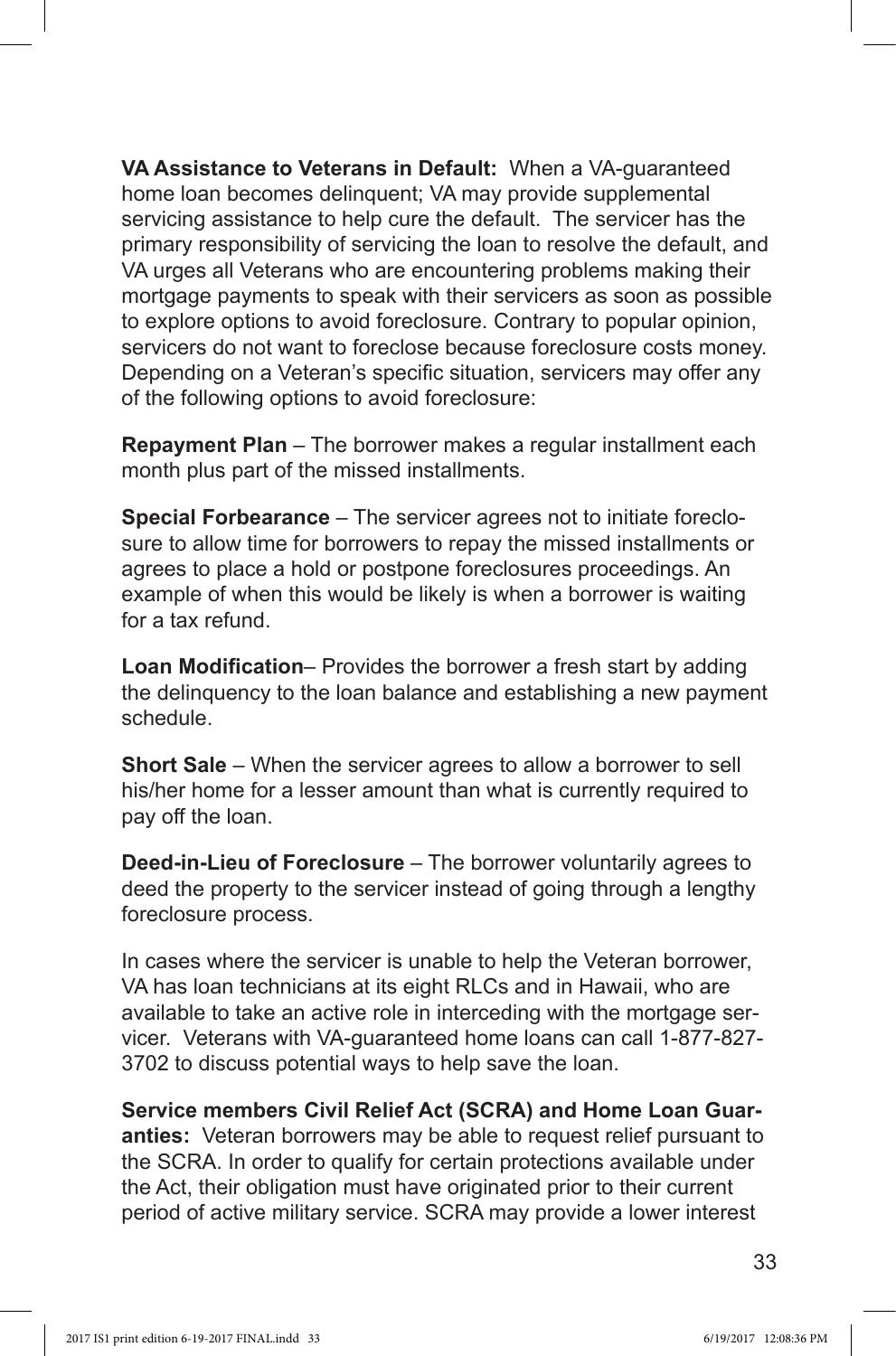rate during military service and for up to one year after service ends, provide forbearance, or prevent foreclosure or eviction up to nine months from period of military service.

**Assistance to Veterans with VA-Guaranteed Home Loans:** When a VA-guaranteed home loan becomes delinquent; VA may provide supplemental servicing assistance to help cure the default. The servicer has the primary responsibility of servicing the loan to resolve the default. Veterans with VA-guaranteed home loans can call **1-877- 827-3702** to reach the nearest VA office where loan specialists are prepared to discuss potential ways to help save the loan.

**Assistance to Veterans with Non-VA Guaranteed Home Loans in Default:** VA advises Veterans or service members who are having difficulty making payments on a non-VA-guarantees loan to contact their servicer as quickly as possible to explore options to avoid foreclosure. Although for non-VA loans, VA does not have authority to directly intervene on the borrower's behalf, VA network of loan technicians at eight Regional Loan Centers and an office in an office in Hawaii can offer advice and guidance on how to potentially avoid foreclosure. Veterans or service members with non-VA- loans may call **1-877-827-3702** to speak with a VA loan technician, or visit: www.benefits.va.gov/homeloans/, for more information on avoiding foreclosure.

If VA is not able to help a Veteran borrower retain his/her home (whether a VA-guaranteed loan or not), The Department of Housing and Urban Development (HUD) offers assistance to homeowners by sponsoring local housing counseling agencies. To find an approved agency in your area, search online at www.hud.gov/offices/hsg/sfh/ hcc/hcs.cfm or call HUD's interactive voice system at 1-800-569- 4287.

**VA Refinancing of a Non-VA Guaranteed Home Loan:** Veterans with non-VA guaranteed home loans now have new options for refinancing to a VA-guaranteed home loan. These new options are available as a result of the Veterans' Benefits Improvement Act of 2008. Veterans who wish to refinance their subprime or conventional mortgage may now do so for up to 100 percent of value of the property.

**Other Assistance for Delinquent Veteran Borrowers:** If VA is not able to help a Veteran borrower retain his/her home (whether a

34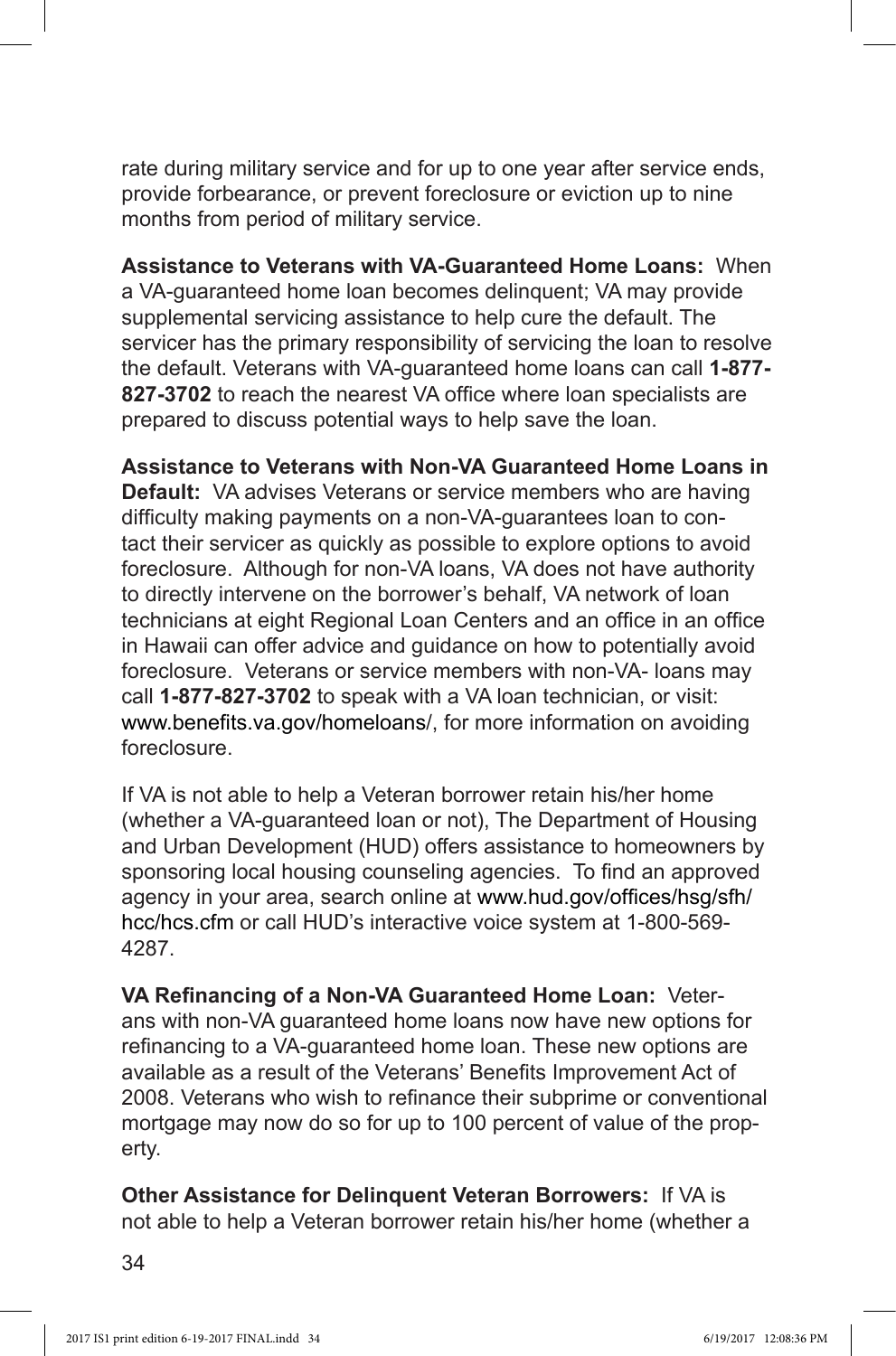VA-guaranteed loan or not), the Department of Housing and Urban Development (HUD) offers assistance to homeowners by sponsoring local housing counseling agencies. To find an approved agency in your area, please visit: http://www.hud.gov/offices/hsg/sfh/hcc/hcs. cfm, or call HUD's interactive voice system at **1-800-569-4287**.

**Preventing Veteran Homelessness:** Veterans who believe they may be facing homelessness as a result of losing their homes can call 1-877-4AIDVET (877-424-3838) or visit: www.va.gov/HOME-LESS/index.asp to receive assistance in preventing homelessness.

**VA Acquired Property Sales**: VA acquires properties as a result of foreclosures of VA-guaranteed and VA-owned loans. A private contractor currently markets the acquired properties through listing agents using local Multiple Listing Services. A listing of "VA Properties for Sale" may be found at http://listings.vrmco.com/. Contact a real estate agent for information on purchasing a VA-acquired property.

**Loans for Native American Veterans**: Eligible Native American Veterans can obtain a loan from VA to purchase, construct, or improve a home on federal Trust Land, or to reduce the interest rate on such a VA loan. Native American Direct Loans (NADLS) are only available if a memorandum of understanding exists between the tribal organization and VA. Veterans who are not Native American, but who are married to Native American non-Veterans, may be eligible for a direct loan under this program,

To be eligible for such a loan, the qualified non-Native American Veteran and the Native American spouse must reside on federal Trust Land, both the Veteran and spouse must have a meaningful interest in the dwellling or lot, and the tribal authority that has jurisdiction over the Trust Land must recognize the non-Native American Veteran as subject to its authority. For additional information about the NADL program please visit: http://www.benefits.va.gov/homeloans/nadl. asp.

**VA Life Insurance:** VA's life insurance benefits include Service member's Group Life Insurance, Veterans Group Life Insurance, Family Service member's Group Life Insurance, Service member's Group Life Insurance Traumatic Injury Protection, Service-Disabled Veterans' Life Insurance, and Veterans' Mortgage Life Insurance. These programs are described below. Complete details are also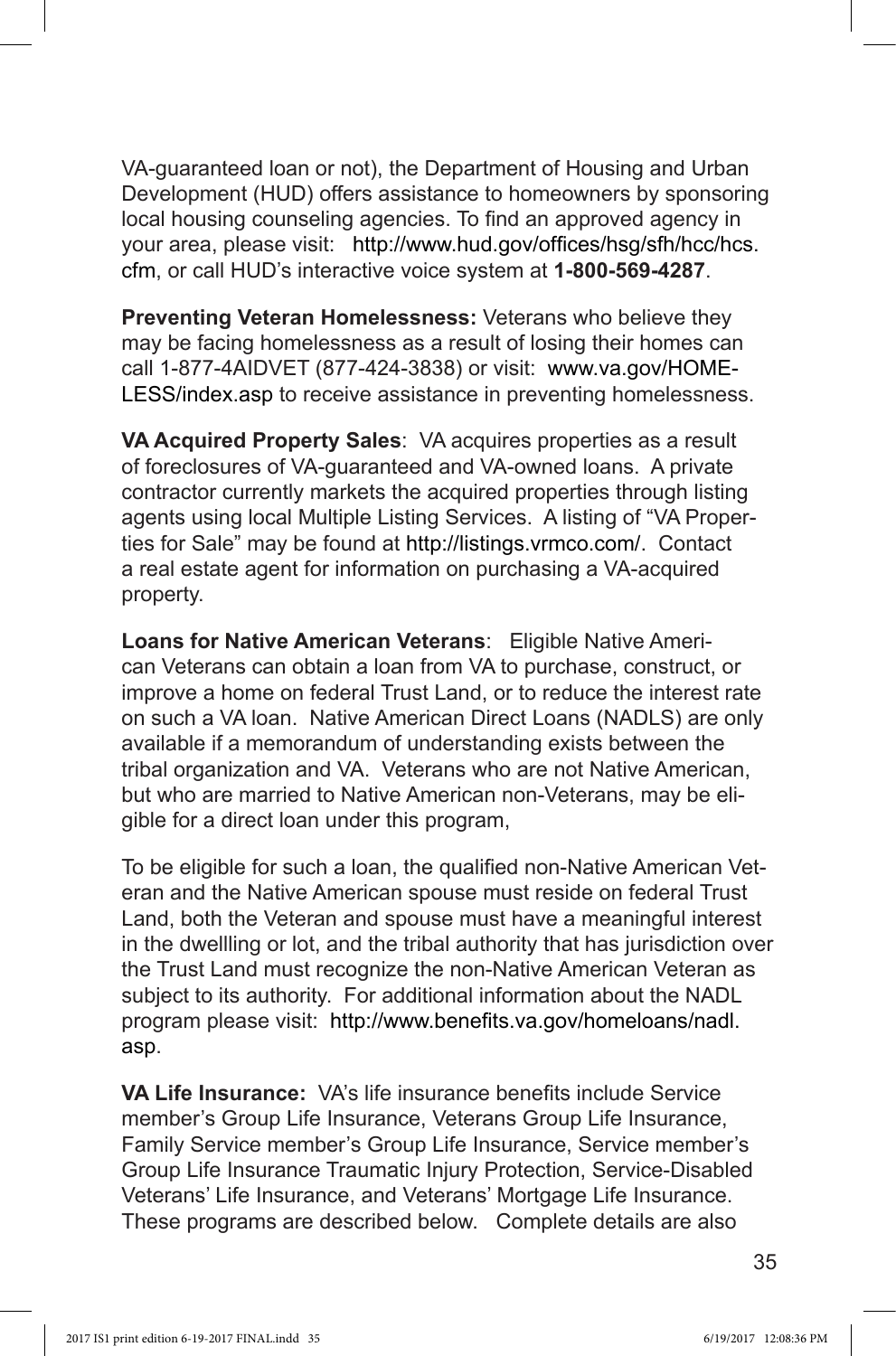available at: http://www.benefits.va.gov/insurance/; **or** by writing to Department of Veterans Affairs, Insurance Center, PO Box 42954, Philadelphia, PA 19101: **or** by or by calling VA's Insurance Center toll-free at **1-800-669-8477**. Specialists are available between the hours of 8:30 a.m. and 6 p.m., Eastern Time, to discuss premium payments, insurance dividends, address changes, policy loans, naming beneficiaries, reporting the death of the insured, and other insurance issues.

For information about service members' Group Life Insurance, Veterans' Group Life Insurance, service members' Group Life Insurance Traumatic Injury Protection, or service members' Group Life Insurance Family Coverage, please visit: http://www.benefits.va.gov/ insurance/; **or** call the Office of Service members' Group Life Insurance directly at **1-800-419-1473**.

**Service members' Group Life Insurance (SGLI):** The following are automatically insured for \$400,000 under SGLI:

Active duty members of the Army, Navy, Air Force, Marines and Coast Guard.

Commissioned members of the National Oceanic and Atmospheric Administration (NOAA) and the Public Health Service (PHS).

Cadets or midshipmen of the U.S. military academies.

Members, cadets and midshipmen of the ROTC while =engaged in authorized training and practice cruises.

Members of the Ready Reserves/National Guard who are scheduled to perform at least 12 periods of inactive training per year.

Members who volunteer for a mobilization category in the Individual Ready Reserve.

Individuals may elect in writing to be covered for a lesser amount or to decline coverage. SGLI coverage is available in \$50,000 increments up to the maximum of \$400,000.

Full-time service members on active duty are covered 24/7, 365 days of the year. Coverage is in effect during the period of active duty or inactive duty training and for 120 days following separation or release from duty.

36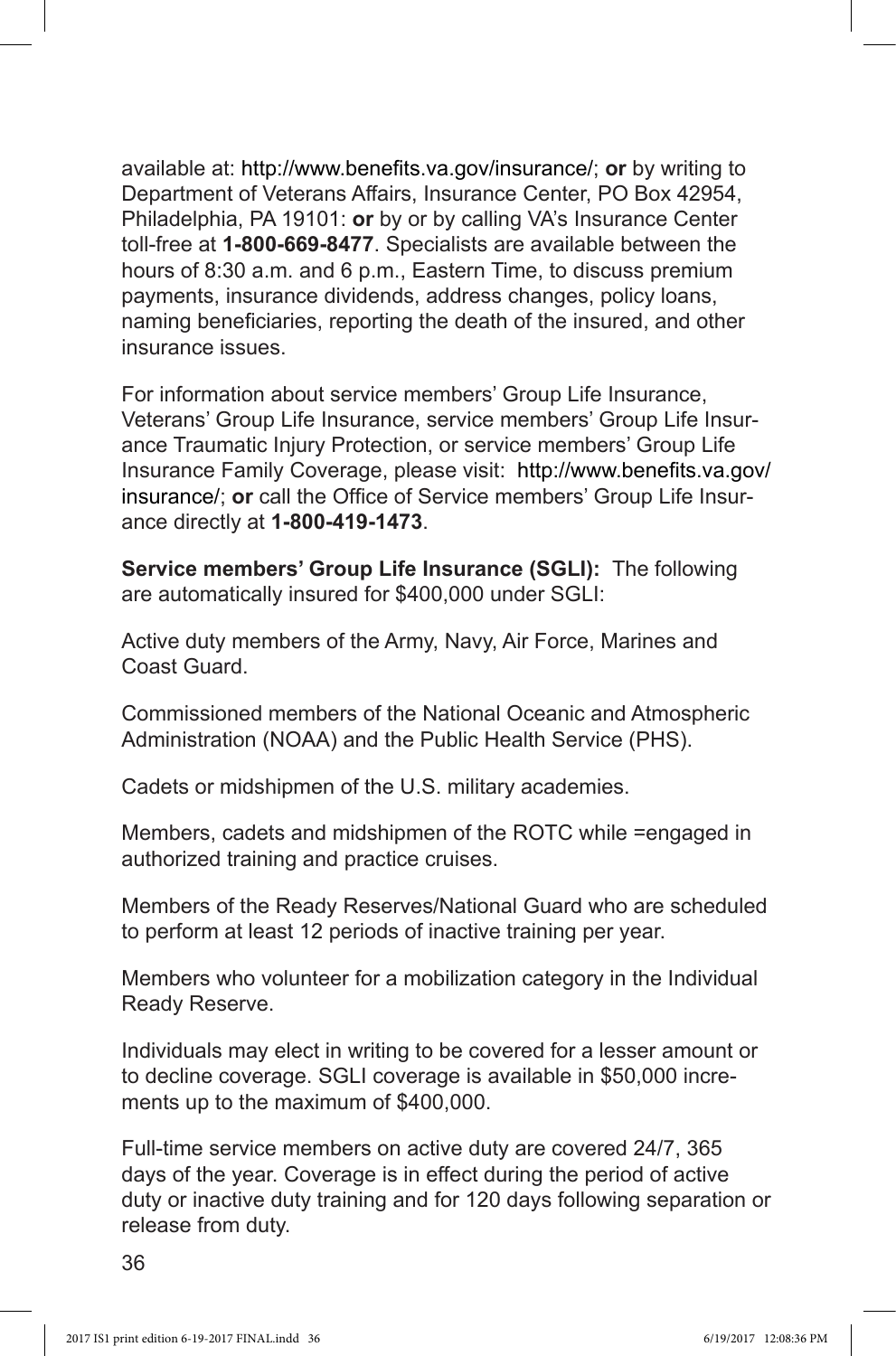Reservists or National Guard members who have been assigned to a unit in which they are scheduled to perform at least 12 periods of inactive duty that is creditable for retirement purposes are also covered 24/7, 365 days of the year and for 120 days following separation or release from duty. Part-time coverage is provided for Reservists or National Guard members who do not qualify for the full-time coverage described above.

Part-time coverage generally applies to Reservists/National Guard members who drill only a few days in a year. These individuals are covered only while on active duty or active duty for training, or traveling to and from such duty. Members covered part-time do not receive 120 days of free coverage after separation unless they incur or aggravate a disability during a period of duty

**SGLI Traumatic Injury Protection (TSGLI):** Members of the armed services serve our nation heroically during times of great need, but what happens when they experience great needs of their own because they have sustained a traumatic injury? TSGLI provides for payment traumatically injured service members who have suffered certain physical losses. The TSGLI benefit ranges between \$25,000 and \$100,000 depending on the loss. TSGLI helps service members by allowing their families to be with them during their recovery or by helping with other expenses incurred during their recovery period.

TSGLI is attached to SGLI. An additional \$1.00 is added to the Service member's SGLI premium to cover TSGLI. After Dec. 1, 2005, all service members who are covered by SGLI are automatically also covered by TSGLI. TSGLI cannot be declined unless the Service member also declines basic SGLI. TSGLI claims are adjudicated by the individual military branches of service. In addition, there is retroactive TSGLI coverage for service members who sustained a qualifying loss between Oct. 7, 2001, and Nov. 30, 2005, regardless of where it occurred TSGLI coverage is payable to these service members regardless of whether they had SGLI coverage in force at the time of their injury.

For additional information and branch of service contact information, please visit: http://benefits.va.gov/insurance/tsgli.asp, or call:

**1-800-237-1336** (Army); **1-866-827-5672, option2 (**Navy); **1-877-216-0825** (Marine Corps);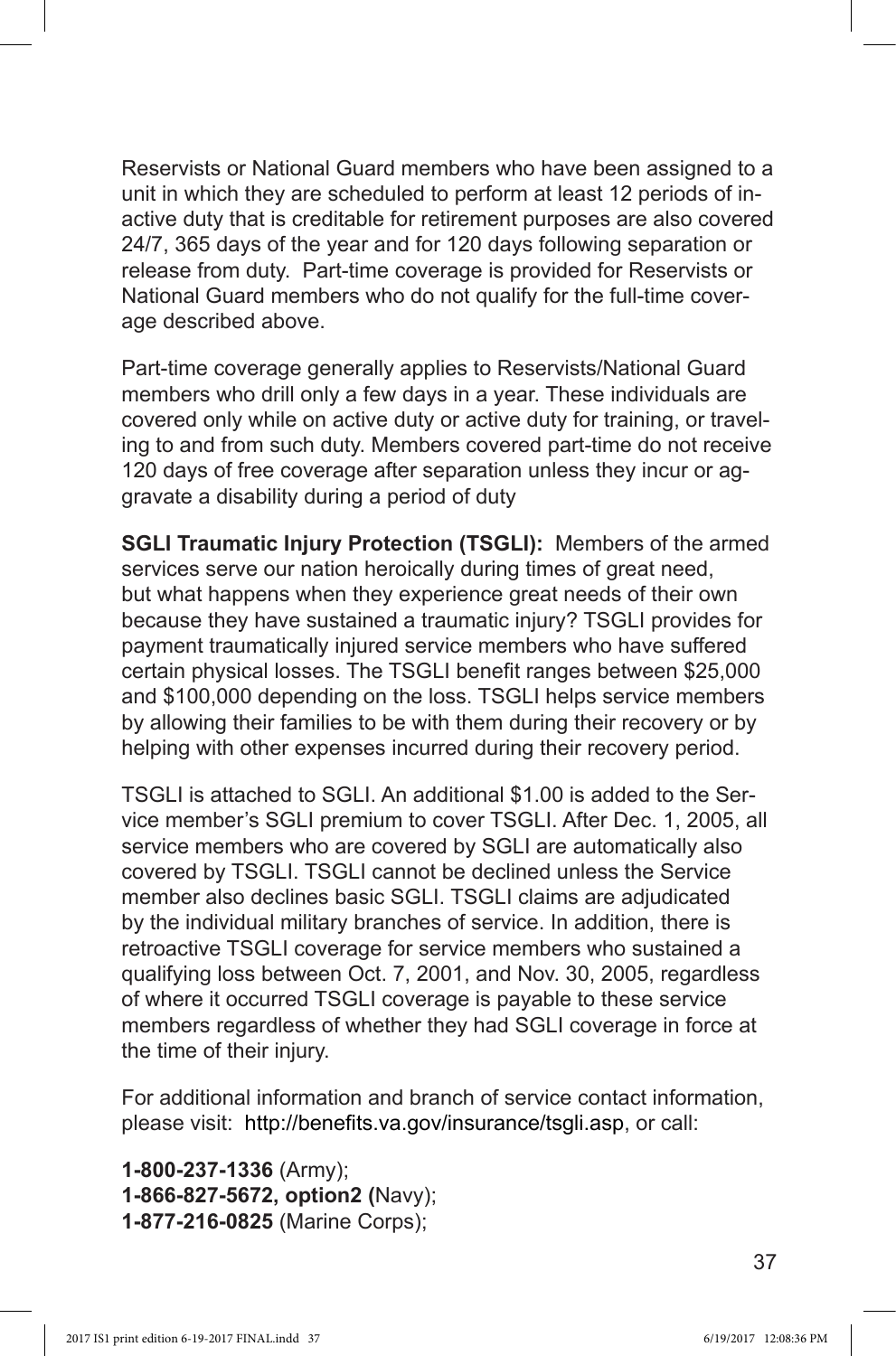```
1-800-433-0048 (Active Duty Air Force); 
1-800-525-0102 (Air Force Reserves); 
1-240-612-9173(Air National Guard); 
1-202-795-6647 (Coast Guard); 
1-301-427-3280 (PHS); 
1-301-713-3444 (NOAA).
```
**Family Service members' Group Life Insurance Coverage (FS-GLI):** FSGLI coverage consists of spousal coverage and dependent child coverage. FSGLI provides up to \$100,000 of life insurance coverage for spouses of service members with full-time SGLI coverage, not to exceed the amount of SGLI the member has in force. Coverage for spouses who are not in the military is automatic. For spouses who are in the military and were married on or after Jan.2, 2013, coverage is not automatic. The members can apply for spousal coverage, but the spouse must meet good health requirements. Premiums for spouse coverage are based on the age of the spouse and the amount of FSGLI coverage. FSGLI is a service members' benefit; the member pays the premium and is the only person allowed to be the beneficiary of the coverage. FSGLI spousal coverage ends 120 days after any of the following events:

The service member elects in writing to terminate coverage on the spouse; the service member elects to terminate his or her own SGLI coverage.;the service member dies; the service member separates from service; the service member is divorced from the spouse; and the insured spouse may convert his or her FSGLI coverage to a permanent policy offered by participating private insurers within 120 days of the date of any of the termination events noted above. FSGLI dependent coverage of \$10,000 is also automatically provided for dependent children of service members insured under SGLI, with no premium required.

**Veterans' Group Life Insurance (VGLI):** Following separation from service, SGLI may be converted to VGLI, which provides lifetime renewable term coverage to: Veterans who had full-time SGLI coverage upon separation from active duty or the Reserves; members of the Ready Reserves/National Guard with part-time SGLI coverage who incur a disability or aggravate a pre-existing disability during a period of active duty or a period of inactive duty for less than 31 days that renders them uninsurable at standard premium rates; members of the Individual Ready Reserve and Inactive National Guard; and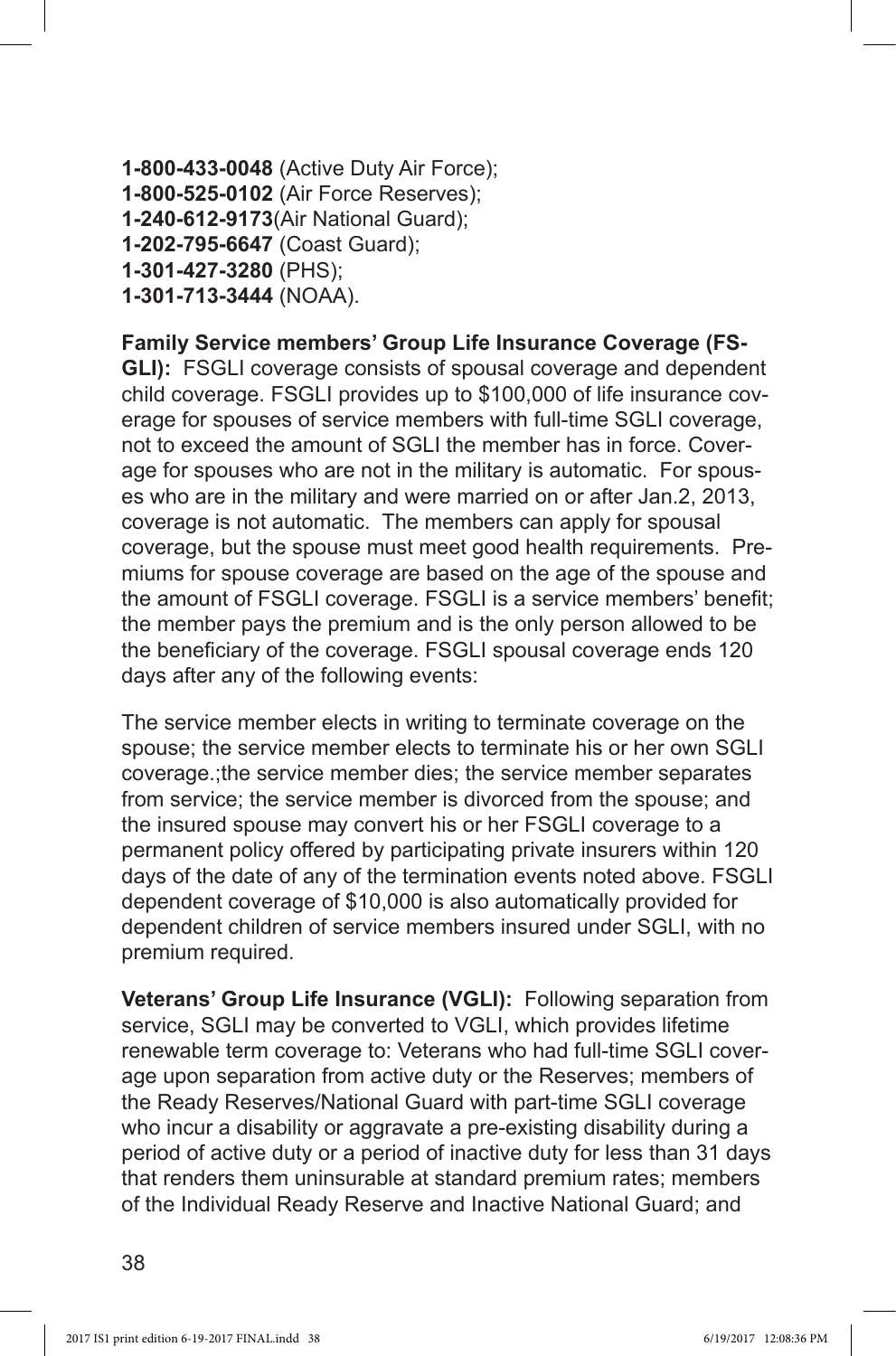service members must apply for VGLI within one year and 120 days from separation. Service members discharged on or after November 1, 2012, who apply for VGLI within 240 days of separation, do not need to submit evidence of good health, while service members who apply after the 240-day period must submit evidence of insurability. The initial VGLI coverage available is equal to the amount of SGLI coverage at the time of separation from service.

Effective April 11, 2011, VGLI insureds who are under age 60 and have less than \$400,000 in coverage can purchase up to \$25,000 of additional coverage on each five-year anniversary of their coverage, up to the maximum \$400,000. No medical underwriting is required for the additional coverage.

**SGLI Disability Extension:** Service members who are totally disabled at the time of separation (unable to work or have certain statutory conditions), can apply for the SGLI Disability Extension, which provides free coverage for up to two years from the date of separation. To apply, Servicmembers must complete and return SGLV 8715, the SGLI Disability Extension Application. Those covered under the SGLI Disability Extension are automatically converted to VGLI at the end of their extension period, subject to the payment of premiums. VGLI is convertible at any time to a permanent plan policy with any participating commercial insurance company.

**Accelerated Death Benefits:** Like many private life insurance companies, the SGLI, FSGLI and VGLI programs offer an accelerated benefits option to terminally ill insured members. An insured member is considered to be terminally ill if he or she has a written medical prognosis of nine months or less to live. All terminally ill members are eligible to receive up to 50 percent of their SGLI or VGLI coverage, and terminally ill spouses can receive up to 50 percent of their FSGLI, in a lump sum. Payment of an accelerated benefit reduces the amount payable to the beneficiaries at the time of the insured's death. To apply, an insured member must submit SGLV 8284, Service member/Veteran Accelerated Benefit Option Form, and spouses must complete SGLV 8284A, Service member Family Coverage Accelerated Benefits Option Form.

**Service-Disabled Veterans' Insurance (S-DVI):** Veterans who separated from service on or after April 25, 1951, under other than dishonorable conditions who have service-connected disabilities,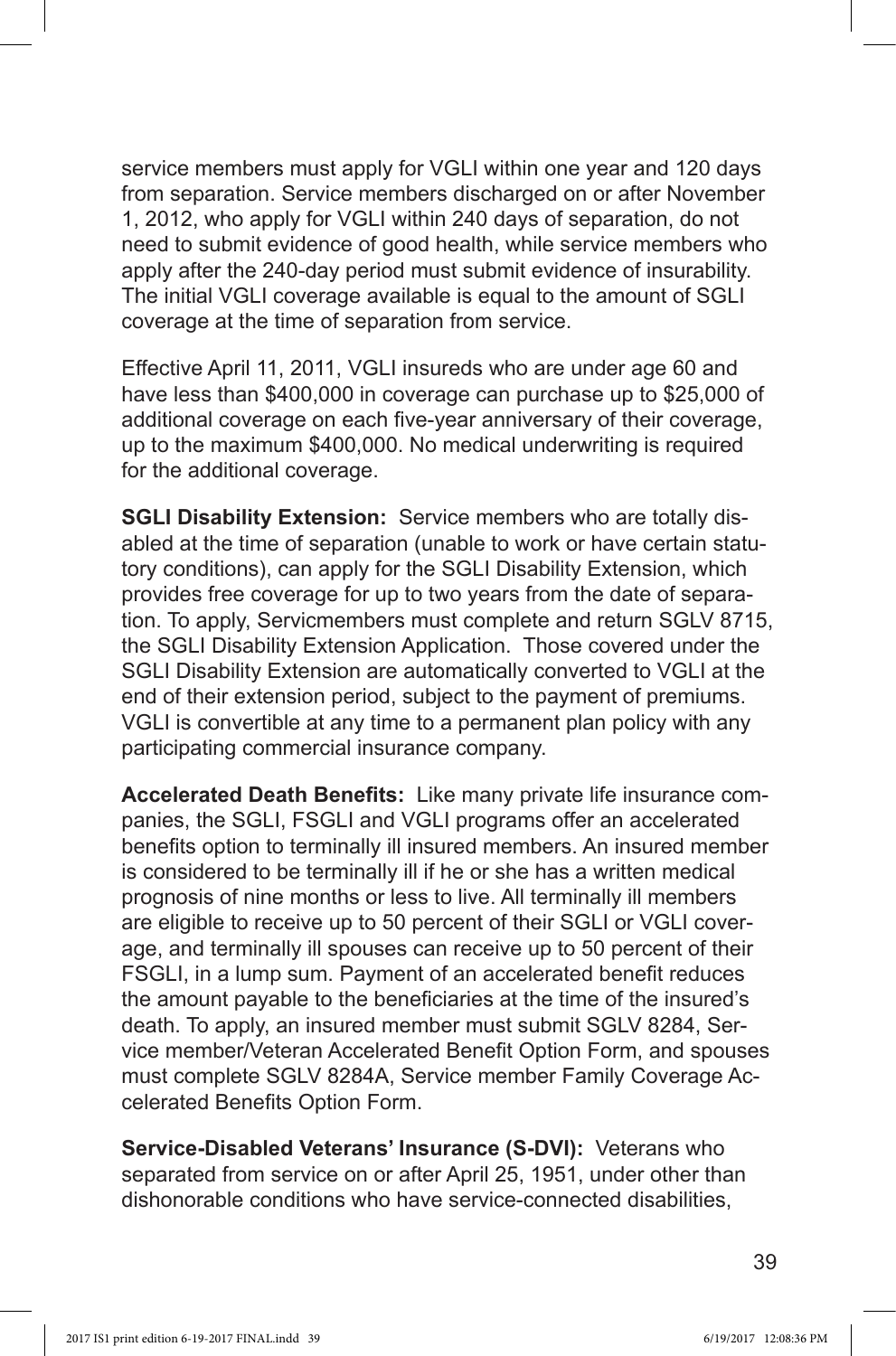even zero percent, but are otherwise in good health, may apply to VA for up to \$10,000 in life insurance coverage under the S-DVI program. Applications must be submitted within two years from the date of being notified of the approval of a new service-connected disability by VA. Veterans who are totally disabled may apply for a waiver of premiums. If approved for waiver of premiums, the Veteran can apply for additional supplemental insurance coverage of up to \$30,000. However, premiums cannot be waived on the additional supplemental insurance.

To be eligible for this type of supplemental insurance, Veterans must meet all of the following three requirements: be under age 65; be eligible for a waiver of premiums due to total disability; and apply for additional insurance within one year from the date of notification of waiver approval on the basic S-DVI policy.

**Veterans' Mortgage Life Insurance (VMLI):** VMLI is mortgage protection insurance available to severely disabled Veterans who have been approved by VA for a Specially Adapted Housing (SAH) Grant. Maximum coverage is the smaller of the existing mortgage balance or \$200,000, and is payable only to the mortgage company. Protection is issued automatically following SAH grant approval, provided the Veteran submits mortgage information required to establish a premium and does not decline coverage. Coverage automatically terminates when the mortgage is paid off. If a mortgage is disposed of through sale of the property, VMLI may be obtained on the mortgage of another home.

**Other Insurance Information:** The following information applies only to policies issued to World War II, Korean-era, and Vietnam-era Veterans and any Service-Disabled Veterans' Insurance policies. Policies in this group are prefixed by the letters K, V, RS, W, J, JR, JS, or RH.

**Insurance Dividends Issued Annually:** World War II and Koreanera Veterans with active policies beginning with the letters V, RS, W, J, JR, JS, or K earn tax-free dividends annually on the policy anniversary date. (Policies prefixed by RH do not earn dividends.) Policyholders do not need to apply for dividends, but may select from among the following dividend options:

Cash: The dividend is paid directly to the insured by direct deposit to a bank account or by check.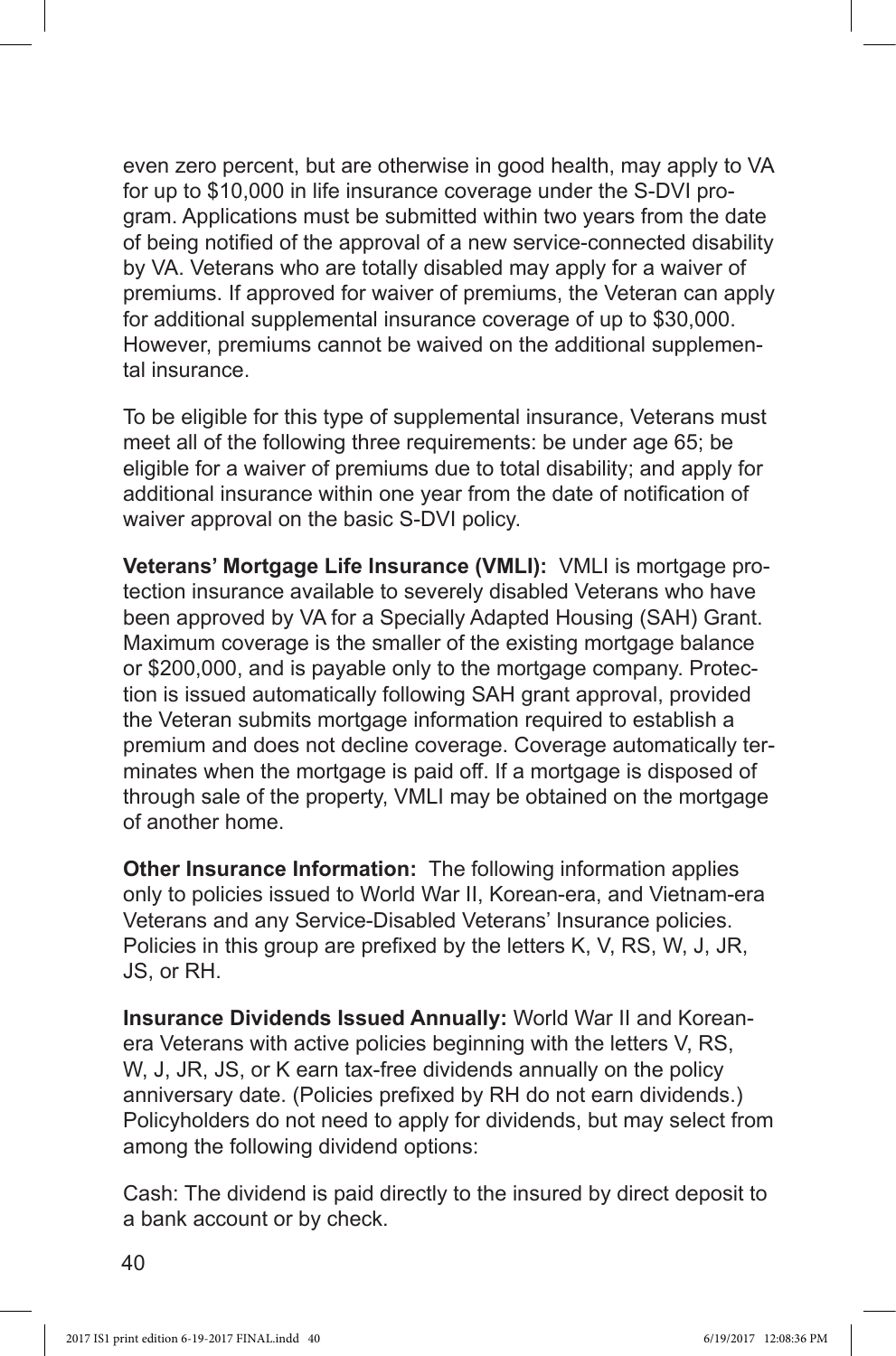Paid-Up Additional Insurance: The dividend is used to purchase additional insurance coverage.

Credit or Deposit: The dividend is held in an account for the policyholder with interest. Withdrawals from the account can be made at any time. The interest rate may be adjusted.

Net Premium Billing Options: These options use the dividend to pay the annual policy premium. If the dividend exceeds the premium, the policyholder has options to choose how the remainder is used. If the dividend is not enough to pay an annual premium, the policyholder is billed the balance.

Other Dividend Options: Dividends can also be used to repay a loan or pay premiums in advance.

**Reinstating Lapsed Insurance:** Lapsed term policies may be reinstated within five years from the date of lapse. A five-year term policy that is not lapsed at the end of the term is automatically renewed for an additional five years. Lapsed permanent plans may be reinstated within certain time limits and with certain health requirements. Reinstated permanent plan policies require repayment of all back premiums, plus interest.

**Converting Term Policies:** Term policies are renewed automatically every five years, with premiums increasing at each renewal. Premiums do not increase after age 70. Term policies may be converted to permanent plans, which have fixed premiums for life and earn cash and loan values.

**Dividends on Capped Term Policies:** Effective Sept. 2000, VA provides either a cash dividend or paid-up insurance on term policies whose premiums have been capped. Veterans with National Service Life Insurance (NSLI) term insurance that has renewed at age 71 or older and who stop paying premiums on their policies will be given a "termination dividend." This dividend can either be received as a cash payment or used to purchase a reduced amount of paidup insurance, which insures the Veteran for life with no premium payments required. The amount of the reduced paid-up insurance remains level. This does not apply to S-DVI (RH) policies.

**Borrowing on Policies:** Policyholders with permanent plan policies may borrow up to 94 percent of the cash surrender value of their in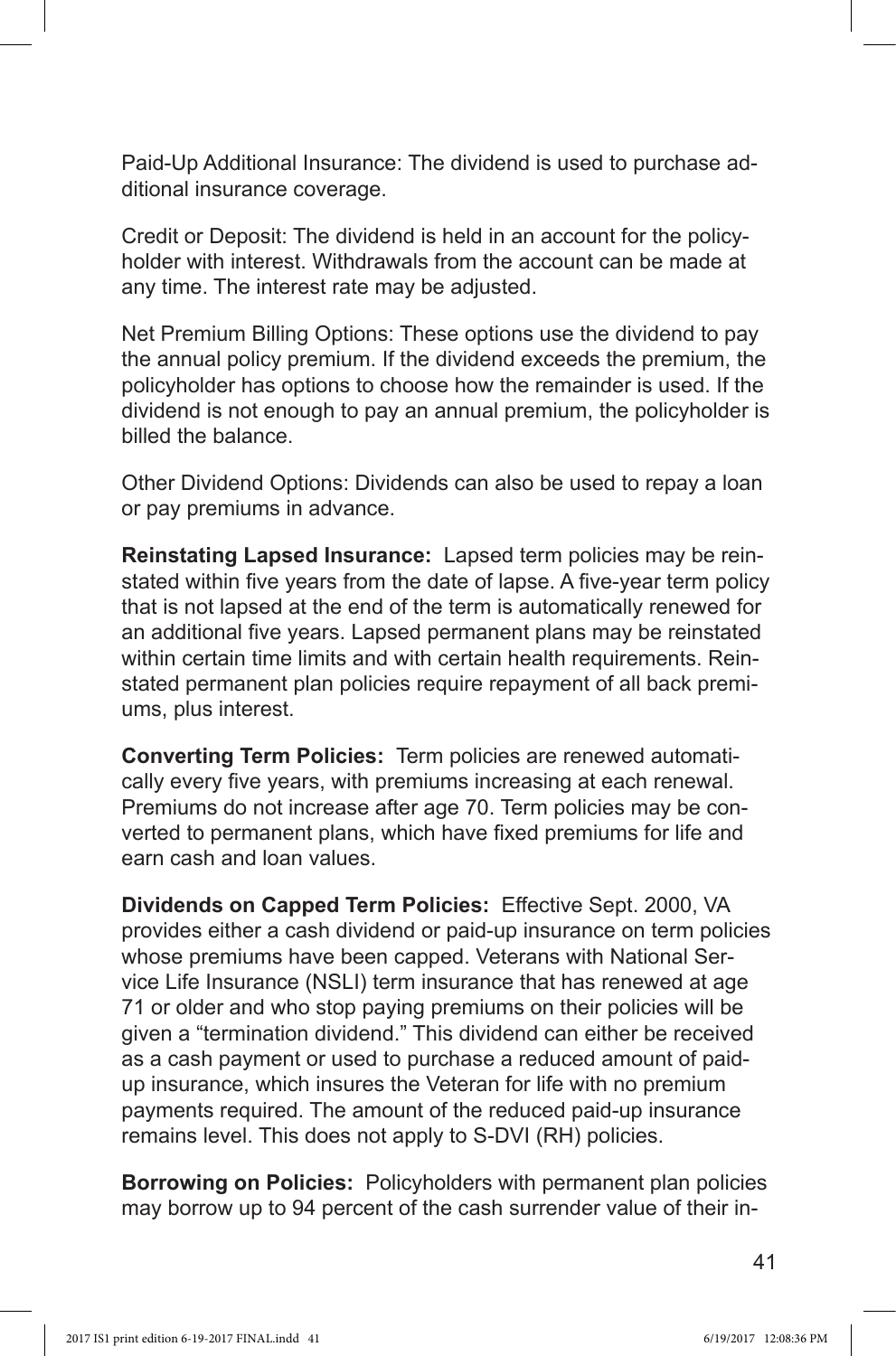surance after the insurance is in force for one year or more. Interest is compounded annually. The loan interest rate is variable and may be obtained by calling toll-free at **1-800-669-8477**.

**Reserve and National Guard Re-employment Rights:** A person who left a civilian job to enter active duty in the armed forces is entitled to return to the job after discharge or release from active duty if they: gave advance notice of military service to the employer; did not exceed five years cumulative absence from the civilian job (with some exceptions); submitted a timely application for re-employment; and did not receive a dishonorable or other punitive discharge.

The law calls for a returning Veteran to be placed in the job as if he/ she had never left, including benefits based on seniority such as pensions, pay increases and promotions. The law also prohibits discrimination in hiring, promotion, or other advantages of employment on the basis of military service. Veterans seeking re-employment should apply, verbally or in writing, to the company's hiring official and keep a record of their application. If problems arise, contact the Department of Labor's Veterans' Employment and Training Service (VETS) in the state of the employer. Federal employees not properly re-employed may appeal directly to the Merit Systems Protection Board. Non-federal employees may file complaints in U.S. District Court. For information, visit http://www.dol.gov/vets/programs/userra/ main.htm.

### **Special Groups of Veterans**

**Veterans and Survivors Needing Fiduciary Services:** The fiduciary program provides oversight of VA's most vulnerable beneficiaries who are unable to manage their VA benefits because of injury, disease, the infirmities of advanced age, or being under 18 years of age. VA appoints fiduciaries who manage VA benefits for these beneficiaries and conducts oversight of VA-appointed fiduciaries to ensure that they are meeting the needs of the beneficiaries they serve.

VA closely monitors fiduciaries for compliance with program responsibilities to ensure that VA benefits are being used for the purpose of meeting the needs, security, and comfort of beneficiaries and their dependents. In deciding who should act as fiduciary for a beneficiary, VA will always select the most effective and least restrictive fiduciary arrangement. For more information about VA's fiduciary program, please visit our website at http://benefits.va.gov/fiduciary/index.asp.

42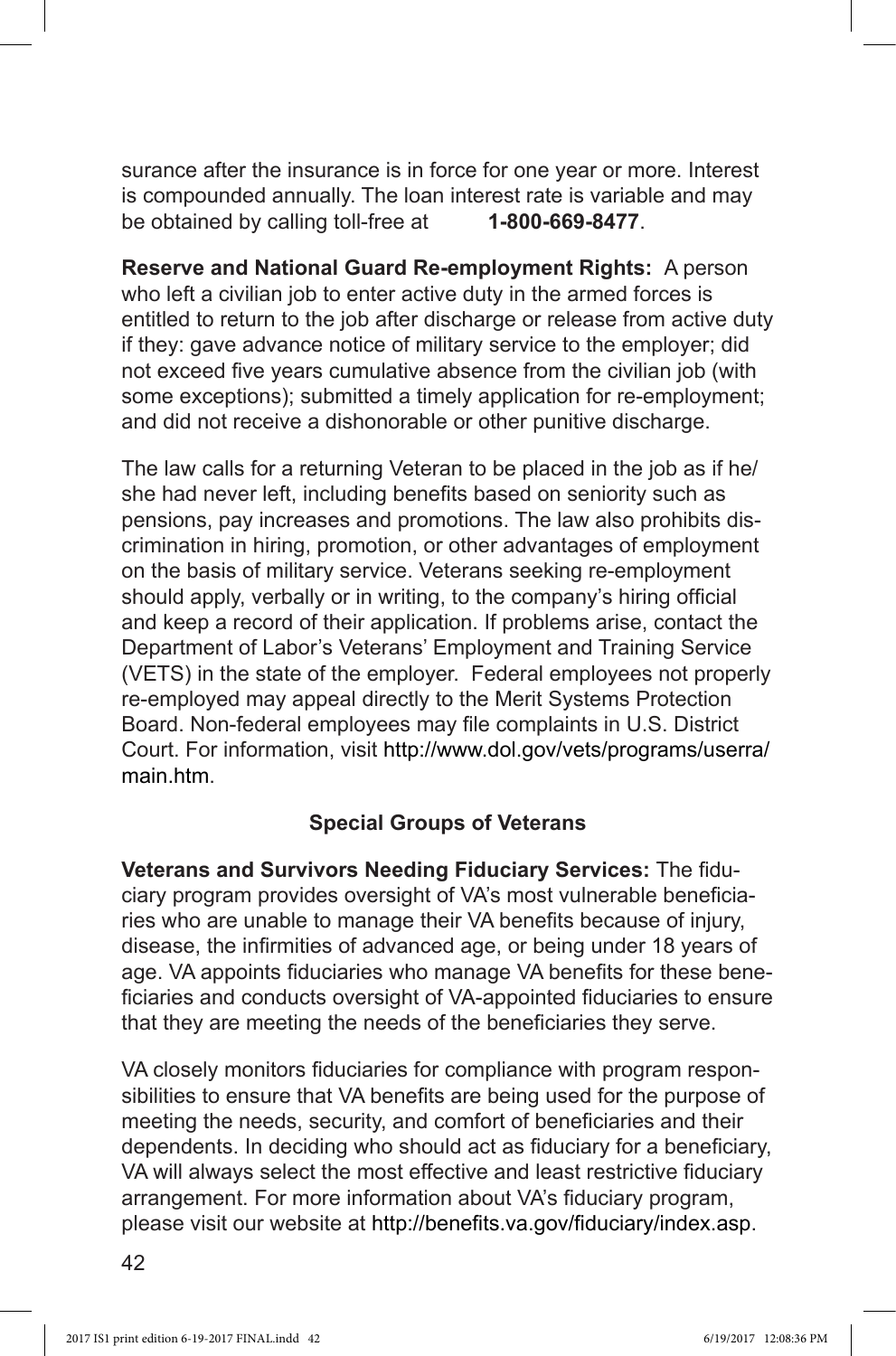**Homeless Veterans:** VA's homeless programs constitute the largest integrated network of homeless assistance programs in the country, offering a wide array of services to help Veterans recover from homelessness and live as self-sufficiently and independently as possible. For more information on VA homeless programs and services, Veterans currently enrolled in VA health care can speak with their VA mental health or health care provider. Other Veterans and interested parties can find a complete list of VA health care facilities at https:// www.va.gov/directory/guide/division.asp?dnum=1&isFlash=0, or they can call VA's general information hotline at 1-800--827-1000. If assistance is needed when contacting a VA facility, ask to speak to the Health Care for Homeless Veterans Program or the Mental Health service manager. For additional information please visit: http://www. benefits.va.gov/PERSONA/veteran-homeless.asp.

**VA Health Care for Homeless Veterans (HCHV) Program:** The HCHV Program provides a gateway to VA and community supportive services for eligible Veterans. Through the HCHV Program, Veterans are provided with case management and residential treatment in the community. The program also conducts outreach to homeless Veterans who are not likely to come to VA facilities on their own.

#### **Homeless Veterans Supported Employment Program (HVSEP)**:

HVSEP provides vocational assistance, job development and placement, and ongoing employment supports designed to improve employment outcomes among homeless Veterans. HVSEP is coordinated between VA's Compensated Work Therapy (CWT) Program and the continuum of Homeless Veterans Programs for the purpose of providing community-based vocational and employment services. For more information, please visit: http://www.va.gov/homeless/employment\_programs.asp.

**VA's Homeless Providers Grant and Per Diem Program**: The program provides funds to non-profit community agencies providing transitional housing for up to 24 months and/or offering services to homeless Veterans, such as case management, education, crisis intervention, counseling, and services targeted towards specialized populations including homeless women Veterans. The goal of the program is to help homeless Veterans achieve residential stability, increase their skill levels and/or income, and obtain greater self-determination. For more information, visit: http://www.va.gov/homeless/ gpd.asp.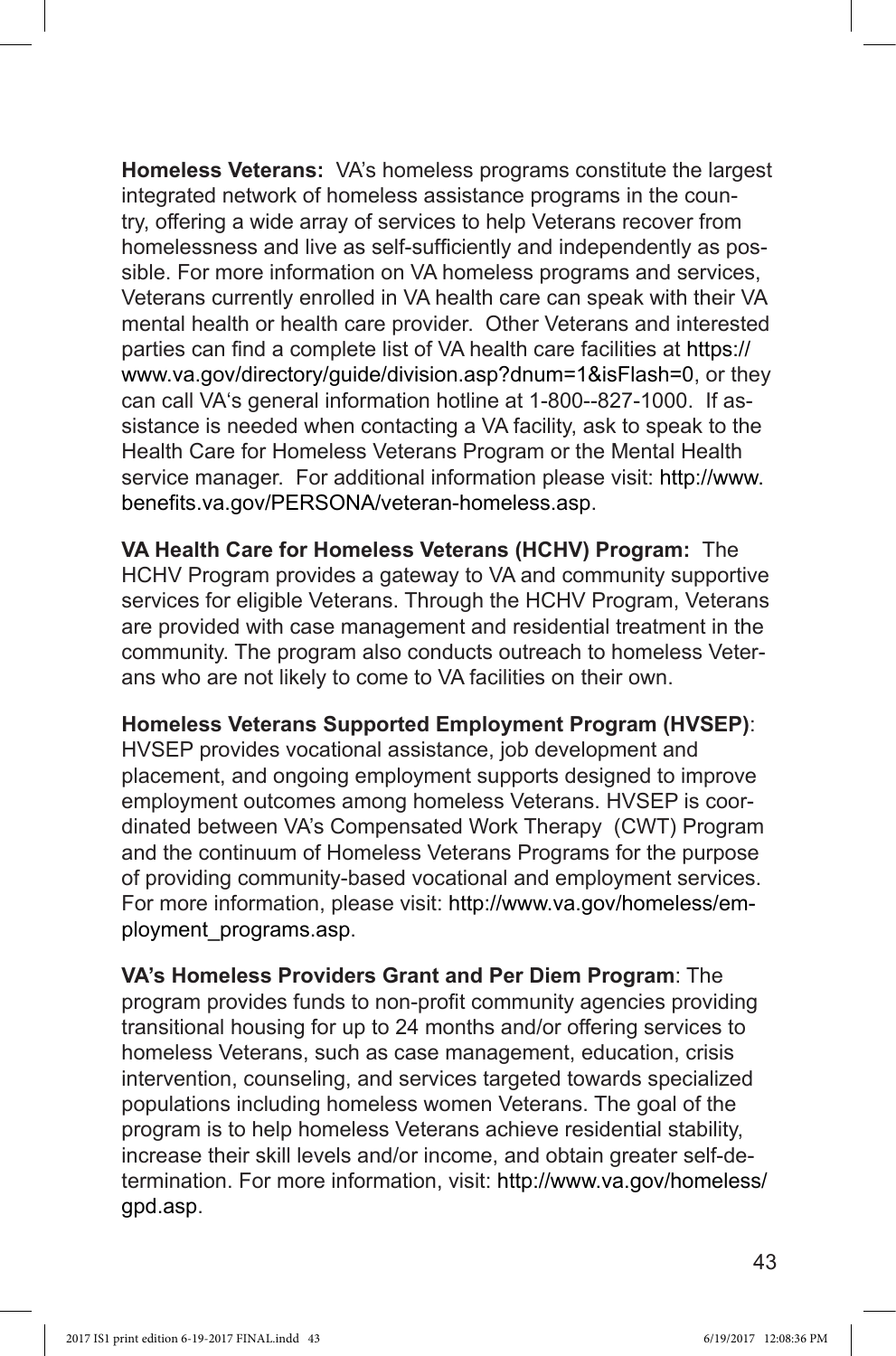**Housing and Urban Development-Veterans Affairs Supportive Housing (HUD-VASH) Program:** The HUD\_VASH Program provides permanent housing and case management for eligible homeless Veterans who need community-based support to keep stable housing. This program allows eligible Veterans to live in Veteranselected housing units with a "Housing Choice" voucher. These vouchers are portable to support the Veteran's choice of housing in communities served by their VA medical facility where case management services can be provided. For more information, please visit: http//www.va.gov/homeless/hud-vash.asp.

**The Supportive Services for Veterans Families (SSVF) Pro-**

**gram:** The SSVF Program is designed to rapidly re-house homeless Veteran families and prevent homelessness for those at imminent risk due to a housing crisis. Funds are granted to private non-profit organizations and consumer cooperatives that will assist very lowincome Veteran families by providing a range of supportive services designed to promote housing stability. To locate a SSVF provider in your community, please visit: http://www.va.gov/homeless/ssvf. asp and look for the list of current year SSVF providers or call VA's National call Center for Homeless Veterans at **1-888-4AIDVET (1- 888-424-3838)**.

**VA Benefits for Veterans Living Overseas:** VA monetary benefits, including disability compensation, pension, educational benefits, and burial allowances, are generally payable overseas. Some programs are restricted. Home loan guaranties are available only in the United States and selected U.S. territories and possessions. The Specially Adapted Housing benefit is available outside of the continental United States. Educational benefits are limited to approved, degreegranting programs in institutions of higher learning. Beneficiaries living in foreign countries should contact the nearest American embassy or consulate for help. In Canada, contact an office of Veterans Affairs Canada. For information, visit: http://www.benefitsvba.va.gov/ persona/veteran-abroad.aspbln/21/Foreign/index.htm.

**Incarcerated Veterans:** VA service-connected disability compensation benefits are affected if a Veteran is convicted of a **felony** and incarcerated for more than 60 days. VA non-service connected pension benefits are affected if a Veteran is convicted of **a felony** or **misdemeano**r and incarcerated for more than 60 days. Disability compensation paid to an incarcerated Veteran rated 20 percent or more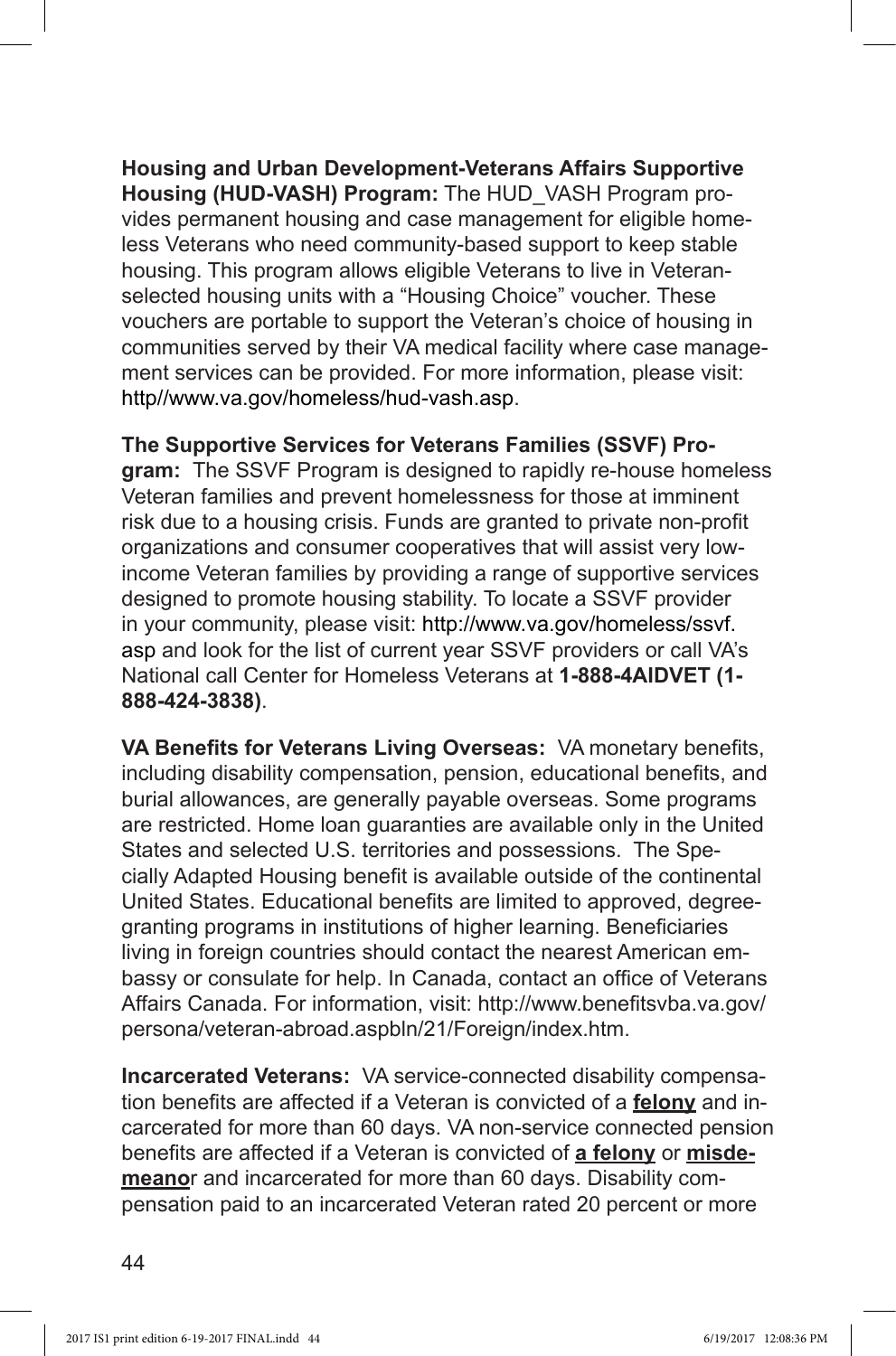disabled is limited to the 10 percent rate. For a Veteran whose disability rating is 10 percent, the payment is reduced to half of the rate payable to a Veteran evaluated as 10 percent disabled. Payments are not reduced for participants in work-release programs, residing in halfway houses, or under community control. Disability, death or survivor pension paid to a Veteran or beneficiary incarcerated following conviction of a felony or misdemeanor must be discontinued.

 overpayment is recovered. **NOTE**: VA benefits will not be provided to Benefits **not** paid to a Veteran or surviving spouse while incarcerated may be apportioned to eligible dependents. Failure to notify VA of a Veteran or beneficiary's incarceration can result in overpayment of benefits and the subsequent loss of all VA financial benefits until the any Veteran, survivor or dependent wanted for an outstanding felony warrant.

**The Health Care for Re-Entry Veterans (HCRV**) **Program**: The HCRV Program offers outreach, referrals, and short-term case management assistance for incarcerated Veterans who may be at risk for homelessness upon their release. To locate an outreach worker please visit: www.va.gov/homeless/. For more information on VA homeless programs and services, Veterans currently enrolled in VA health care can speak with their VA mental health or health care provider. Other Veterans and interested parties can find a complete list of VA health care facilities at http://www.va.gov, or they can call VA's general information hotline at **1-800-827-1000**. If assistance is needed when contacting a VA facility, ask to speak to the Health Care for Homeless Veterans Program or the Mental Health service manager. For additional information on VA Homeless program website please visit: http://www.va.gov/homeless.

**The Veterans Justice Outreach Program (VJO**): The VJO Program offers outreach and linkage to needed treatment and services to Veterans involved in law enforcement encounters, seen in the court system, and/or incarcerated in local jails who may be at risk for homelessness upon their release. To locate a Veterans Justice Outreach Specialist, please visit: http://www.va.gov/HOMELESS/ VJO.asp.

**Veterans of Operation Enduring Freedom, Iraqi Freedom, and New Dawn (OEF/OIF/OND):** VA has personnel stationed at major military hospitals to help seriously injured service members returning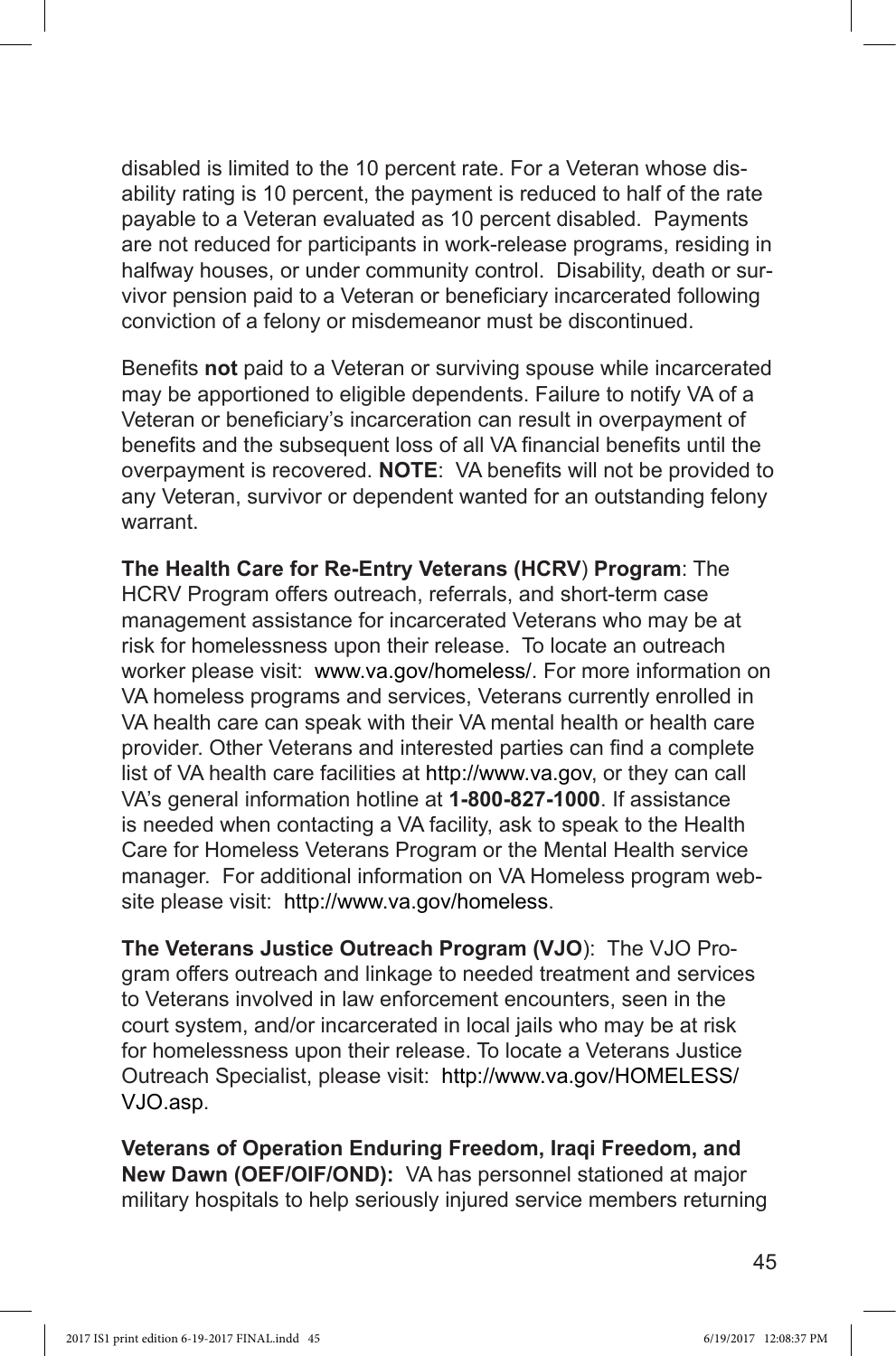from Operations Enduring Freedom, Iraqi Freedom, and New Dawn (OEF/OIF/OND) as they transition from military to civilian life. OEF/ OIF/OND service members who have questions about VA benefits or need assistance in filing a VA claim or accessing services can contact the nearest VA office or call **1-800-827-1000**.

**Transition Assistance Program (TAP):** TAP consists of comprehensive workshops at military installations designed to assist service members as they transition from military to civilian life. A critical component of TAP is Transition GPS (Goals, Plans, Success); an outcome-based, modular curriculum with standardized learning objectives that transforms the way the military prepares service members separating from Active Duty to pursue their post-service career goals. It is designed to help service members depart "career ready" and meet mandatory Career Readiness Standards (CRS), regardless of their branch of service. Retiring service members are allowed to attend Transition GPS up to 24 months prior to retirement, while separating service members can attend up to 12 months prior to separating. VA benefit briefings are comprised of two briefings focusing on benefits and services service members have earned through their service. Additionally, service members have the opportunity to participate in one or more two-day tailored tracks within Transition GPS curriculum to meet their personal career goals: Accessing Higher Education, for those pursuing a college education; Career Technical Training, for those seeking industry-recognized credentials in shorter-term training programs; or Entrepreneurship, for those wanting to start their own business. Service members can also sign up for one-on-one appointments with a VA representative; interested service members should contact their local TAP manager to sign up for this program.

**VOW to Hire Heroes Act:** The Act made TAP, including attendance at VA benefit briefings, mandatory for most service members transitioning to civilian status; upgraded career counseling options, focused TAP more heavily on job hunting skills, and tailored the program for the 21st century job market. The Act allows service members to begin the post-military employment process prior to separation or retirement from military service. This enhances opportunities to connect transitioning service members to both private-sector employers and Federal agencies seeking to hire Veterans. It also provides disabled Veterans up to one year of additional vocational rehabilitation and employment benefits. The Act provides tax credits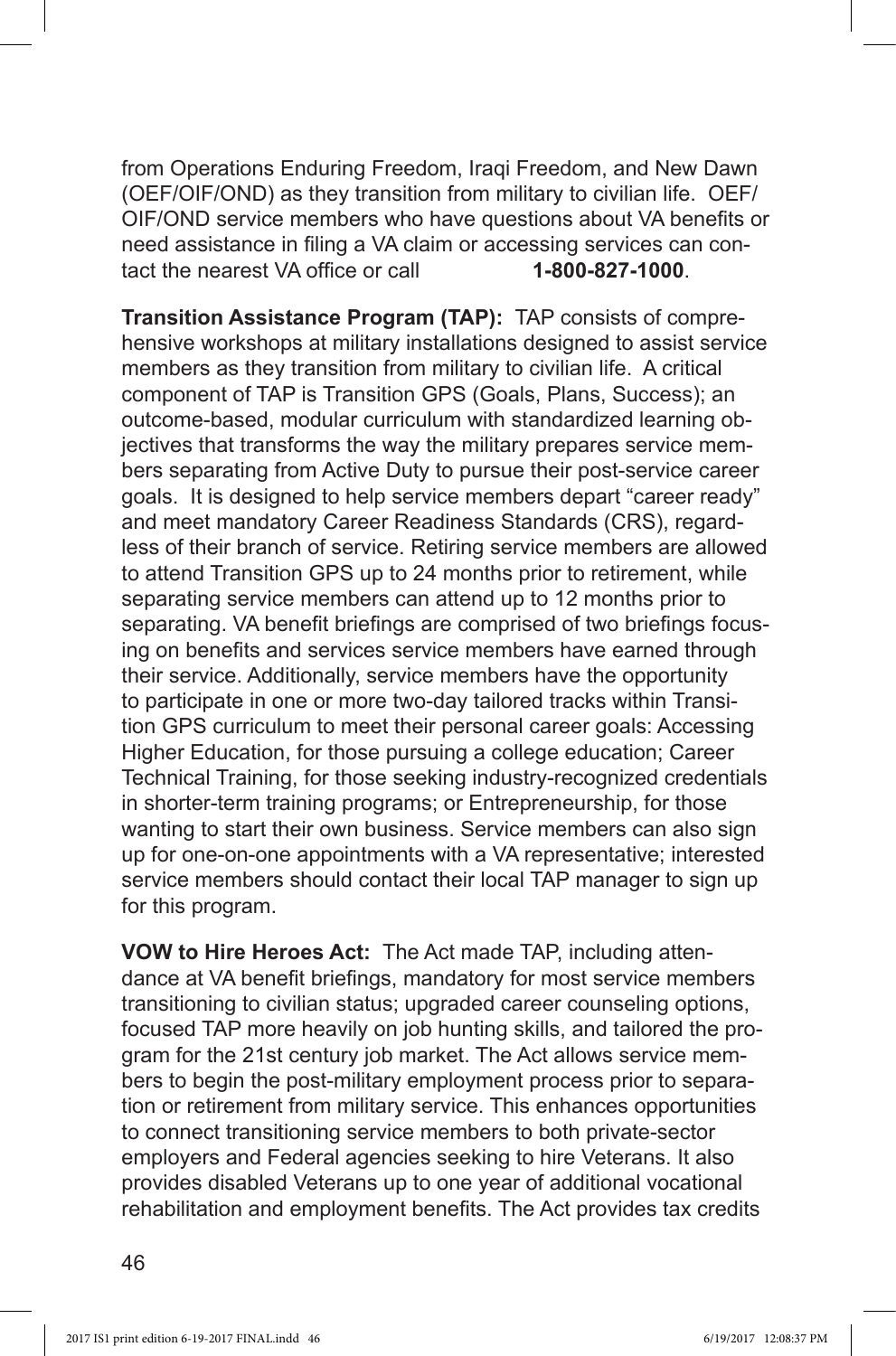for hiring Veterans and disabled Veterans who are out of work.

 For more information visit: http://intransition.dcoe.mil **In Transition:** In Transition is a free, voluntary program with coaches who provide psychological health care support to service members, Veterans, and their health care providers during times of transition. This program provides access to transitional support, motivation, and healthy lifestyle assistance and advice from qualified coaches through the toll-free telephone number 1-800-424-7877.

 and reintegration. The program is open to clients who may have **Federal Recovery Coordination Program (FRCP):** The Federal Recovery Coordination Program (FRCP) assists severely wounded, ill, or injured service members, Veterans, and their families. Federal Recovery Coordinators (FRCs) are located at both Veterans Affairs (VA) and Department of Defense (DoD) facilities, and provide virtual care coordination and advocacy services regardless of client location, medical treatment, geographic location of injury, place of medical diagnosis, or military or Veteran status. FRCs provide clientcentric services that assist with coordinating benefits, services, and care which are aligned with client goals for recovery, rehabilitation, one or more of the following problems: Traumatic Brain Injury; Post-Traumatic Stress Disorder; Spinal Cord Injury; Burns; Amputation; Blindness of Visual Impairments; an at risk for psychological complications

If you think you may qualify, know someone who may qualify or desire additional information, please contact the FRCP at 877-732- 4456.

**Pre-Separation Counseling through Military Service:** Service members may receive pre-separation counseling 24 months prior to retirement or 12 months prior to separation from active duty. These sessions present information on education, training, employment assistance, National Guard and Reserve programs, medical benefits, and financial assistance.

**Verification of Military Experience and Training (VMET):** The VMET Document, DD Form 2586, helps service members verify previous experience and training to potential employers, negotiate credits at schools, and obtain certificates or licenses. VMET documents are available only through each military branch's support office and are intended for service members who have at least six months of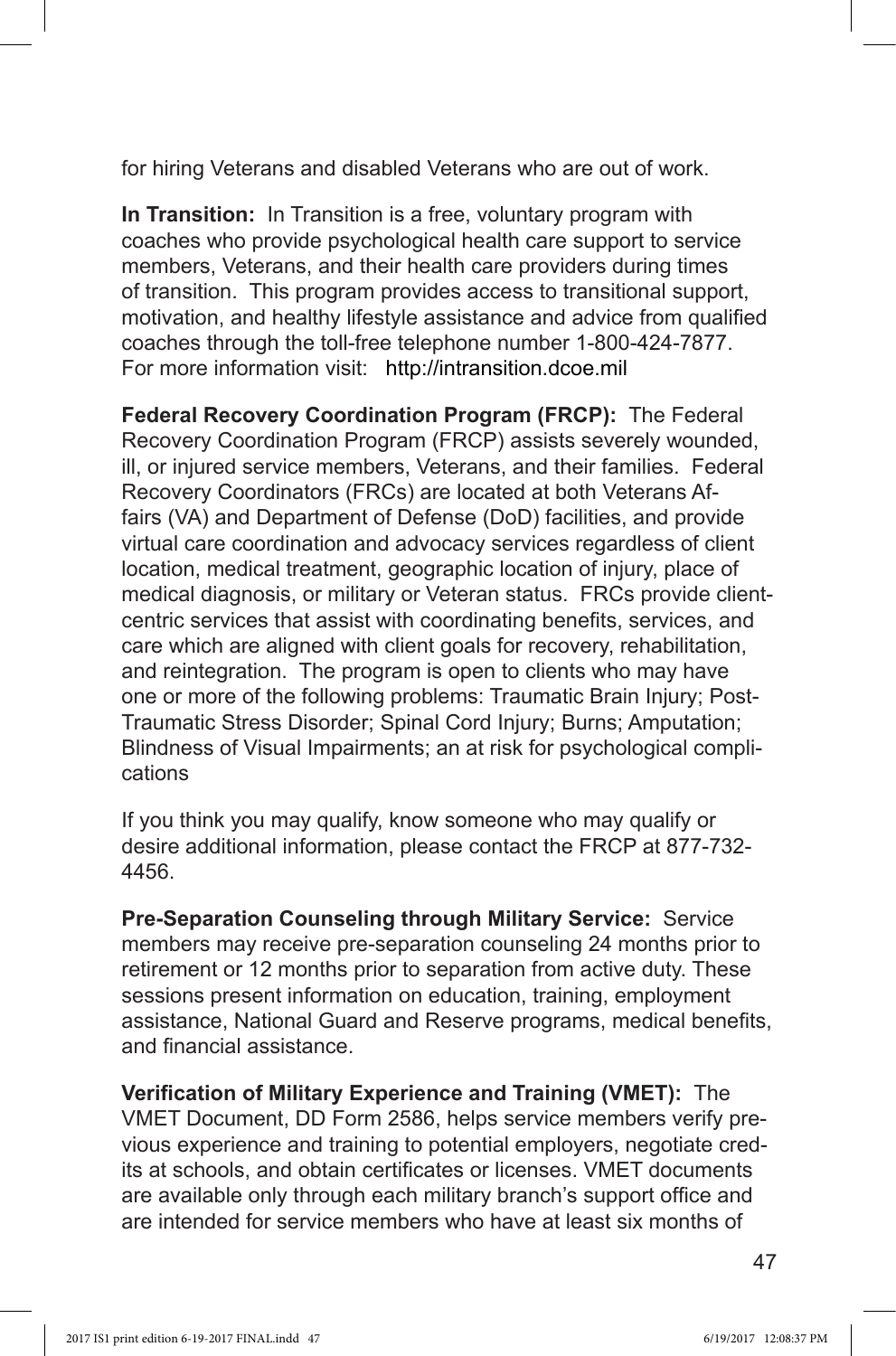active service. Service members should obtain VMET documents from their Transition Support Office within 12 months of separation or 24 months of retirement.

**Veterans' Workforce Investment Program:** Recently separated Veterans and those with service-connected disabilities, significant barriers to employment, or who served on active duty during a period in which a campaign or expedition badge was authorized, can contact the nearest state employment office for employment help through the Veterans Workforce Investment Program. The program may be conducted through state or local public agencies, community organizations or private, nonprofit organizations.

**State Employment Services:** Veterans can find employment information, education and training opportunities, job counseling, job search workshops, and resume preparation assistance by visiting their individual State Department of Veteran Affairs. Many states have Veterans Employment Centers,at state Workforce Career or One-Stop Centers that. These offices also have specialists to help disabled Veterans find employment. Additional information and access to services are available at https://www.vets.gov/employment/.

**Unemployment Compensation:** Veterans who do not begin civilian employment immediately after leaving military service may receive weekly unemployment compensation for a limited time. The amount and duration of payments are determined by individual states. Apply by contacting the nearest state employment office listed in the local telephone directory.

**Veterans Preference for Federal Jobs:** Since the time of the Civil War, Veterans of the U.S. armed forces have been given some degree of preference in appointments to federal jobs. Veterans' preference in its present form comes from the Veterans' Preference Act of 1944, as amended, and now codified in Title 5, United States Code (U.S.C.). By law, Veterans who are disabled or who served on active duty in the U.S. armed forces during certain specified time periods or in military campaigns are entitled to preference over others when hiring from competitive lists of eligible candidates, and also in retention during a reduction in force (RIF).

To receive preference, a Veteran must have been discharged or released from active duty in the U.S. armed forces under honorable conditions or received a general discharge. Preference is also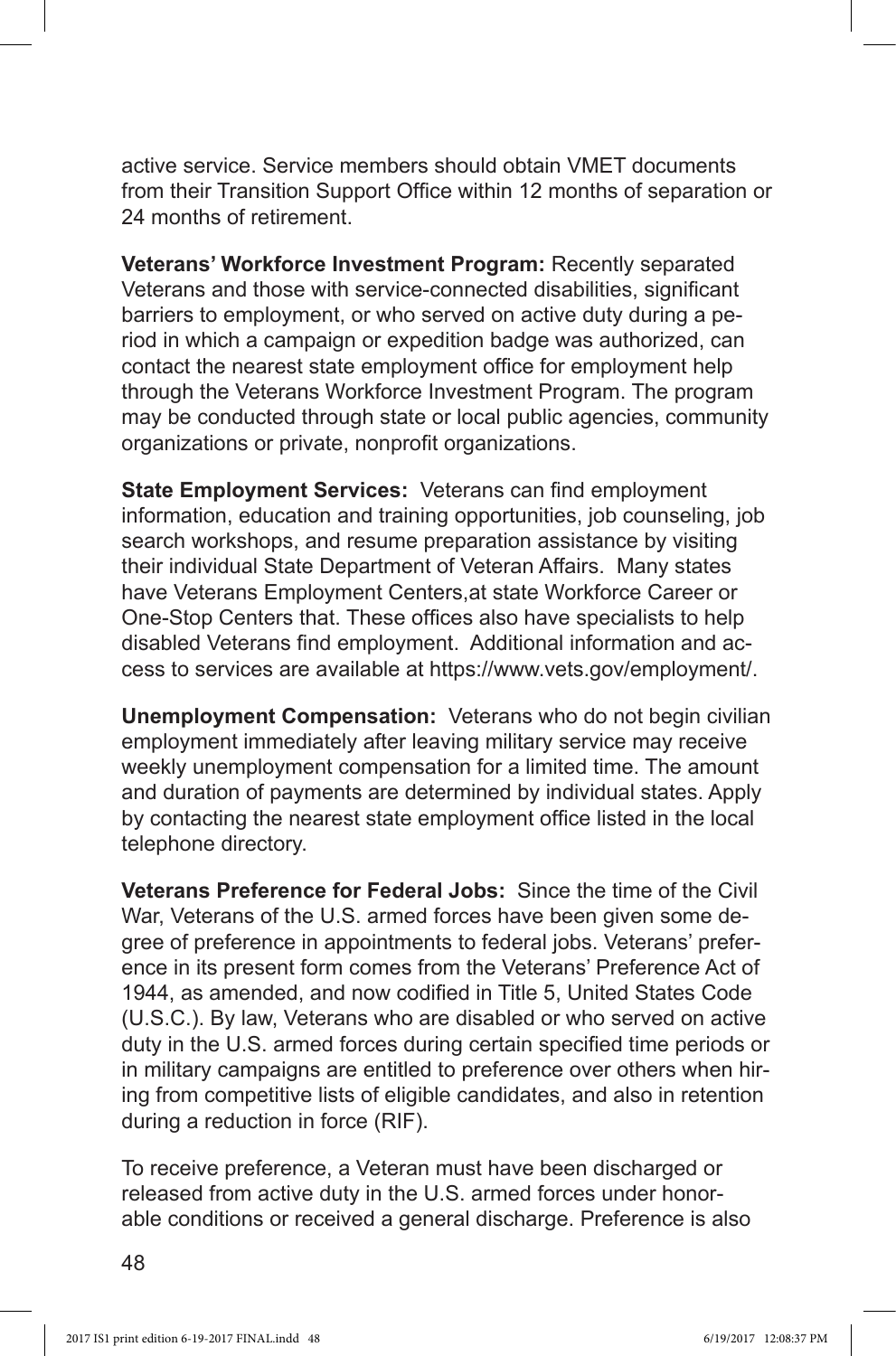provided for certain widows and widowers of deceased Veterans who died in service, spouses of service-connected disabled Veterans, and mothers of Veterans who died under honorable conditions on active duty or have permanent and total service-connected disabilities. Enrolled Veterans can print a copy of thier letter from the ebenefits portal. For more information about Veterans Preference, please visit: www.usajobs.gov, www.fedshirevets.gov.

**Veterans' Recruitment Appointment:** Veterans' recruitment appointment allows federal agencies to appoint eligible Veterans to jobs without competition. These appointments can be converted to career or career-conditional positions after two years of satisfactory work. Veterans should apply directly to the agency where they wish to work. For additional information on Veterans Recruitment Appointment, please visit: http://www.fedshirevets.gov/.

**Small Businesses:** VA's Center for Verification and Evaluation (CVE) helps Veterans interested in forming or expanding small businesses, and helps VA contracting offices identify Veteran-owned small businesses. For additional information call toll-free at: 1-866- 584-2344 or visit: https://www.va.gov/osdbu/

Like other federal agencies, VA is required to place a portion of its contracts and purchases with small and disadvantaged businesses. VA has a special office to help small and disadvantaged businesses get information on VA acquisition opportunities. For additional information call toll-free at**:** 1-800-949-8387 or visit: http://www.va.gov/ osdbu/ or write to the:

U.S. Department of Veterans Affairs Office of Small Business (OOSB) 810 Vermont Avenue, N.W. Washington, DC 20420-0001

**Dependents & Survivors Health Care - Civilian Health and Medical Program of the Department of Veterans Affairs (CHAMPVA):**  Under CHAMPVA, certain dependents and survivors can receive reimbursement for most medical expenses – inpatient, outpatient, mental health, prescription medication, skilled nursing care and durable medical equipment.

To be eligible for CHAMPVA, an individual cannot be eligible for TRICARE (the medical program for civilian dependents provided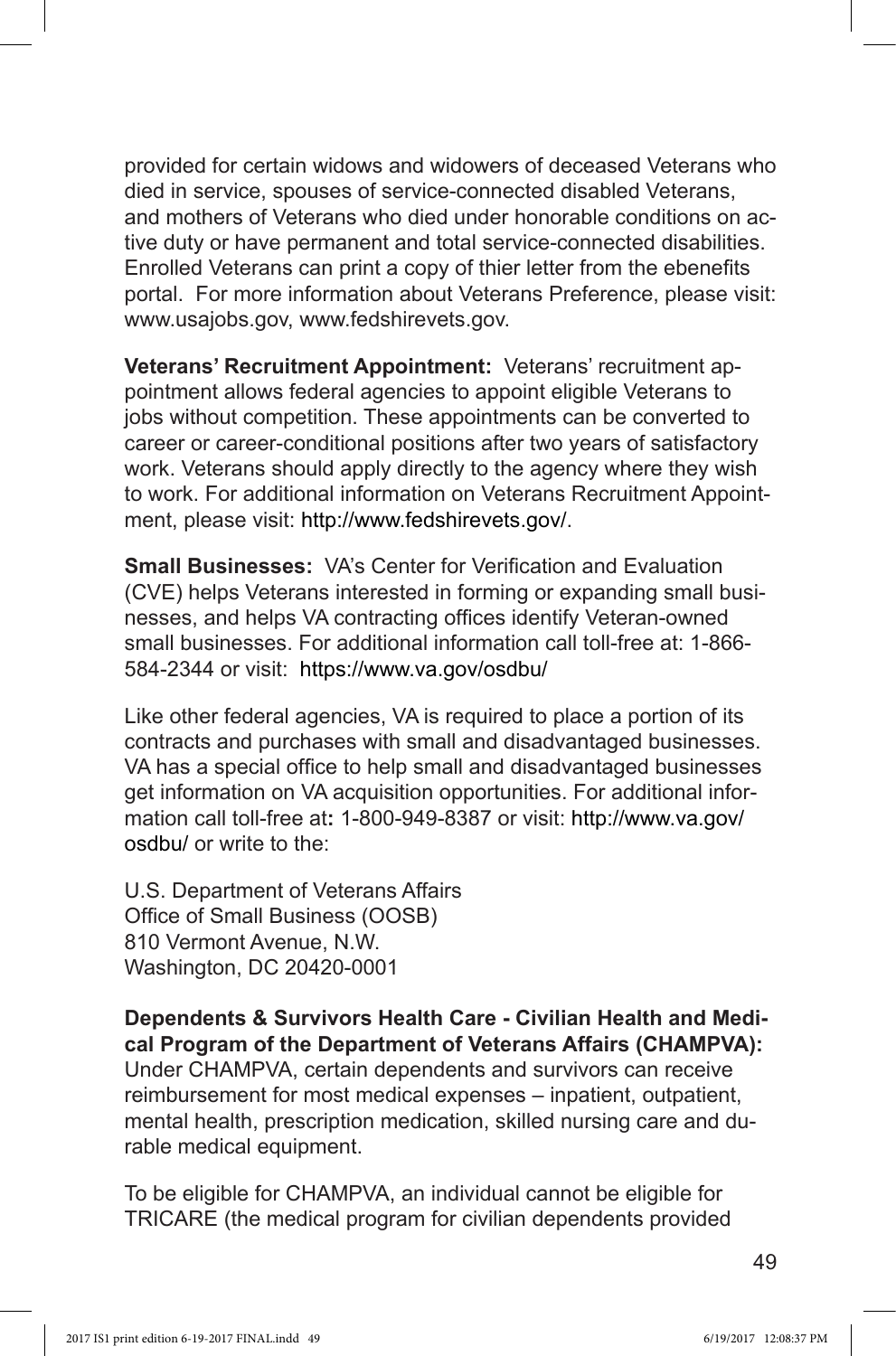by DoD) and must be one of the following: the spouse or child of a Veteran whom VA has rated permanently and totally disabled due to a service-connected disability **or** the surviving spouse or child of a Veteran, who died from a VA-rated service-connected disability, or who, at the time of death, was rated permanently and totally disabled **or** the surviving spouse or child of a Veteran who died on active duty service and in the line of duty, not due to misconduct.

However, in most cases, these family members are eligible for TRI-CARE, not CHAMPVA. A surviving spouse under age 55 who remarries loses CHAMPVA eligibility at midnight of the date on remarriage. He/she may re-establish eligibility if the remarriage ends by death, divorce or annulment effective the first day of the month following the termination of the remarriage or December 1, 1999, whichever is later. A surviving spouse who remarries after age 55 does not lose eligibility upon remarriage.

 ditional information please call **1-800-733-8387** or visit: https://www. For those who have Medicare entitlement or other health insurance, CHAMPVA is a secondary payer. Beneficiaries with Medicare must be enrolled in Parts A&B to maintain CHAMPVA eligibility. For adva.gov/COMMUNITYCARE/programs/dependents/champva/champva\_eligibility.asp, or write:

Chief Business Office Purchased Care VA Health Administration Center, CHAMPVA P.O. Box 469028 Denver, CO 80246

#### **Key Information for Family Members about the Affordable Care**

**Act:** The Affordable Care Act, also known as the health care law, was created to expand access to affordable health care coverage to all Americans, lower costs, and improve quality and care coordination. Under the health care law, people will have health coverage that meets a minimum standard (called "minimum essential coverage") by January 1, 2014 or qualify for an exemption, or pay a fee when filing their taxes if they have affordable options but remain uninsured.

VA wants all Veterans and their families to receive health care that improves their health and well-being, Dependents and/survivors enrolled in the Civilian Health and Medical Program of the Department of Veterans Affairs (CHAMPVA) or the Spina Bifida Health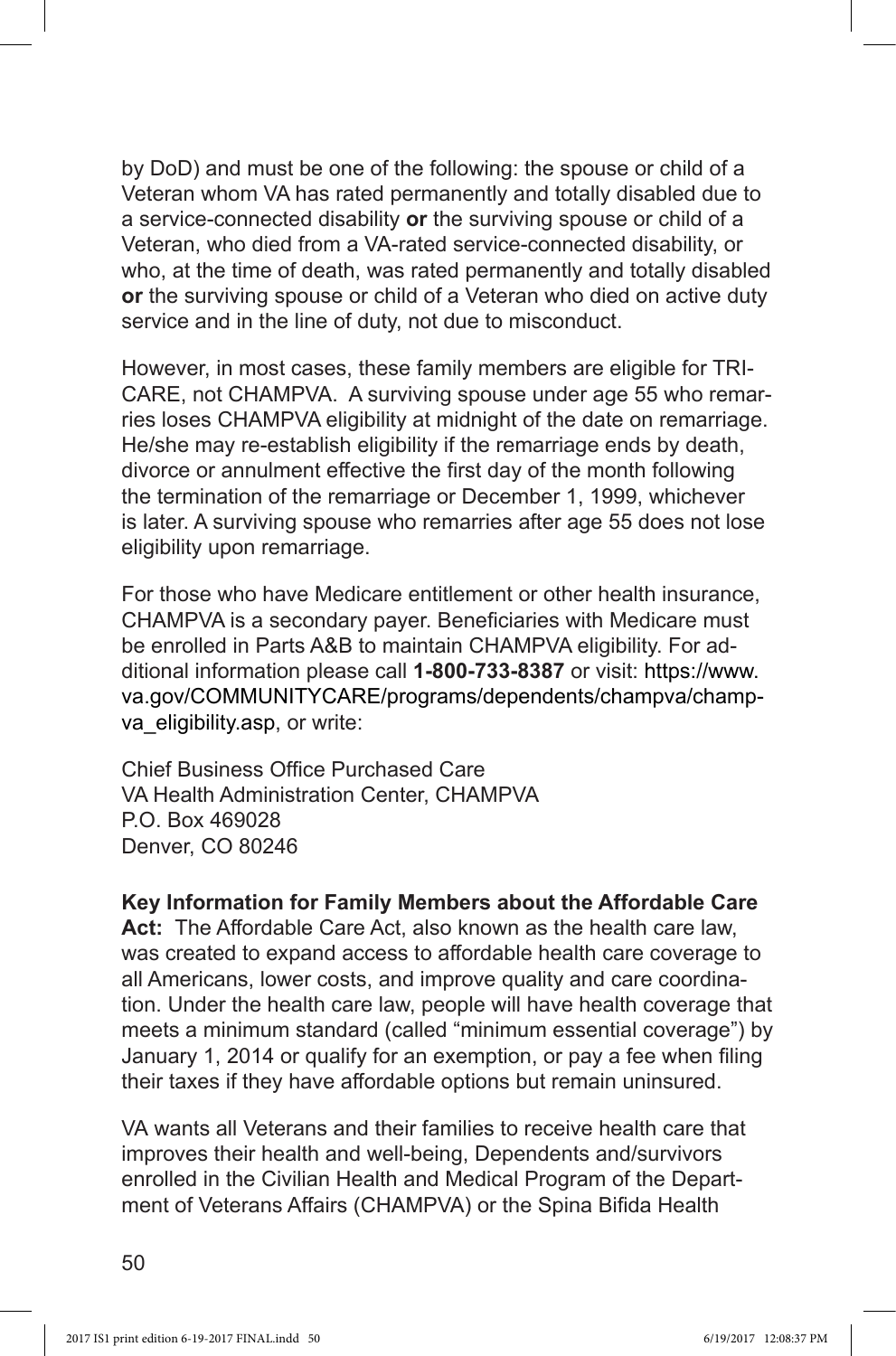Care Program meet the requirement to have health care coverage under the health care law and do not need to take any additional steps. The law does not change CHAMPVA or Spina Bifida benefits, access or costs. Veterans' family members who do not have coverage that meets the health care law's standard should consider their options through the Health Insurance Marketplace, which is a new way to shop for and purchase private health insurance. For more information about the Health Insurance Marketplace, visit http://www. healthcare.gov or call **1-800-318-2596**. For additional information about the VA and the health care law, visit http://www.va.gov/aca or call **1-877-222-VETS (8387)** 

**Dependents & Survivors Benefits - Death Gratuity Payment:** Military services provide payment, called a death gratuity, in the amount of \$100,000 to the next of kin of service members who die while on active duty (including those who die within 120 days of separation) as a result of service-connected injury or illness.

If there is no surviving spouse or child, then parents or siblings designated as next of kin by the Service member may be provided the payment. The payment is made by the last military command of the deceased. If the beneficiary is not paid automatically, application may be made to the military service concerned.

**Dependency and Indemnity Compensation (DIC):** DIC is a taxfree monetary benefit generally payable to eligible Survivors of military service members who died in the line of duty or eligible survivors of Veterans whose death resulted from a service-related injury or disease. DIC may also be paid to certain Survivors of Veterans who were totally disabled from service –connected conditions at the time of death, even though their service connected disabilities did not cause their deaths. The survivor qualifies if the Veteran was:

1. Continuously rated totally disabled for a period of 10 years immediately preceding death; or

2. Continuously rated totally disabled from the date of military discharge and for at least 5 years immediately preceding death; or

3. A former POW who was continuously rated totally disabled for a period of at least one year immediately preceding death.

4. For more detailed information, visit http://www.benefits.va.gov/ COMPENSATION/types-dependency\_and\_indemnity.asp.

**DIC Eligibility: (Surviving Spouse):** To qualify for DIC, a surviving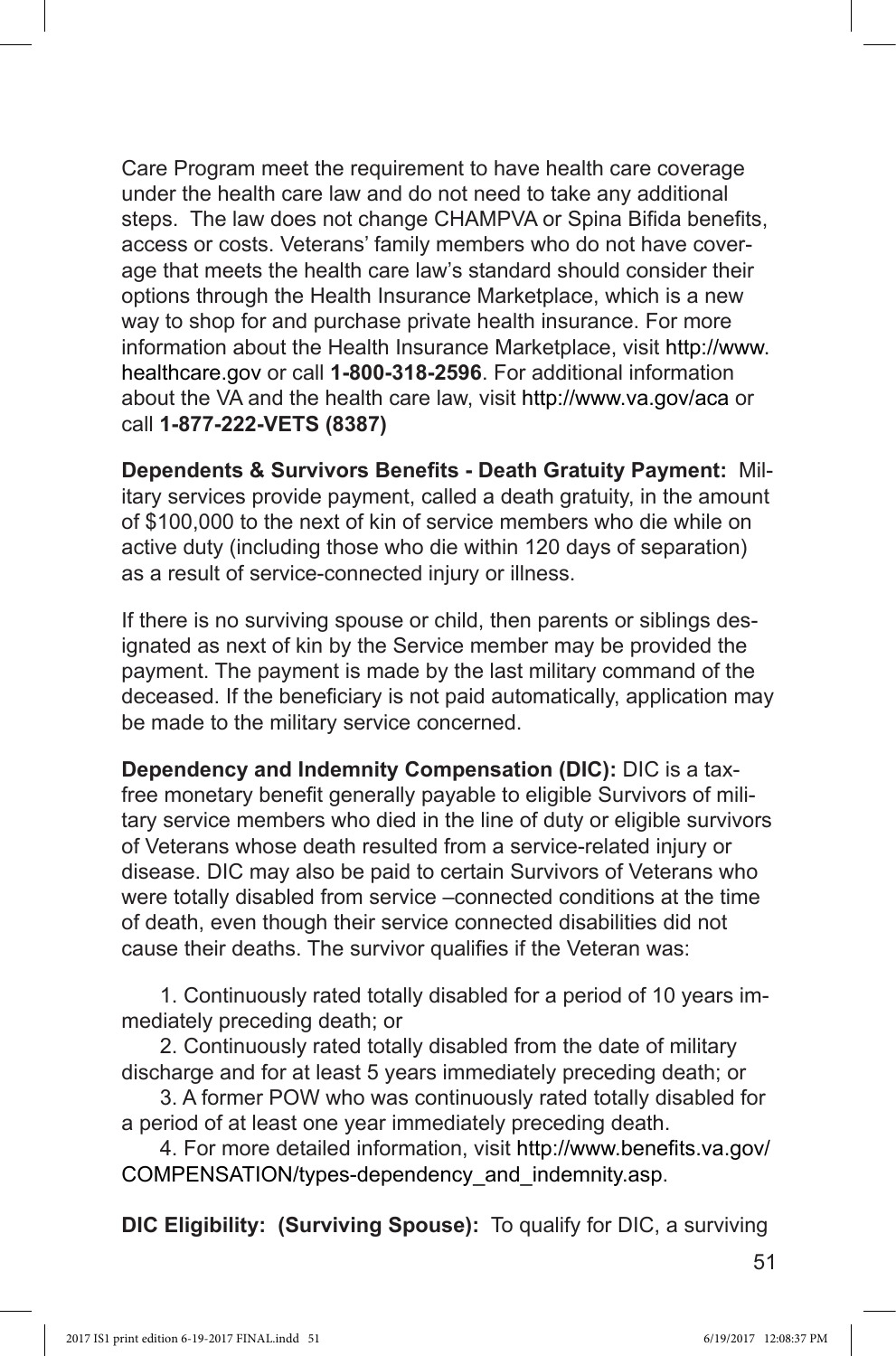spouse must meet the following requirements:married to a service member who died on active duty, active duty for training, or inactive duty training, or validly married the Veteran before January 1, 1957, or married the Veteran within 15 years of discharge from the period of military service in which the disease or injury that caused the Veteran's death began or was aggravated, or was married to the Veteran for a least one year, or had a child with the Veteran, and cohabitated with the Veteran continuously until the Veteran's death, or if separated, was not at fault for the separation, and is not currently remarried.

 **Note:** A surviving spouse who remarried on or after December 16, 2003, and on or after attaining age 57, is entitled to continue to receive DIC.

## **DIC Eligibility (Surviving Child):**

Not included on the surviving spouse's DIC, AND Unmarried, AND Under age 18, or between the ages of 18 and 23 and attending school at an approved institution.

**Note**: A child adopted out of the Veteran's family may be eligible for DIC if all other eligibility criteria are met.

**DIC Eligibility (Surviving Parent):** VA provides an income-based monthly benefit to the surviving parent(s) of a Service member or Veteran whose death was service-related. When countable income exceeds the limit set by law, no benefits are payable. The spouse's income must also be included if the parent is living with a spouse.

**DIC and Aid and Attendance/Housebound Benefits:** If a Veteran died on or after January 1, 1993, his/her surviving spouse may receive additional benefits beyond the basic DIC rate if they are reside in a skilled nursing facility, require the regular assistance of another person to perform the activities of daily living, or if they are permanently housebound. This additional benefit is referred to as "Aid and Attendance" or "Housebound."

**DIC 8-Year Special Allowance: DIC 8-Year Special Allowance:** If a deceased Veteran was considered "permanent and totally disabled" (either by 100% rating or permanent and total individual unemployability) for eight (8) continuous years prior to death, his/her surviving spouse may be entitled to an additional amount of \$261.87 monthly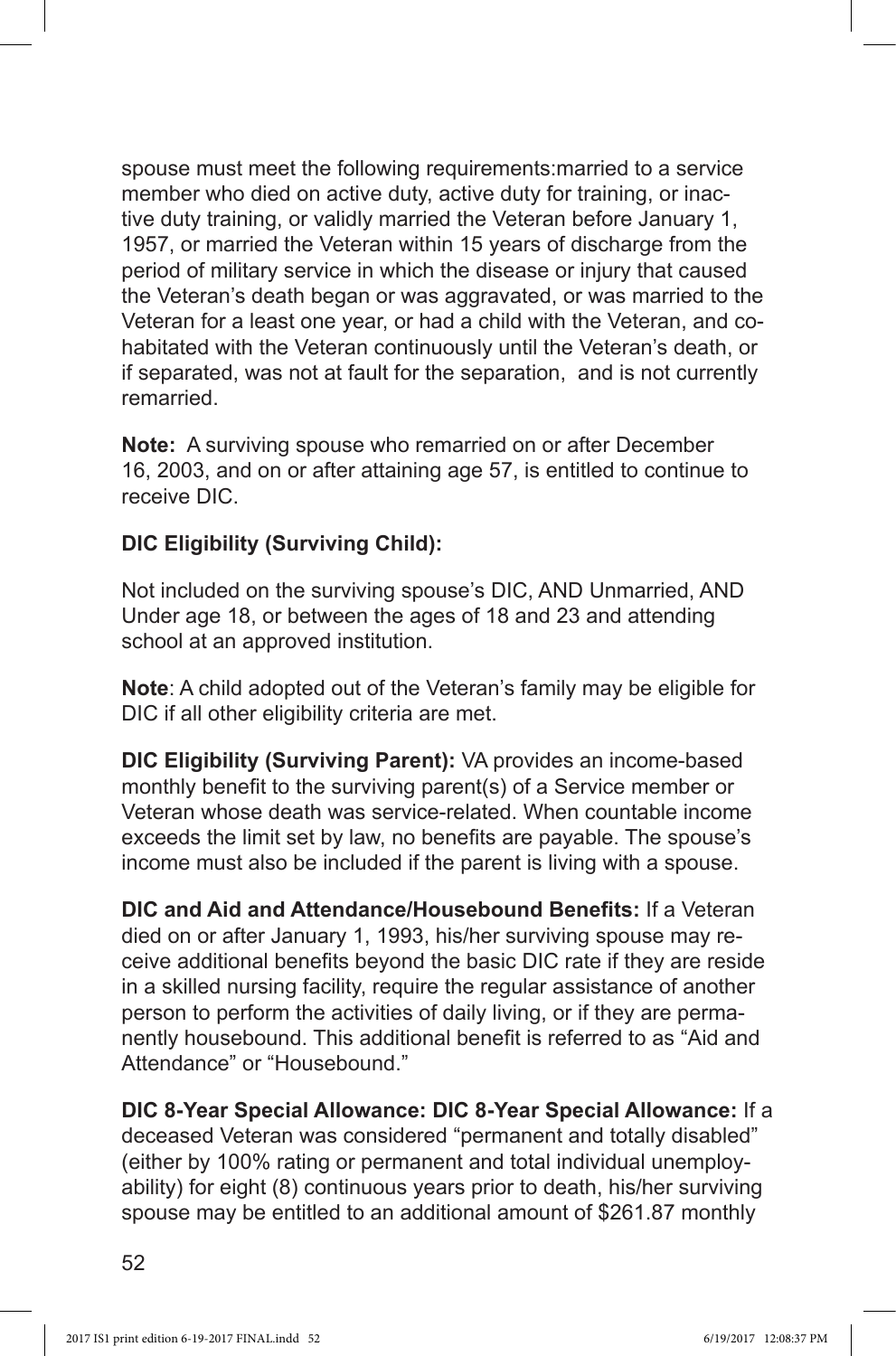on the DIC award. If there are any surviving dependent children under age 18 in the care of the surviving spouse, an additional \$266.00 may be further added to the DIC award for the initial two (2) years of entitlement. This additional amount will be automatically terminated two years after the DIC award grant.

**Restored Entitlement Program for Survivors**: An additional special benefit may be payable to Survivors of a Veteran who died of service-connected causes prior to August 13, 1981. The amount of the benefit is based on information provided by the Social Security Administration.

**Survivors Pension:** Survivors Pension is a tax-free benefit payable to low-income surviving spouses or children who have not married/ remarried since the death of the Veteran. Survivors Pension is an income based program, and any benefit payable is reduced by annual income from other sources, such as Social Security. If the Survivor has unreimbursed medical expenses, these costs can be deducted from countable income to increase the benefit amount (such as cost of care at an Assisted Living or Skilled Nursing Facility).

To be eligible for Survivor's Pension, the deceased Veteran must have met the following requirements:

1. If the Veteran served on or before September 7, 1980, he/she must have served at least 90 days of active military service, with at least one day during a war time period.

2. If the Veteran entered active duty after September 7, 1980, the Veteran generally must have served at least 24 months or the full tour of duty with at least one day during a war time period.

3. Discharged from military service under other than dishonorable conditions.

To qualify as a surviving child of a deceased Veteran, the child must meet the following requirements: under age 18, or under age 23 if attending a VA-approved school, or permanently incapable of selfsupport due to a disability diagnosed before age 18.

Additional information on pension benefits is available at http://www. benefits.va.gov/pension/. To apply, complete VA Form 21P-534EZ and mail it to the Pension Maintenance Center (PMC) of jurisdiction.

**Note**: Survivors pension provides a monthly payment to bring an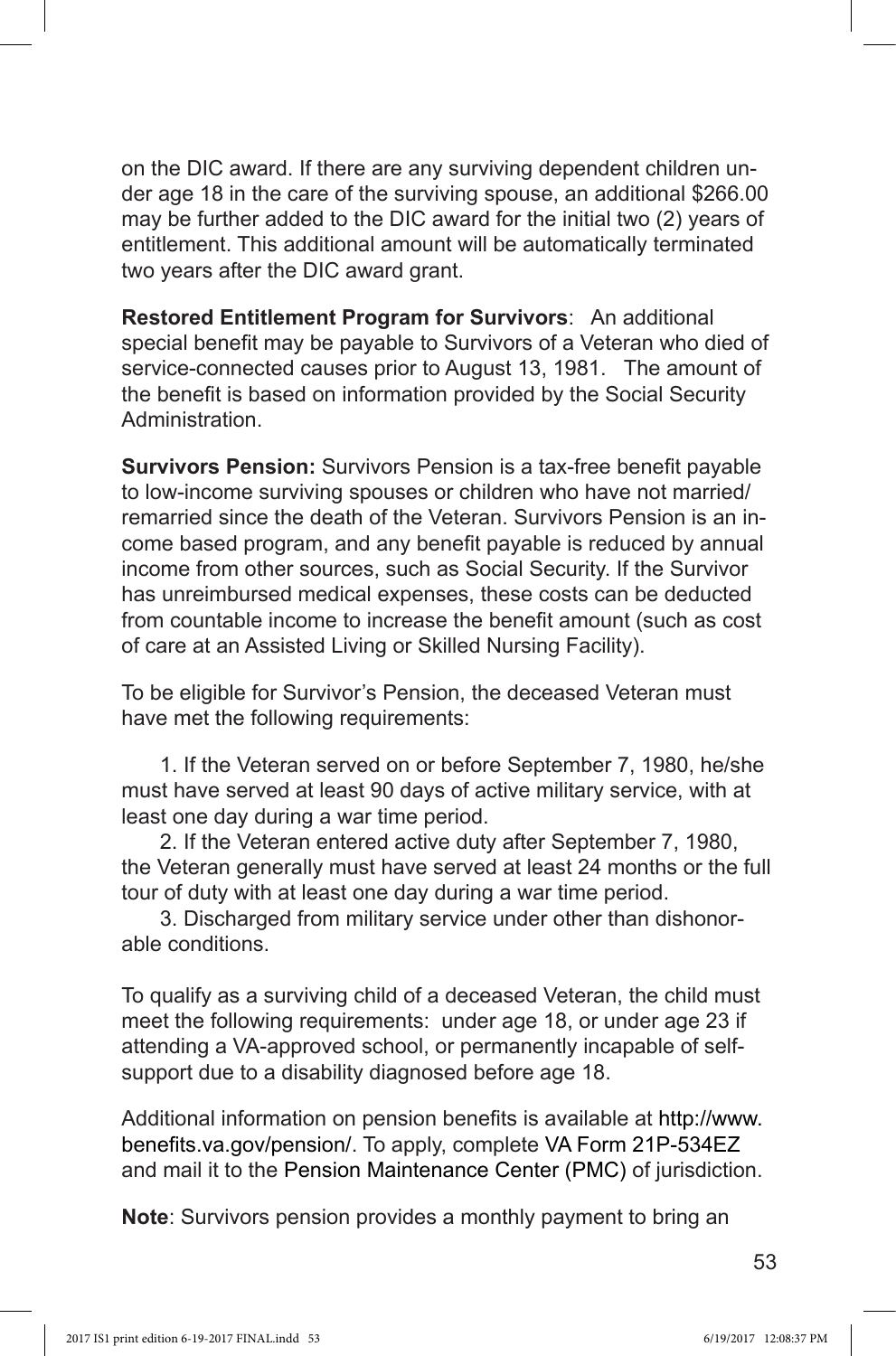eligible person's income to a level established by law. The payment is reduced by the annual income from other sources such as Social Security.

**Survivors Aid and Attendance and Housebound Benefits:** Survivors who are eligible for pension and require the aid and attendance of another person, or are housebound, may be eligible for a higher maximum pension rate. These additional benefits cannot be paid without eligibility to pension. An eligible individual may qualify if he or she requires the regular aid of another person in order to perform personal functions required for everyday living, is bedridden, a patient in a nursing home due to mental or physical incapacity, blind, or permanently and substantially confined to his/her immediate premises because of a disability.

To apply for aid and attendance or housebound benefits, submit a VA Form 21-2680, Examination for Housebound Status or Permanent Need for Regular Aid and Attendance to the nearest Regional Office or PMC.

Please include copies of any evidence, preferably a report from an attending physician or a nursing home, validating the need for aid and attendance or housebound status. The report should contain sufficient detail to determine whether there is disease or injury producing physical or mental impairment, loss of coordination, or conditions affecting the ability to dress and undress, to feed oneself, to attend to sanitary needs, and to keep oneself ordinarily clean and presentable, or whether confined to the immediate premises due to disability.

**Children of Women Vietnam Veterans Born with Certain Birth Defects:** Biological children of women Veterans who served in Vietnam at any time during the period beginning on Feb. 28, 1961, and ending on May 7, 1975, may be eligible for certain benefits because of birth defects associated with the mother's service in Vietnam that resulted in a permanent physical or mental disability.

The covered birth defects do not include conditions due to family disorders, birth-related injuries, or fetal or neonatal infirmities with well-established causes. A monetary allowance is paid at one of four disability levels based on the child's degree of permanent disability.

**Appeals of VA Claims Decisions:** Veterans and other claimants for VA benefits have the right to appeal decisions made by a VA regional

54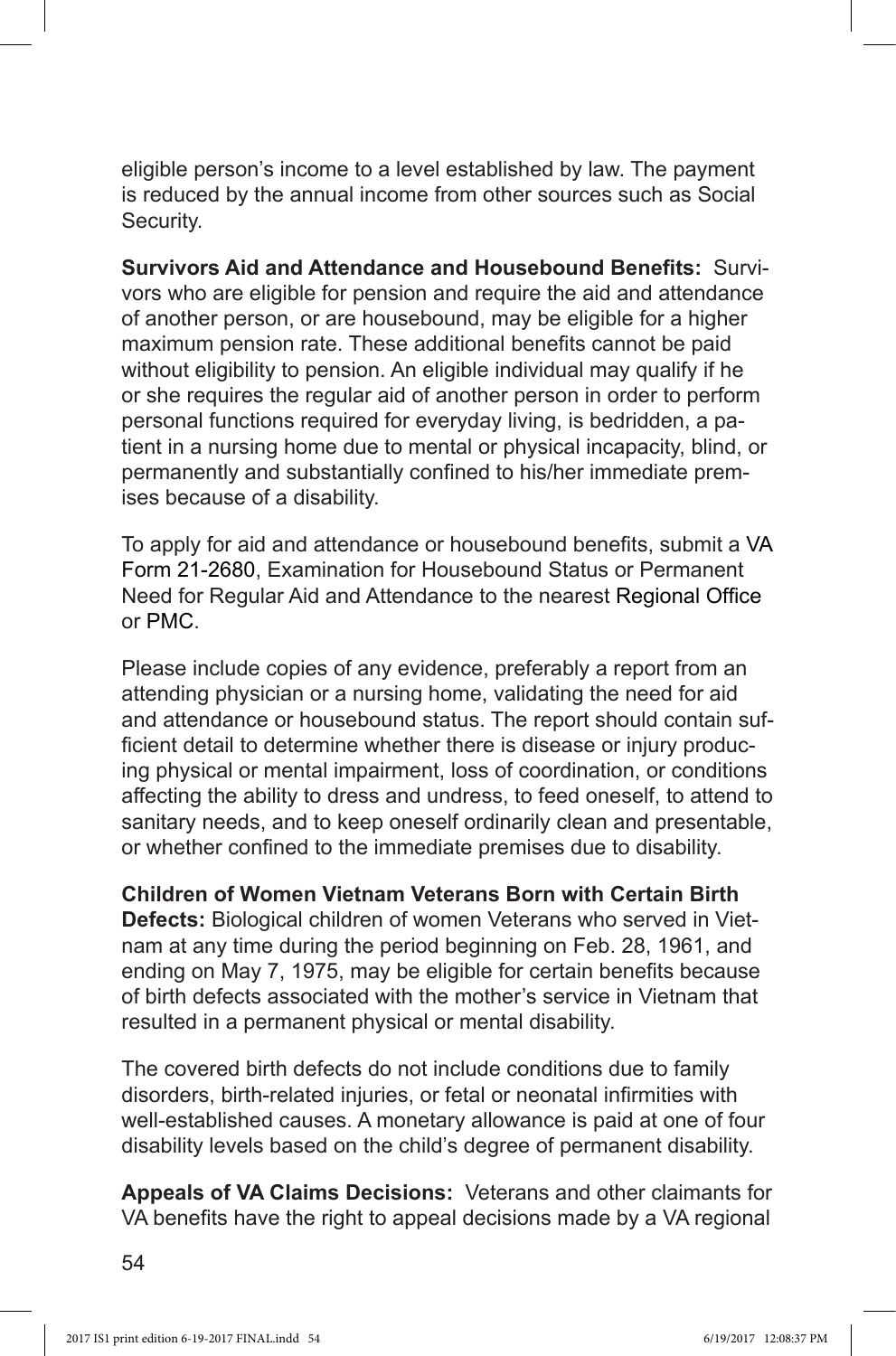office, medical center or National Cemetery Administration (NCA) office. Typical issues appealed are disability compensation, pension, education benefits, recovery of overpayments, reimbursement for unauthorized medical services, and denial of burial and memorial benefits. A claimant has one year from the date of the notification of a VA decision to file an appeal. The first step in the appeal process is for a claimant to file a written notice of disagreement with a VA regional office, medical center or national cemetery office that made the decision. Following receipt of the written notice, VA will furnish the claimant a "Statement of the Case" describing what facts, laws, and regulations were used in deciding the case. To complete the request for appeal, the claimant must file a "Substantive Appeal" within 60 days of the mailing of the Statement of the Case, or within one year from the date VA mailed its decision, whichever period ends later.

**Board of Veterans' Appeals:** The Board of Veterans' Appeals ("the Board") makes decisions on appeals on behalf of the Secretary of Veterans Affairs. Although it is not required, a Veterans service organization, an agent, or an attorney may represent a claimant. Appellants may present their cases in person to a member of the Board at a hearing in Washington, D.C., at a VA regional office or by videoconference. Decisions made by the Board can be found at http://www. index.va.gov/search/va/bva.jsp. The pamphlet, "Understanding the Appeal Process," is available on the website or may be requested by writing: Mail Process Section (014), Board of Veterans' Appeals, 810 Vermont Avenue, NW, Washington, DC 20420.

 **U.S. Court of Appeals for Veterans Claims:** A final Board of Veterans' Appeals decision that does not grant a claimant the benefits desired may be appealed to the U.S. Court of Appeals for Veterans Claims. The court is an independent body, not part of the Department of Veterans Affairs.

Notice of an appeal must be received by the court with a postmark that is within 120 days after the Board of Veterans' Appeals mailed its decision. The court reviews the record considered by the Board of Veterans' Appeals. It does not hold trials or receive new evidence. Appellants may represent themselves before the court or have lawyers or approved agents as representatives. Oral argument is held only at the direction of the court. Either party may appeal a decision of the court to the U.S. Court of Appeals for the Federal Circuit and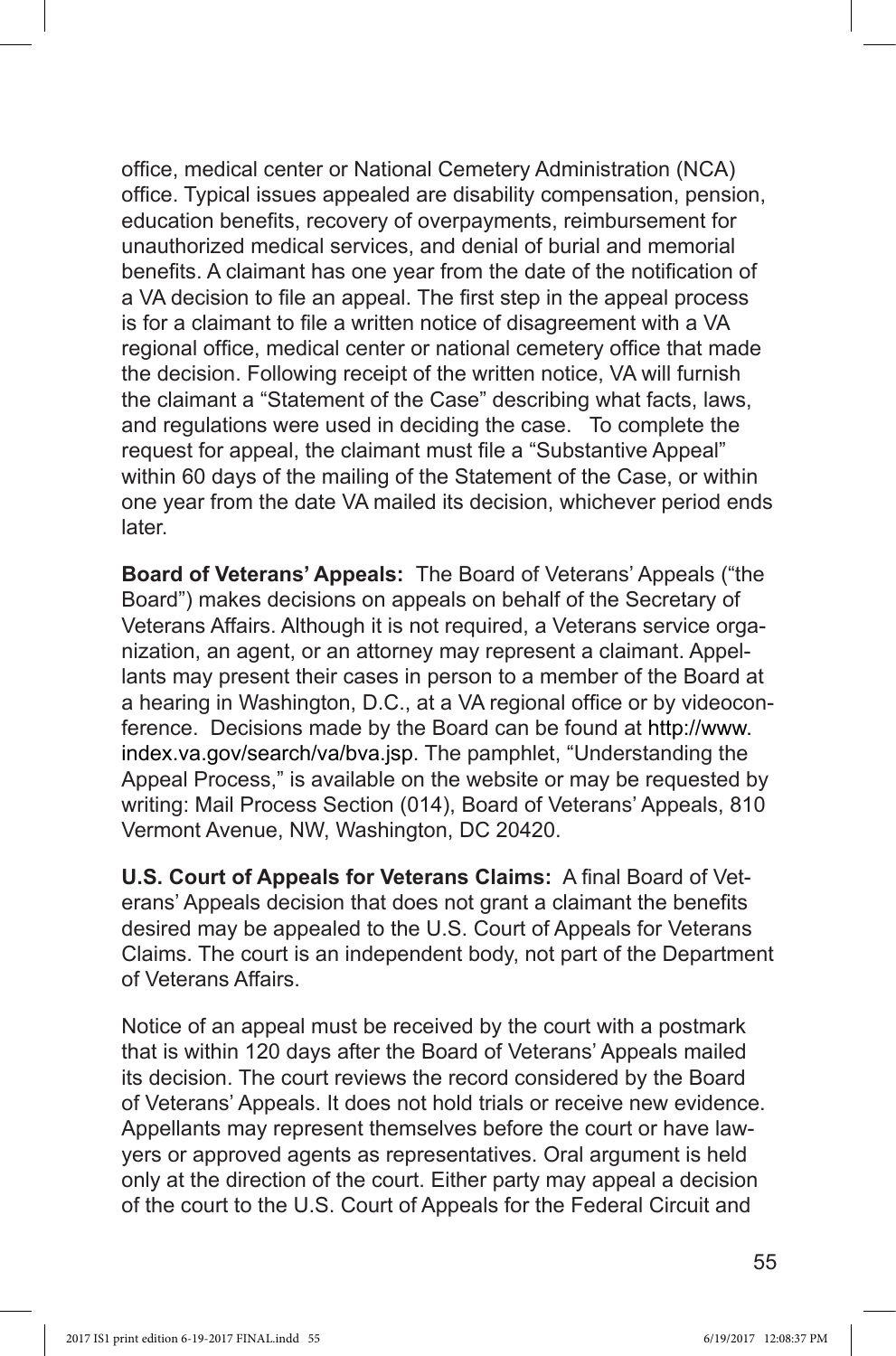may seek review in the Supreme Court of the United States. Published decisions, case status information, rules and procedures, and other special announcements can be found at http://www.uscourts. cavc.gov/. The court's decisions can also be found in West's Veterans Appeals Reporter, and on the Westlaw and LEXIS online services. For questions, call (202) 501-5970 or write to:

Clerk of the Court 625 Indiana Ave. NW, Suite 900 Washington, DC 20004

**Replacement of Military Medals and Records:** Medals awarded while in active service are issued by the individual military services if requested by Veterans or their next of kin. Requests for replacement medals, decorations, and awards should be directed to the branch of the military in which the Veteran served. However, for Air Force (including Army Air Corps) and Army Veterans, the National Personnel Records Center (NPRC) verifies awards and forwards requests and verification to appropriate services.

Requests for replacement medals should be submitted on Standard Form 180, "Request Pertaining to Military Records," which may be obtained at VA offices or the Internet at www.va.gov/vaforms/. Forms, addresses, and other information on requesting medals can be found on the Military Personnel Records section of NPRC's Website at http://www.archives.gov/st-louis/military-personnel/index.html. For questions, call Military Personnel Records at **(314) 801-0800**, or email questions to: MPR.center@nara.gov.

When requesting medals, type or clearly print the Veteran's full name, include the Veteran's branch of service, service number or Social Security number, and provide the Veteran's exact or approximate dates of military service. The request must contain the signature of the Veteran or next of kin if the Veteran is deceased. If available, include a copy of the discharge or separation document, WDAGO Form 53-55 or DD Form 214. If discharge or separation documents are lost, Veterans or the next of kin of deceased Veterans may obtain duplicate copies through the eBenefits portal (www.ebenefits.va.gov) or by completing forms found on the Internet at http://www.archives. gov/research/index.html and mailing or faxing them to the NPRC, or alternatively, write to: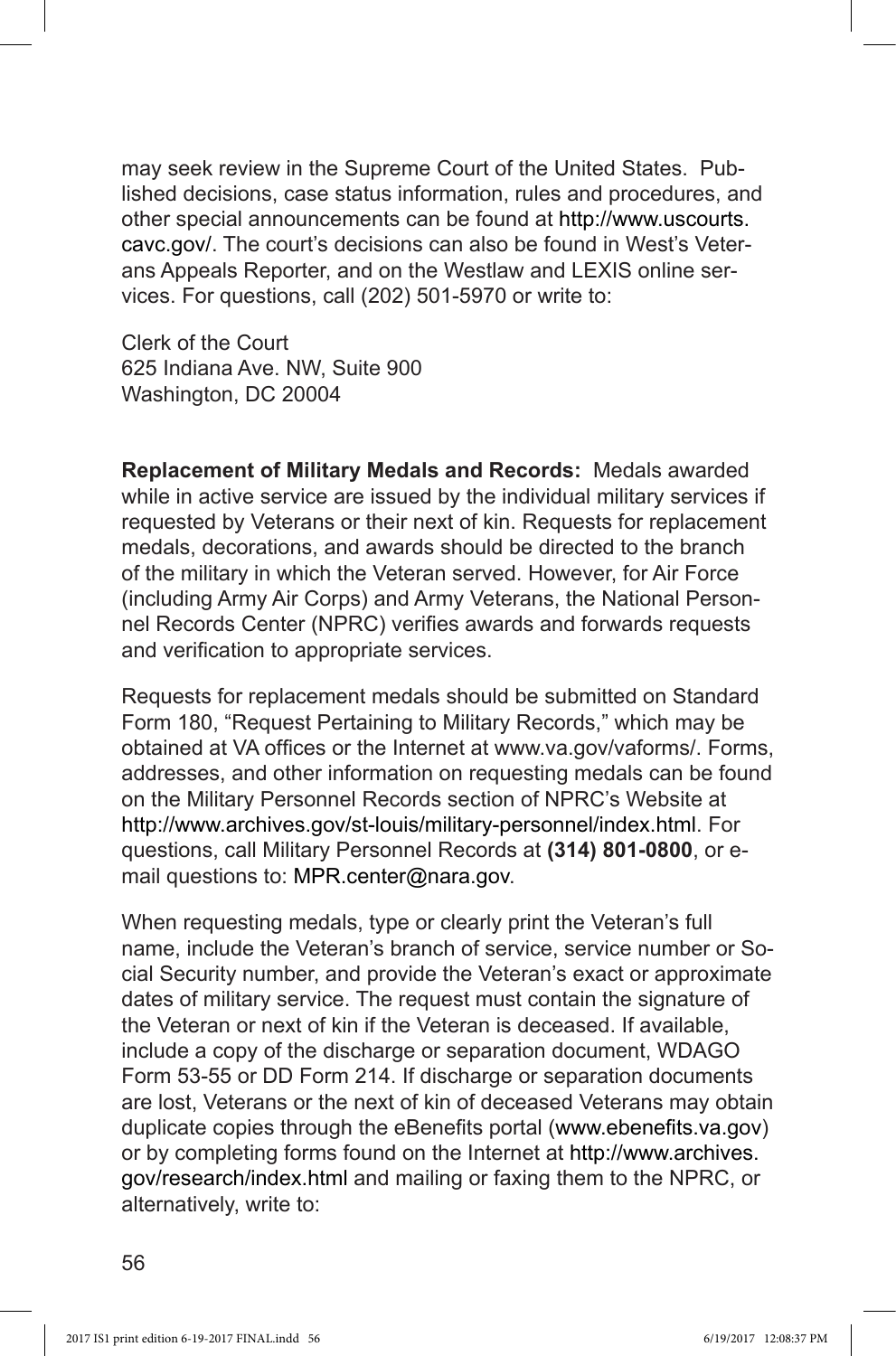National Personnel Records Center, Military Personnel Records 1 Archives Drive St. Louis, MO 63138-1002.

Specify that a duplicate separation document is needed. The Veteran's full name should be printed or typed so that it can be read clearly, but the request must also contain the signature of the Veteran or the signature of the next of kin, if the Veteran is deceased. Include the Veteran's branch of service, service number or Social Security number, and exact or approximate dates and years of service. Use Standard Form 180, "Request Pertaining To Military Records."

It is not necessary to request a duplicate copy of a Veteran's discharge or separation papers solely for the purpose of filing a claim for VA benefits. If complete information about the Veteran's service is furnished on the application, VA will obtain verification of service.

**Correcting Military Records:** The Secretary of a military department, acting through a Board for Correction of Military Records, has authority to change any military record when necessary to correct an error or remove an injustice. A correction board may consider applications for correction of a military record, including a review of a discharge issued by court-martial.

Application is made with DD Form 149, available at VA offices, Veterans organizations or visit http://www.dtic.mil/whs/directives/forms/dd/ ddforms0001-0499.htm.

**Review of Discharge from Military Service:** Each of the military services maintains a discharge review board with authority to change correct or modify discharges or dismissals not issued by a sentence of a general court-martial. The board has no authority to address medical discharges. If the Veteran is deceased or incompetent, the surviving spouse, next of kin or legal representative, may apply for a review of discharge by writing to the military department concerned, using DD Form 293, "Application for the Review of Discharge from the Armed Forces of the United States." This form may be obtained at a VA regional office, from Veterans organizations or online at http://www.dtic.mil/whs/directives/forms/dd/ddforms0001-0499.htm.

However, if the discharge was more than 15 years ago, a Veteran must petition the appropriate Service's Board for Correction of Military Records using DD Form 149, "Application for Correction of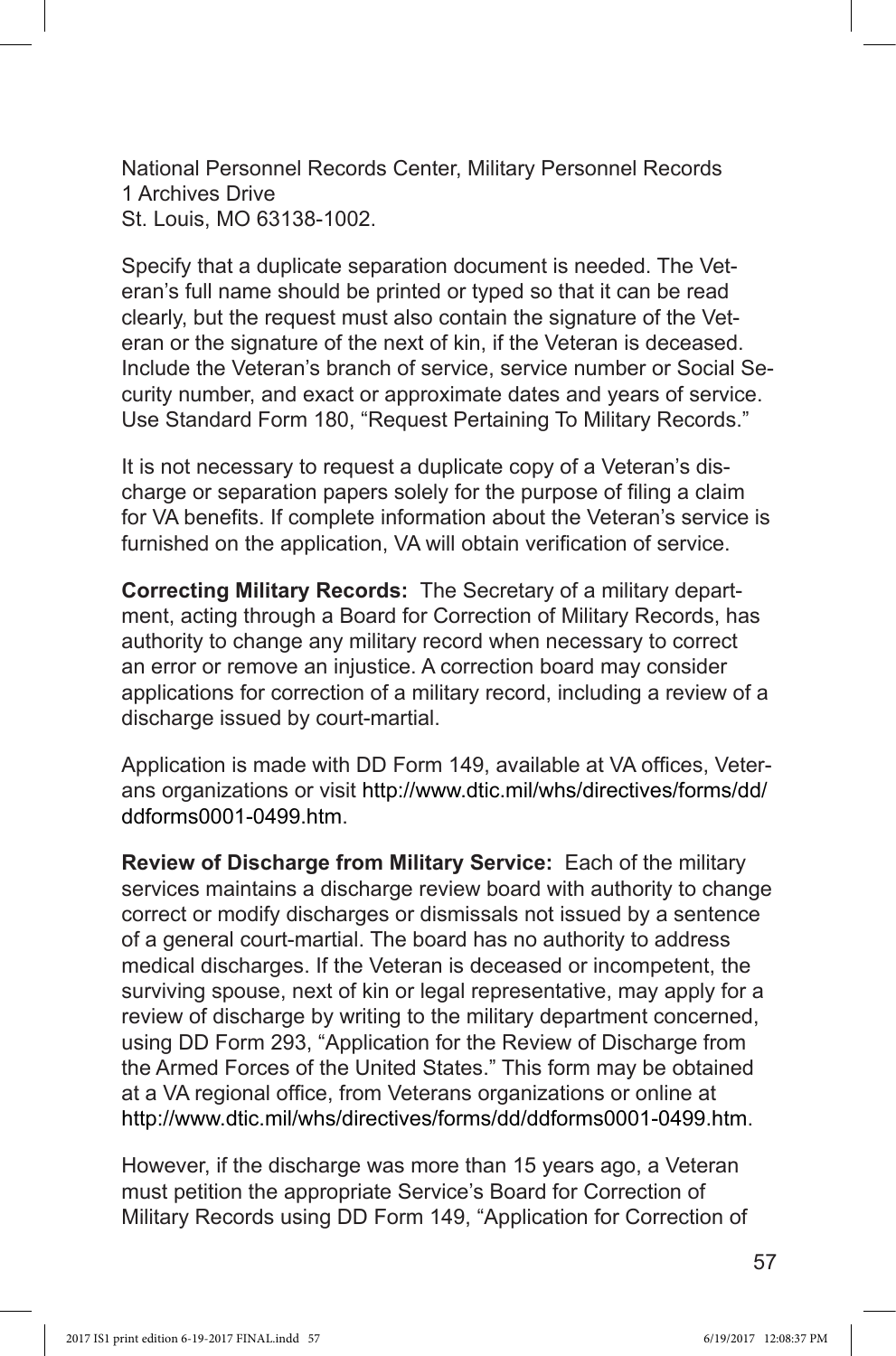Military Records Under the Provisions of Title 10, U.S. Code, Section 1552." A discharge review is conducted by a review of an applicant's record and, if requested, by a hearing before the board.

Discharges awarded as a result of a continuous period of unauthorized absence in excess of 180 days make persons ineligible for VA benefits regardless of action taken by discharge review boards, unless VA determines there were compelling circumstances for the absence. Boards for the Correction of Military Records also may consider such cases.

Veterans with disabilities incurred or aggravated during active duty may qualify for medical or related benefits regardless of separation and characterization of service. Veterans separated administratively under other than honorable conditions may request that their discharge be reviewed for possible re-characterization, provided they file their appeal within 15 years of the date of separation. Questions regarding the review of a discharge should be addressed to the appropriate discharge review board at the address listed on DD Form 293.

**Physical Disability Board of Review:** Veterans separated due to disability from Sept. 11, 2001, through Dec. 31, 2009, with a combined rating of 20 percent or less, as determined by the respective branch of service Physical Evaluation Board (PEB), and not found eligible for retirement, may be eligible for a review by the Physical Disability Board of Review (PDBR).

The PDBR was established to reassess the accuracy and fairness of certain PEB decisions, and where appropriate, recommend the correction of discrepancies and errors. A PDBR review will not lower the disability rating previously assigned by the PEB, and any correction may be made retroactively to the day of the original disability separation. As a result of the request for review by the PDBR, no further relief from the Board of Corrections of Military Records may be sought, and the recommendation by the PDBR, once accepted by the respective branch of service, is final. A comparison of these two boards, along with other PDBR information, can be viewed at http:// www.health.mil/pdbr.

**Low Income Home Energy Assistance Program (LIHEAP):** The U.S. Department of Health and Human Services provides funding to states to help low-income households with their heating and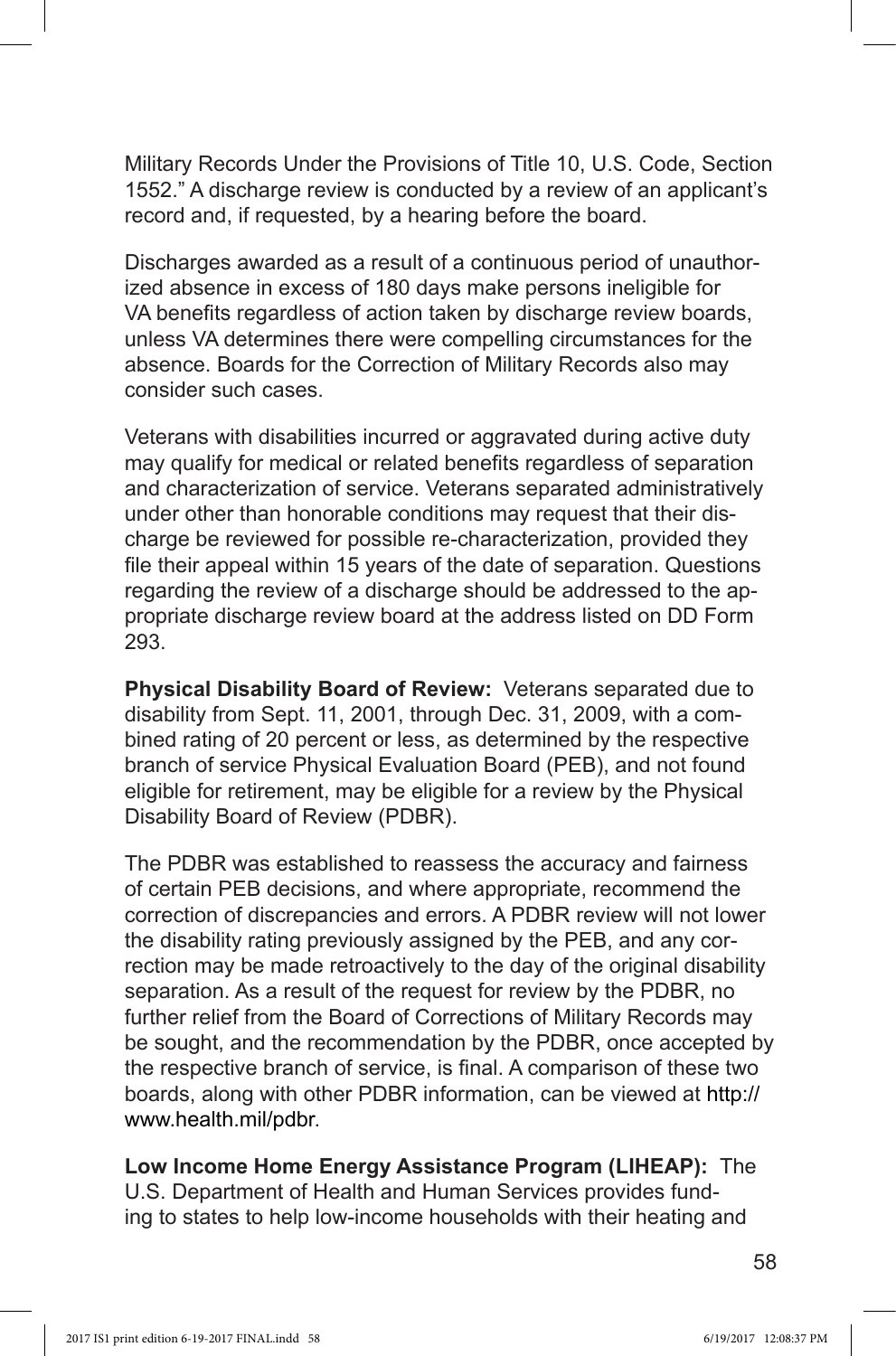home energy costs under the Low Income Home Energy Assistance Program (LIHEAP). LIHEAP can also assist with insulating homes to make them more energy efficient and reduce energy costs. The LIHEAP program in your community determines if your household's income qualifies for the program. To find out where to apply call **1-866-674-6327** or e-mail energy@ncat.org 7 a.m.- 5 p.m. (Mountain Time). More information can be found at https://www.acf.hhs.gov/ ocs/programs/liheap.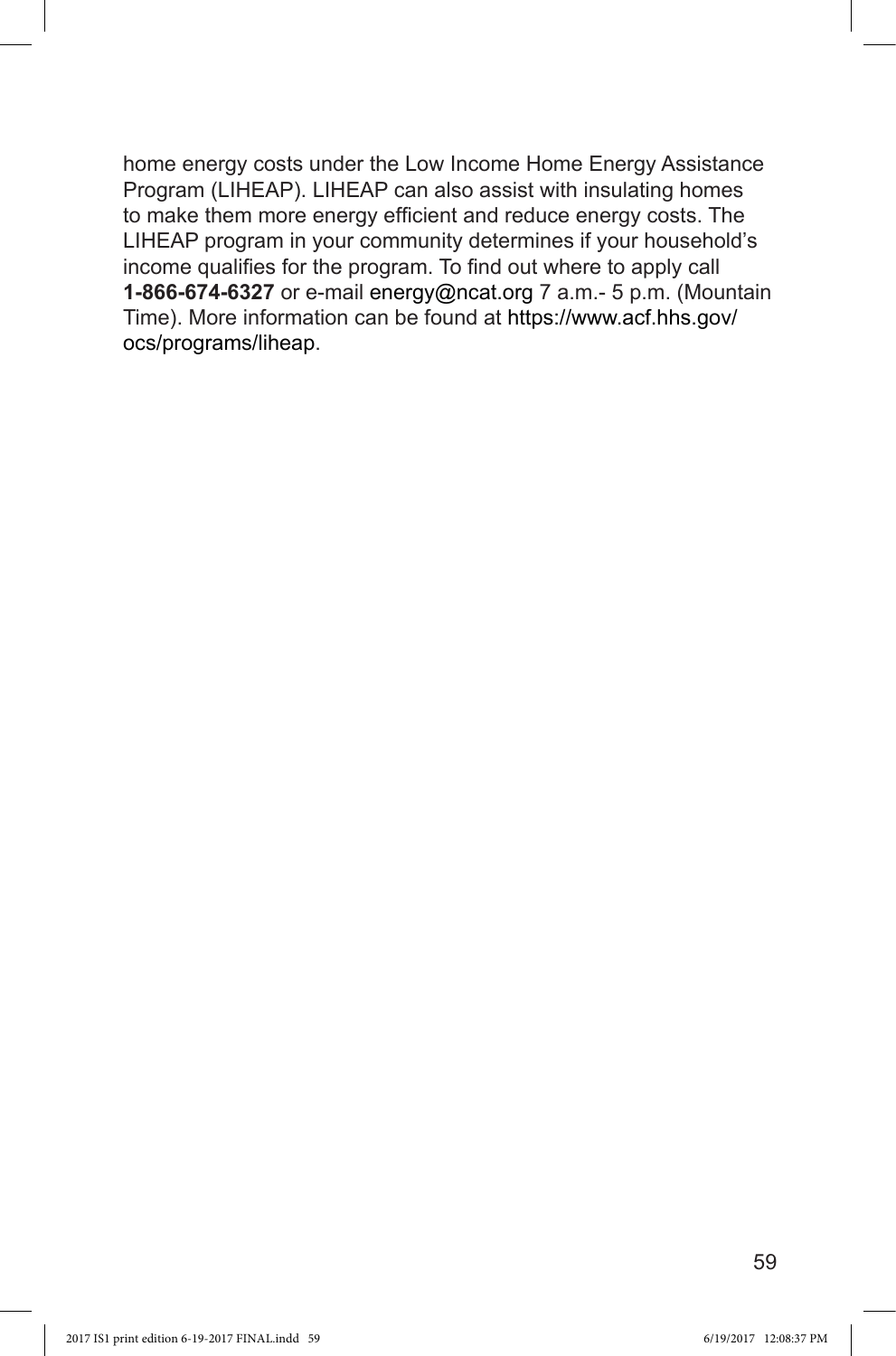# **Memorial Benefits**

VA operates 135 national cemeteries, of which 75 are currently open for both new casket and cremation interments and 17 may accept new interment of cremated remains only. Burial options are limited to those available at a specific cemetery and may include in-ground casket, or interment of cremated remains in a columbarium, inground, or in a scattering area. For more information, visit the National Cemetery Administration website at http://www.cem.va.gov.

Burial in a national cemetery is open to all members of the armed forces, and Veterans who have met minimum active duty service requirements, and were discharged under conditions other than dishonorable. Members of the reserve components of the armed forces who die while on active duty, while on training duty, or were eligible for retired pay, or were called to active duty and served the full term of service for which they were called, may also be eligible for burial.

Their surviving spouse, minor children, and, under certain conditions, unmarried adult children with disabilities, may also be eligible for burial. Eligible spouses and children may be buried even if they predecease the Veteran.

With certain exceptions, active duty service beginning after Sept. 7, 1980, as an enlisted person, and after Oct. 16, 1981, as an officer, must be for a minimum of 24 consecutive months or the full period of active duty (as in the case of reservists or National Guard members called to active duty for a limited duration). Active duty for training, by itself, while serving in the reserves or National Guard, is not sufficient to confer eligibility. Reservists and National Guard members, as well as their spouses and dependent children, are eligible if they were entitled to retired pay at the time of death, or would have been upon reaching requisite age.

VA may bar eligible individuals from receiving burial and memorial benefits if they are found to have committed serious federal or state crimes or serious sex offenses. Such benefits include burial in a VA national cemetery, and receipt of a government-furnished headstone, marker, medallion, burial flag and Presidential Memorial Certificate. Veterans and other claimants for VA burial benefits have the right to appeal decisions made by VA regarding eligibility for burial and memorial benefits. Readers with questions on the appeals process may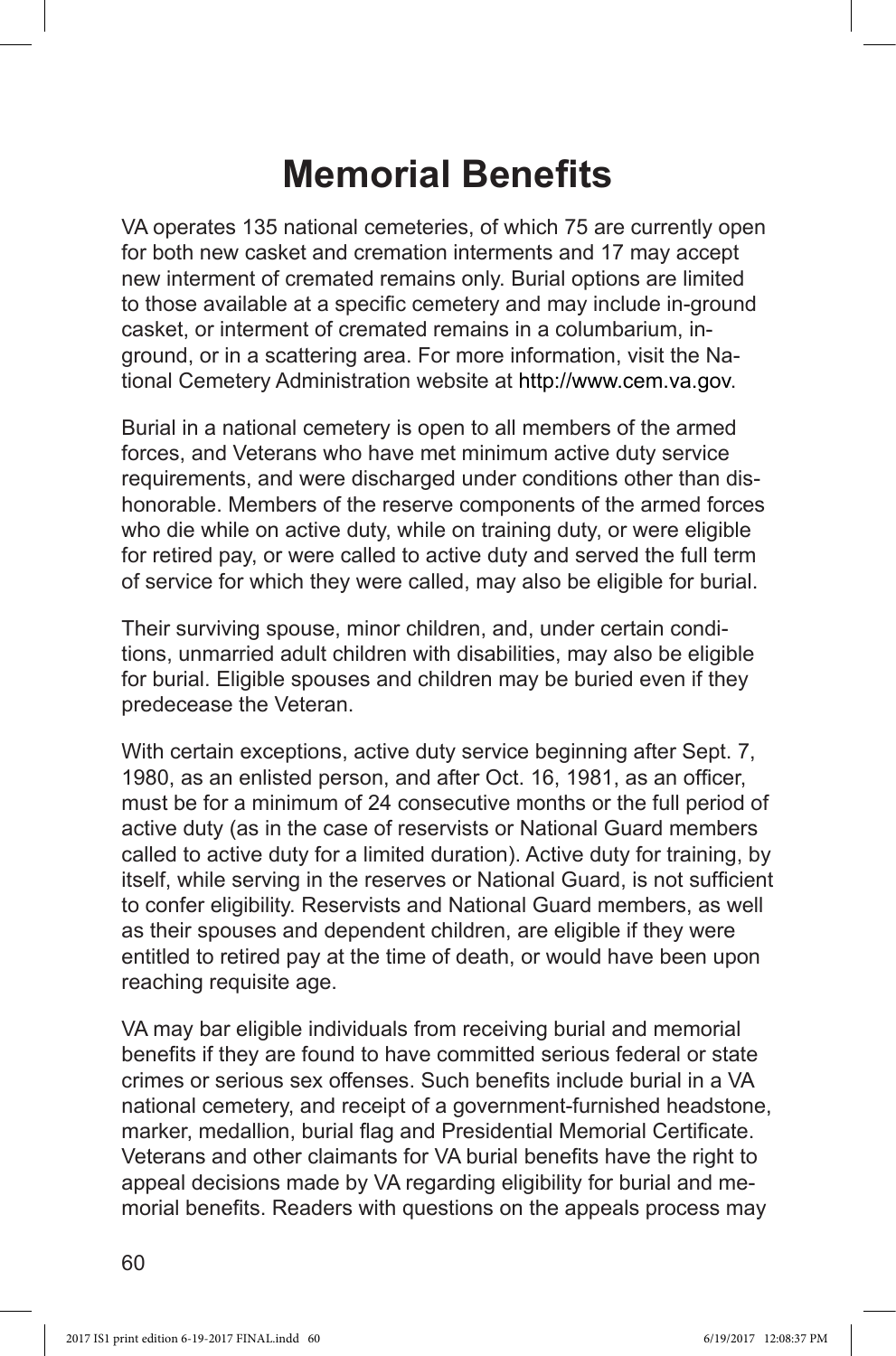contact the nearest VA national cemetery listed at http://www.cem. va.gov/cem/cems/listcem.asp or by calling 800-827-1000.

Surviving spouses of Veterans who died on or after Jan. 1, 2000, do not lose eligibility for burial in a national cemetery if they remarry. Unmarried dependent children of Veterans who are under 21 years of age, or under 23 years of age if a full-time student at an approved educational institution, are eligible for burial. Unmarried adult children who become physically or mentally disabled and incapable of self-support before age 21, or age 23 if a full-time student, may also be eligible.

Certain parents of service members who die as a result of hostile activity or from combat training-related injuries may be eligible for burial in a national cemetery with their child. The biological or adopted parents of a service member who died in combat or while performing training in preparation for a combat mission, who leaves no surviving spouse or dependent child, may be buried with the deceased service member if there is available space. Eligibility is limited to service members who died on or after Oct. 7, 2001, and biological or adoptive parents who died on or after Oct. 13, 2010.

The next of kin or authorized representative (e.g., funeral director) makes interment arrangements at the time of need by contacting the National Cemetery Scheduling Office at NCA.Scheduling@va.gov or, in some cases, the national cemetery in which burial is desired. VA does not normally conduct burials on weekends. Gravesites cannot be reserved; however, VA will honor reservations made before 1973 by the Department of the Army.

**Pre-Need Burial Eligibility Determination:**VA implemented the Pre-Need Burial Eligibility Determination Program to assist individuals interested in determining their eligibility for burial in a VA national cemetery. Through this program, Veterans and their eligible family members can plan in advance to use VA burial benefits that Veterans have earned through their military service. Planning in advance for a Veteran's or loved-one's final resting place can eliminate unnecessary delays during a family's time of bereavement. Veteran families will have increased confidence that their loved ones are eligible for burial in a VA national cemetery at their time of need. To apply, individuals must submit VA Form 40-10007, Application for Pre-Need Determination of Eligibility for Burial in a VA National Cemetery (available at http://www.va.gov/vaforms/) to the National Cemetery

61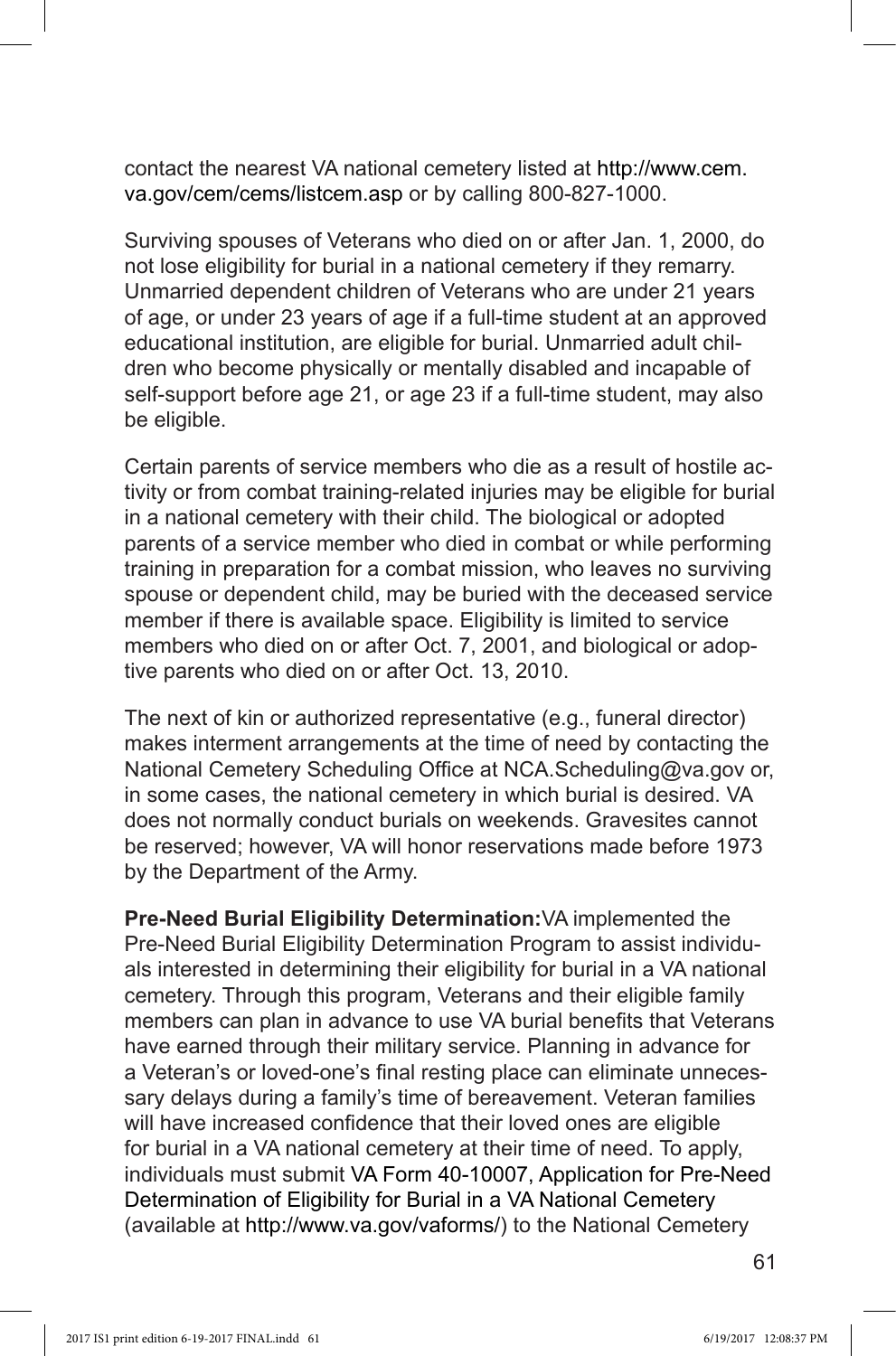Scheduling Office by fax, email or mail. For more details visit http:// www.cem.va.gov/cem/pre-need/index.asp.

**Burial Headstones and Markers:** VA is authorized to furnish, upon request, an inscribed headstone or marker for the unmarked grave of an eligible decedent at any national, state Veterans, tribal, or private cemetery. VA will deliver a headstone or marker at no cost, anywhere in the world. For Medal of Honor (MOH) recipients, VA is authorized to provide a supplemental headstone or marker if the recipient served in the Armed Forces on or after April 6, 1917 and is eligible for a headstone or marker (or would be but for the individual's date of death), even if the grave is already marked with a private headstone or marker. For eligible Veterans or service members (who are not MOH recipients) buried in a private cemetery whose deaths occurred on or after Nov. 1, 1990, VA may furnish a government headstone or marker even if the grave is already marked with a private one. Spouses and dependent children are eligible for a government headstone or marker only if they are buried in a national or state Veterans cemetery.

Before requesting a headstone or marker for use in a private cemetery, eligible applicants should check with the cemetery to ensure the government-furnished headstone or marker will be accepted. Applicants for burial headstones and markers include the decedent's spouse or individual in a legal union with the decedent, the decedent's child, parent or sibling, whether biological, adopted or step relation, and any lineal or collateral descendant of the decedent, personal representative, Veterans Service Organization, individual employed by state or local government responsible for serving Veterans, individuals with legal responsibility for the disposition of the unclaimed remains of the decedent or other matters related to interment or memorialization, or anyone if the decedent's dates of service ended prior to April 6, 1917 (applies to others whose eligibility is derived). All installation fees at private cemeteries are the responsibility of the applicant.

**Memorial Markers:** VA provides memorial headstones and markers for placement in a national cemetery, VA-funded state or tribal Veterans cemetery, or private cemetery with "IN MEMORY OF" as the first line of inscription for those whose remains are unavailable for burial. Remains that are unavailable for burial are those that have not been recovered or identified, were buried at sea, donated to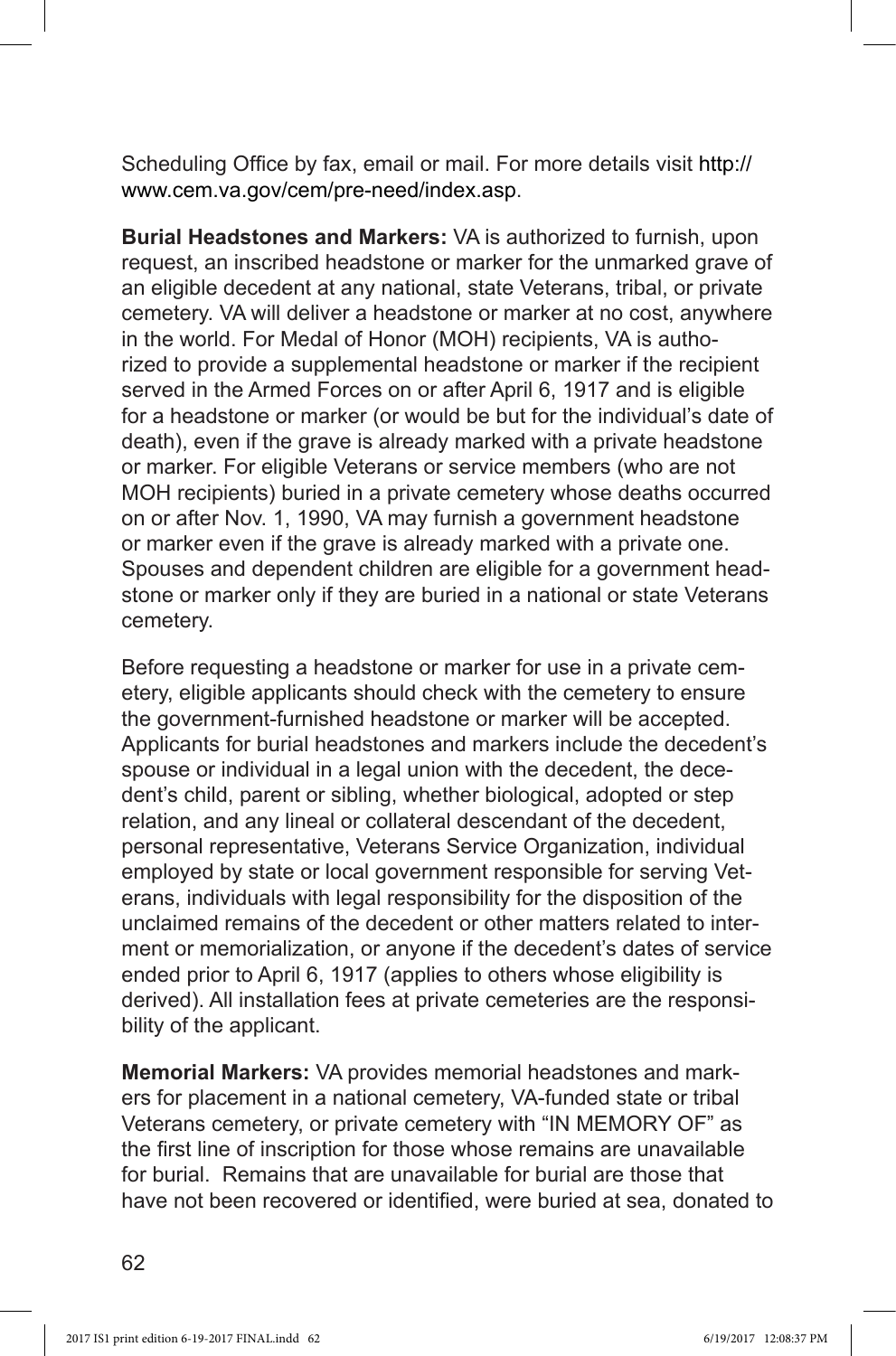science or cremated and scattered completely. Eligibility is the same as for burial headstones and markers. For memorial headstone or marker requests, applicants must be a member of the decedent's family (spouse, individual in a legal union with the decedent, child, parent, or sibling, whether biological, adopted, or step relation, and any lineal or collateral descendant of the decedent).

To submit a claim for a headstone or marker, or for a memorial marker for placement in a private cemetery, use VA Form 40-1330, Claim for Standard Government Headstone or Marker (available at http://www.va.gov/vaforms/) and provide a copy of the Veteran's military discharge documents or proof of military service. Claims sent without supporting documents will be delayed until eligibility can determined. Mail the completed form and supporting documents to Memorial Products Service, Department of Veterans Affairs, 5109 Russell Road, Quantico, VA 22134-3903. The form and supporting documents may also be faxed toll free to 1-800-455-7143.

**Inscriptions:** Headstones and markers must be inscribed with the name of the deceased, branch of service, and year of birth and death. They also may be inscribed with other optional information, including an emblem of belief and, space permitting, additional text including military rank; war service such as "WORLD WAR II"; complete date of birth and death; military awards; military organizations; civilian or Veteran affiliations; and personalized words of endearment.

**Medallion in lieu of government headstone or marker for private cemeteries:**For decedents who served in the U.S. Armed Forces on or after April 6, 1917, and are eligible for VA memorialization benefits (or would be but for date of death), VA is authorized to provide a medallion instead of a headstone or marker if the grave is in a private cemetery and already marked with a privately-purchased headstone or marker. The VA medallion denotes the decedents' status as a Veteran.

To submit a claim for a medallion to be affixed to a private headstone or marker in a private cemetery, use VA Form 40-1330M, Claim for Government Medallion For Placement In A Private Cemetery (available at http://www.va.gov/vaforms) and provide a copy of the Veteran's military discharge documents or proof of military service. Claims sent without supporting documents will be delayed until eligibility can determined. Mail the completed form and supporting documents to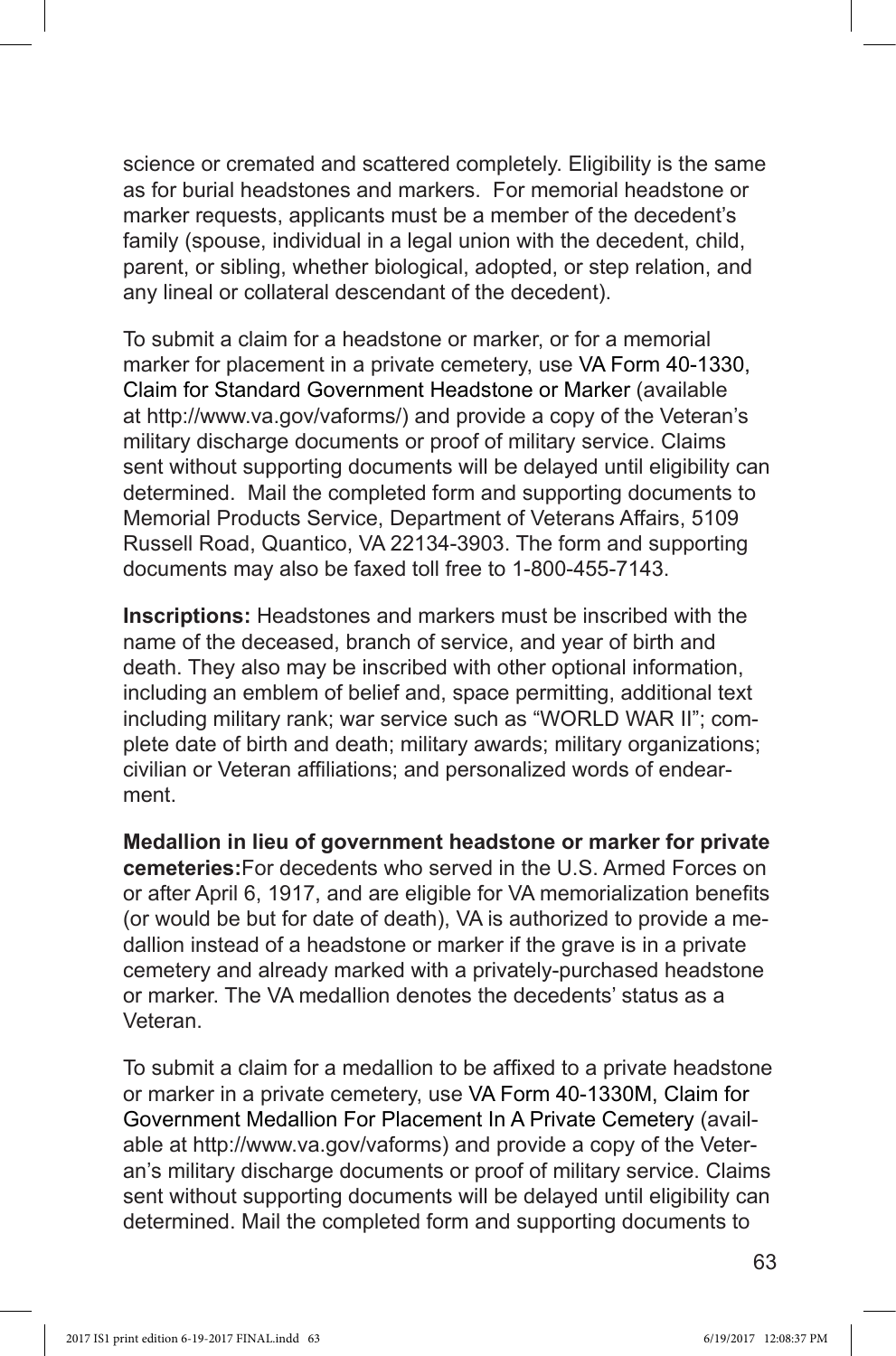Memorial Products Service, Department of Veterans Affairs, 5109 Russell Road, Quantico, VA 22134-3903. The form and supporting documents may also be faxed toll free to 1-800-455-7143.

To check the status of a claim for a headstone or marker for placement in a national, state, or tribal Veterans cemetery, please call 202-565-4964. To check the status of one being placed in a private cemetery, please contact the Applicant Assistance Unit at 1-800-697- 6947.

**Presidential Memorial Certificates (PMCs):**PMCs are issued to honor the memory of deceased persons VA finds eligible for burial in a national cemetery. This includes persons who died on active military, naval, or air service, members of Reserve components of the Armed Forces, including Army or Air National Guard, members of the Army, Navy, or Air Force Reserve Officers' Training Corps, or persons who at death were entitled to retired pay or would have been but for age. Eligible recipients include the next of kin, a relative, friend, or authorized service representative acting on behalf of a relative or friend, may request a PMC by mailing, or faxing a completed and signed VA Form 40-0247, Presidential Memorial Certificate Request Form along with a copy of the Veteran's military discharge documents or proof of military service. Requests sent without supporting documents will be delayed until eligibility can determined. More information can be found at http://www.cem.va.gov/cem/pmc. asp.

**Burial Flags:** VA will furnish a U.S. burial flag to recognize deceased Veterans who received an other than dishonorable discharge. This includes certain persons who served in the organized military forces of the Commonwealth of the Philippines while in service of the U.S armed forces and who died on or after April 25, 1951. Also eligible for a burial flag are Veterans who were entitled to retired pay for service in the Reserve or National Guard, or would have been entitled if over age 60; and members or former members of the Selected Reserve who served their initial obligation, or were discharged for a disability incurred or aggravated in the line of duty, or died while a member of the Selected Reserve. The next of kin may apply for the burial flag at any VA Regional Office or U.S. Post Office by completing VA Form 21-2008, Application for United States Flag for Burial Purposes. In most cases, a funeral director will help the family obtain the flag. For more information visit, http://www.cem.va.gov/cem/burial\_benefits/ burial flags.asp.

 $64$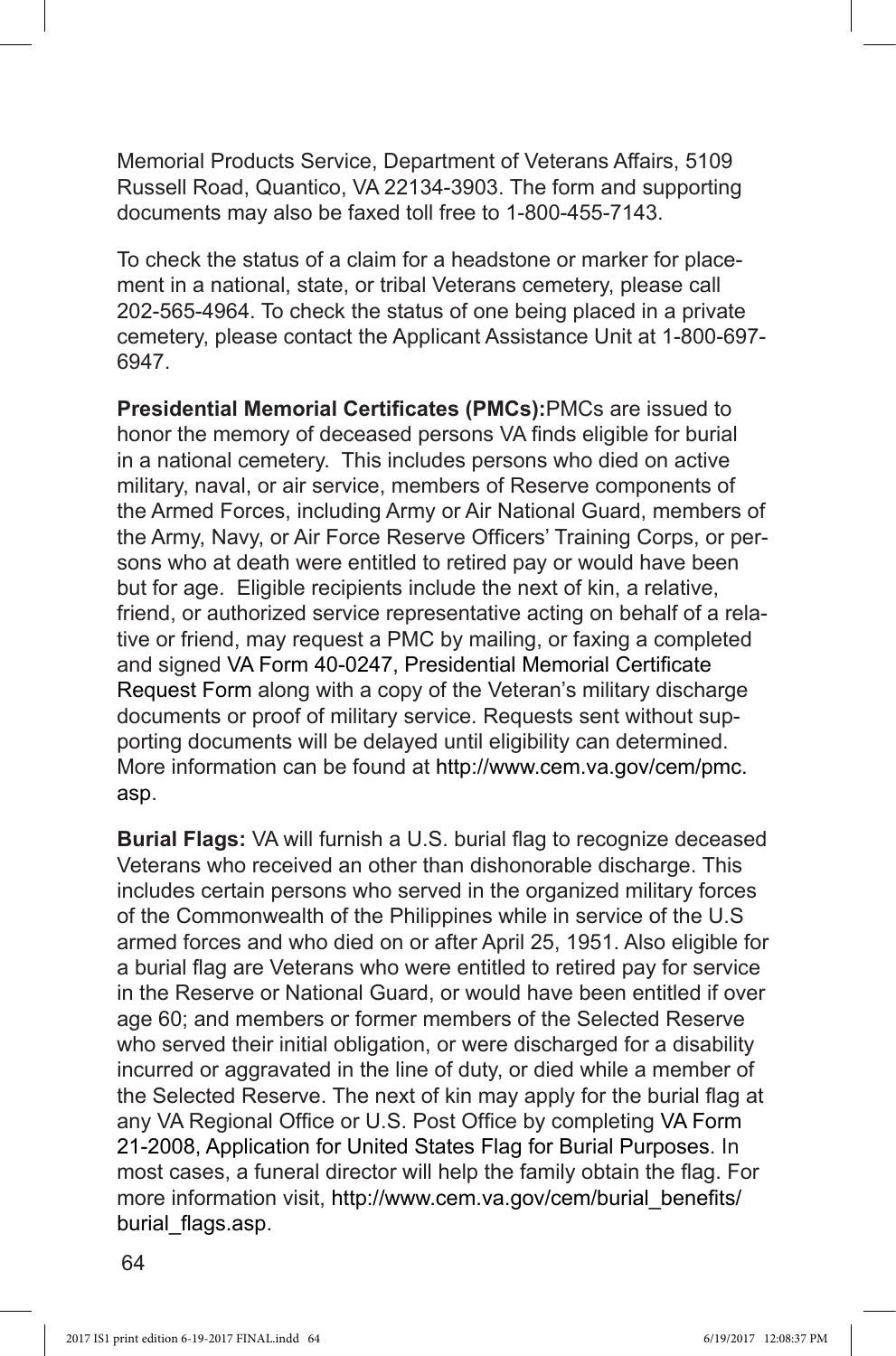**Reimbursement of Burial Expenses:** VA will pay a burial allowance up to \$2,000 if the Veteran's death is service-connected. In such cases, the person who bore the Veteran's burial expenses may claim reimbursement from VA. In some cases, VA will pay the cost of transporting the remains of a Veteran whose death was service-connected to the nearest national cemetery with available gravesites. There is no time limit for filing reimbursement claims in service-connected death cases.

**Burial Allowance:** VA will pay a burial and funeral allowance of up to \$2,000 for Veterans who die from service-connected injuries. VA will pay a burial and funeral allowance of up to \$300 for Veterans who, at the time of death from nonservice-connected injuries were entitled to receive pension or compensation or would have been entitled if they were not receiving military retirement pay. VA will pay a burial and funeral allowance of up to \$734 when the Veteran's death occurs in a VA facility, a VA-contracted nursing home or a state Veterans nursing home. In cases in which the Veteran's death was not service-connected, claims must be filed within two years after burial or cremation.

**Plot Allowance:** VA will pay a plot allowance of up to \$734 when a Veteran is buried in a cemetery not under U.S. government jurisdiction if: the Veteran was discharged from active duty because of disability incurred or aggravated in the line of duty; the Veteran was receiving compensation or pension or would have been if the Veteran was not receiving military retired pay; or the Veteran died in a VA facility. The plot allowance may be paid to the state for the cost of a plot or interment in a state-owned cemetery reserved solely for Veteran burials if the Veteran is buried without charge. Burial expenses paid by the deceased's employer or a state agency will not be reimbursed. For more information about burial and memorial benefits, please call 202-632-8035 or visit www.cem.va.gov/.

**Veterans Cemeteries Administered by Other Agencies:** The Department of the Army administers Arlington National Cemetery and other Army installation cemeteries. Eligibility is generally more restrictive than at VA national cemeteries. For information, call (703) 607-8000, write Superintendent, Arlington National Cemetery, Arlington, VA 22211 or visit http://www.arlingtoncemetery.mil/about. The Department of the Interior, National Park Service maintains 14 national cemeteries located within larger park units. To view a list that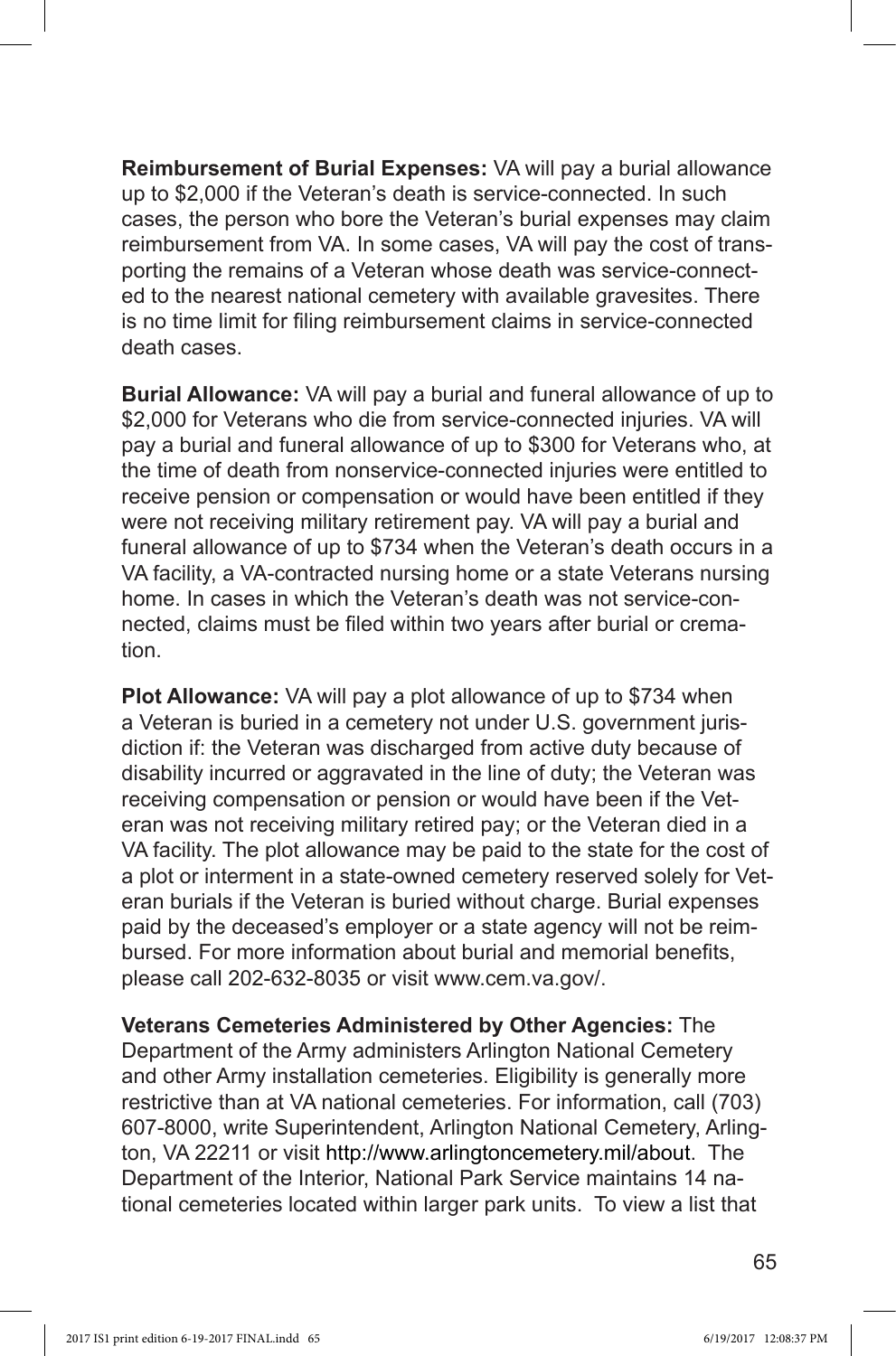includes overviews of these cemeteries, visit http://www.cem.va.gov/ cems/doi.asp. Andersonville National Cemetery in Andersonville, Georgia is the only one of these 14 cemeteries that is open to new interments within the national park boundaries. For more information, call (202) 208-4747, or write Department of the Interior National Park Service, 1849 C Street, NW, Washington, DC 20240.

**State and Tribal Veterans Cemeteries:** There are currently 105 VA grant-funded Veterans cemeteries operating in 47 states, tribal nations and U.S. Territories that offer burial options for Veterans and their families. VA grant-funded cemeteries have similar eligibility requirements and certain states and tribal organizations may require state residency or tribal membership. Some services, particularly for family members, may require a fee. Contact the state or tribal Veterans cemetery or the state Veterans Affairs office for information. To locate a state or tribal Veterans cemetery, visit http://www.cem. va.gov/cem/grants/index.asp.

**Unclaimed Veterans Remains:** "Unclaimed Veterans" are defined as those who die with no next of kin to claim their remains and insufficient funds to cover burial expenses. In addition to burial in a VA national, VA-funded state or tribal Veterans cemetery and a government headstone or marker, there are monetary benefits associated with burial of unclaimed Veterans remains. These monetary benefits include reimbursement for the cost of the casket or urn used for burial, reimbursement for transportation to a national, state or tribal cemetery, and a burial allowance and plot allowance.

More information on memorial and monetary burial benefits for unclaimed Veteran remains can be found at http://www.cem.va.gov/ cem/docs/factsheets/CasketUrn\_Reimbursement.pdf. Applicants must submit VA Form 40-10088, Request for Reimbursement of Casket/Urn**.** For Veterans who die while at a VA facility under authorized VA admission or at a non-VA facility under authorized VA admission, and are unclaimed, the closest VA healthcare facility is responsible for arranging proper burial for the unclaimed Veteran.